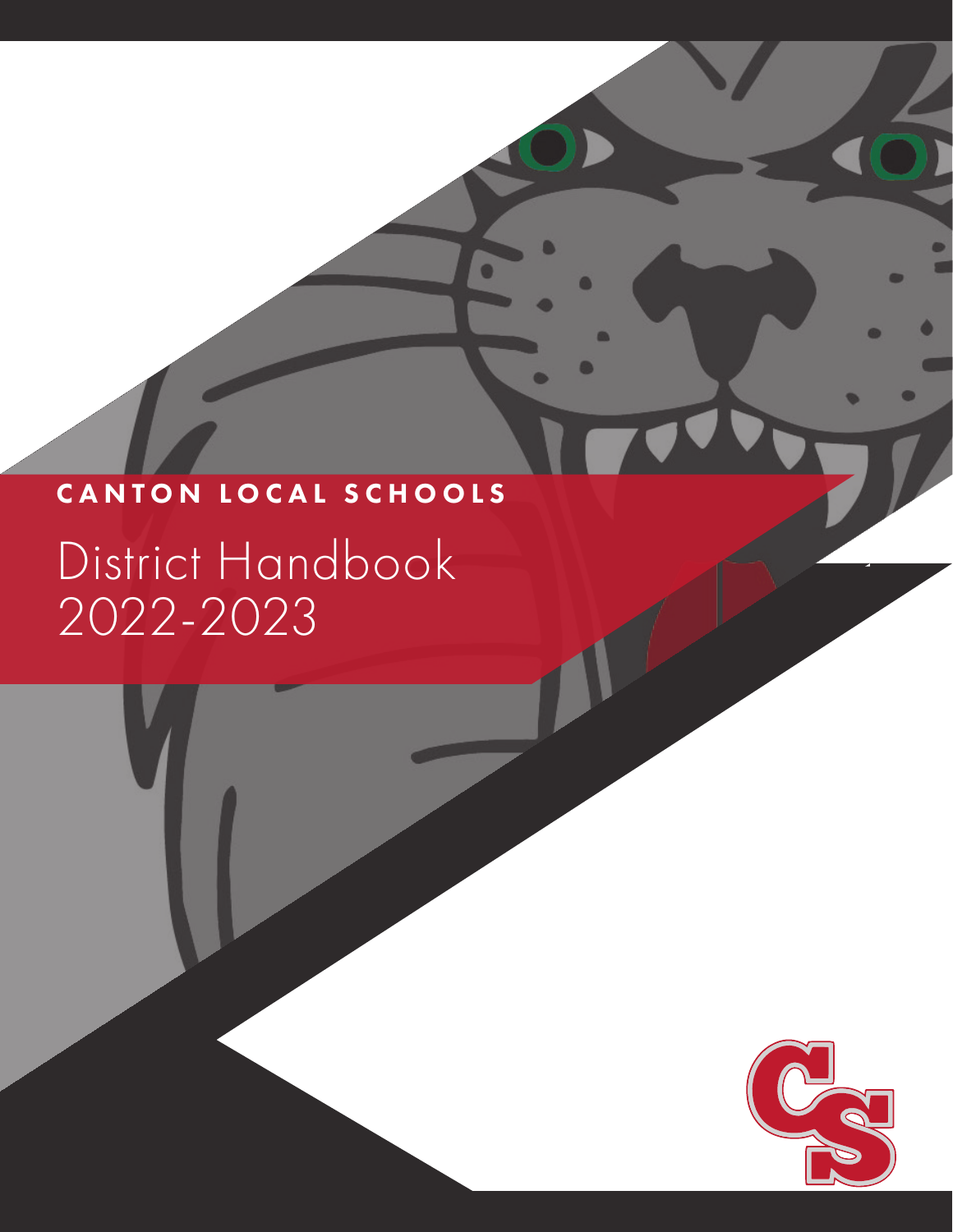# TABLE OF CONTENTS

|                                                              | Sale & Distribution of Drugs/Alcohol/Chemical Substance 30        |  |
|--------------------------------------------------------------|-------------------------------------------------------------------|--|
|                                                              |                                                                   |  |
|                                                              |                                                                   |  |
|                                                              |                                                                   |  |
|                                                              |                                                                   |  |
|                                                              |                                                                   |  |
|                                                              |                                                                   |  |
|                                                              |                                                                   |  |
|                                                              |                                                                   |  |
|                                                              |                                                                   |  |
|                                                              |                                                                   |  |
|                                                              |                                                                   |  |
|                                                              |                                                                   |  |
| Control of Casual Contact Communicable Diseases and Pests 12 |                                                                   |  |
| Control of Non Casual Communicable Diseases and Pests  12    |                                                                   |  |
|                                                              |                                                                   |  |
| Immunization Summary for Preschool and School Attendance 13  |                                                                   |  |
|                                                              |                                                                   |  |
|                                                              |                                                                   |  |
|                                                              |                                                                   |  |
|                                                              |                                                                   |  |
|                                                              |                                                                   |  |
|                                                              |                                                                   |  |
|                                                              |                                                                   |  |
|                                                              |                                                                   |  |
|                                                              |                                                                   |  |
|                                                              |                                                                   |  |
|                                                              |                                                                   |  |
|                                                              |                                                                   |  |
|                                                              |                                                                   |  |
|                                                              |                                                                   |  |
|                                                              |                                                                   |  |
|                                                              |                                                                   |  |
|                                                              |                                                                   |  |
|                                                              | Acceptable Use of Technology Agreement Including Internet Use and |  |
|                                                              |                                                                   |  |
|                                                              |                                                                   |  |
|                                                              |                                                                   |  |
|                                                              |                                                                   |  |
|                                                              |                                                                   |  |
|                                                              |                                                                   |  |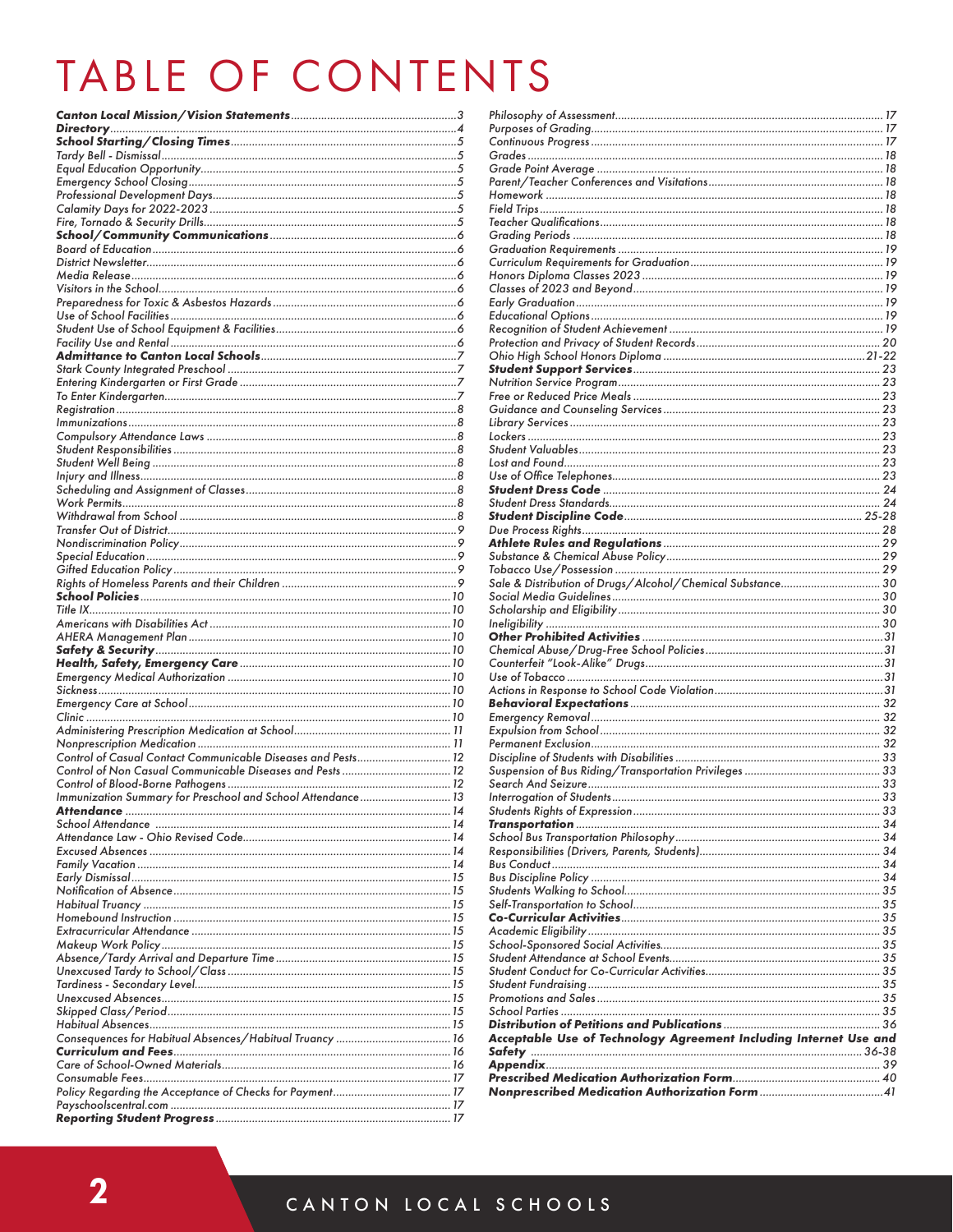

# MISSION

# *Every Child, Every Minute, Every Day*

# VISION

# *Every child will graduate from Canton Local Schools Career Ready*

Three Paths After Graduation:

- Further your education: 4-year college degree, 2-year associate degree, career technical schooling.
- Be prepared to enter the workforce: Acquire a technical skill through South Stark Career Academy that will prepare you to immediately earn a living wage.
- Serve our nation in the military: Join the United States Marines, Navy, Army, Air Force, Coast Guard or Merchant Marines.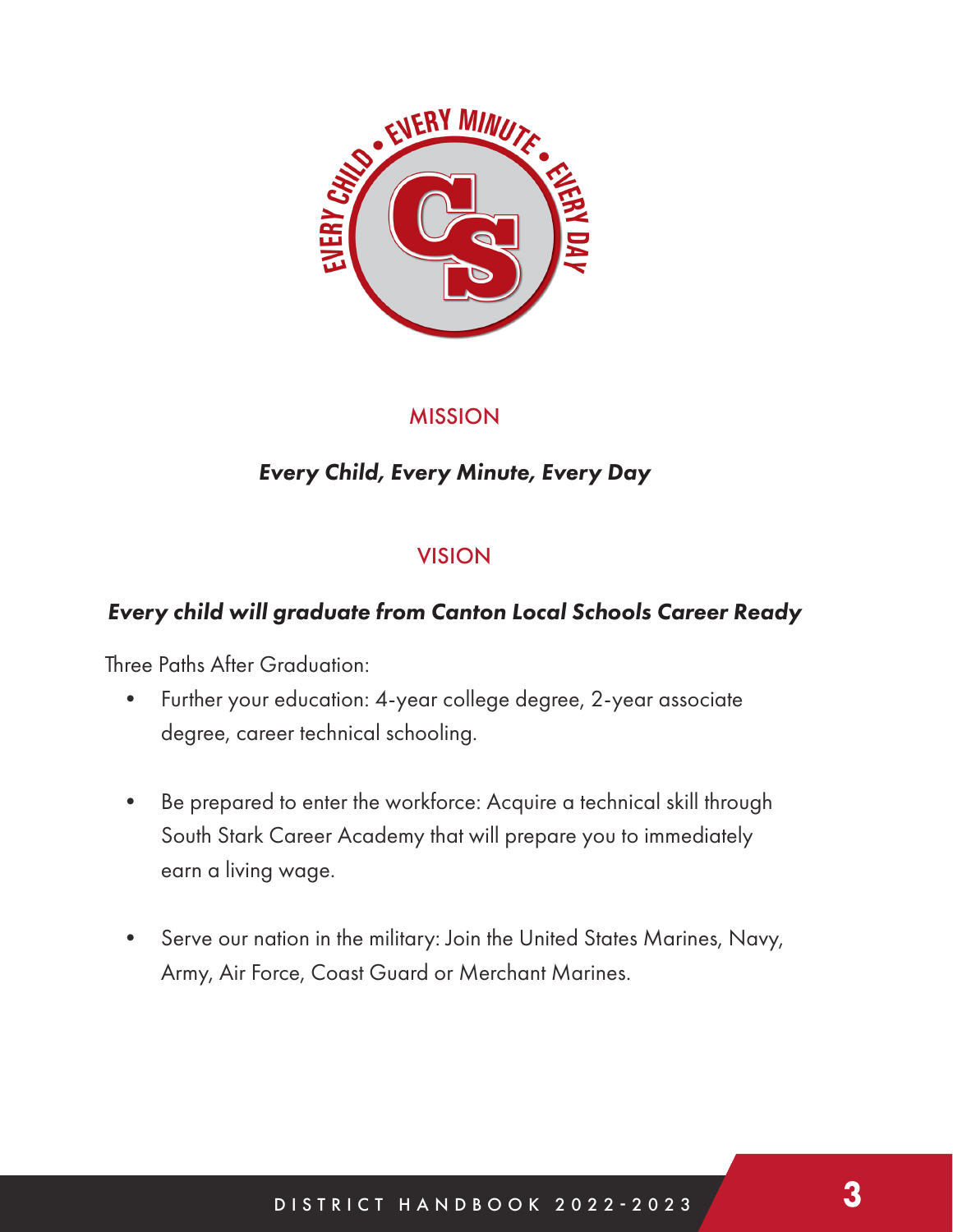# FOREWORD

This student handbook was developed to provide specific information about certain Board policies, procedures and to answer many of the commonly asked questions parents may have during the school year. This handbook replaces all prior handbooks and other written material on the same subjects. This handbook does not equate to an irrevocable contractual commitment to the student, but only reflects the current status of the Board's policies and the School's rules as of March 21, 2022. Any changes to policies or administrative guidelines changed after March 21, 2022, the language in the most current policy or administrative guidelines prevails. Current Board policies and administrative guidelines are available on our District website.

# DIRECTORY

# Board of Education

| 484-8019 ext 4102 |
|-------------------|
|                   |
| 484-8019 ext 4101 |
|                   |
| 484-8019 ext 4103 |
|                   |
| 484-8019 ext 4104 |
|                   |
| 484-8019 ext 4105 |

# District Facilities and Officials

*600 Faircrest St., S. E., Canton, OH 44707*

|                                                                  | 330-484-8010 |
|------------------------------------------------------------------|--------------|
|                                                                  |              |
|                                                                  | 330-484-8019 |
| Director of Curriculum and Instruction  Tricia Couts-Everett     |              |
|                                                                  | 330-484-8019 |
|                                                                  |              |
|                                                                  | 330-484-8019 |
|                                                                  |              |
|                                                                  | 330-484-8019 |
|                                                                  |              |
|                                                                  | 330-484-8019 |
|                                                                  |              |
|                                                                  | 330-484-8019 |
| Director of Special Services/Preschool Director  Victoria Hessey |              |
|                                                                  | 330-484-8022 |
|                                                                  |              |
|                                                                  | 330-484-8015 |
|                                                                  |              |
|                                                                  | 330-484-8019 |
|                                                                  |              |
|                                                                  | 330-484-8019 |
|                                                                  |              |
|                                                                  | 330-484-8006 |
|                                                                  |              |
|                                                                  | 330-484-8019 |
| Administrative Assistant to the Superintendent Candy Vandeborne  |              |
|                                                                  | 330-484-8019 |
| <b>Assistants to Treasurer</b>                                   |              |
|                                                                  |              |
|                                                                  | 330-484-8019 |
|                                                                  |              |
|                                                                  | 330-484-8019 |
|                                                                  |              |
|                                                                  | 330-484-8019 |
|                                                                  |              |
|                                                                  | 330-484-8022 |
|                                                                  |              |

# Schools & Administration

#### *Canton South High School Grades 9-12*

| OIUUTS 7-IZ                              |              |
|------------------------------------------|--------------|
| 600 Faircrest St. S.E., Canton, OH 44707 |              |
|                                          |              |
|                                          | 330-484-8000 |
|                                          |              |
|                                          |              |
|                                          |              |
|                                          |              |
|                                          | 330-484-8005 |
|                                          |              |
|                                          |              |
|                                          |              |
|                                          | 330-484-8000 |
|                                          |              |
|                                          |              |

#### *Canton South Middle School*

*Grades 6-8 4404 Cleveland Ave. South, Canton, OH 44707*

| 330-484-8015 |
|--------------|
|              |
|              |
|              |
|              |

#### *Faircrest Memorial Elementary School*

*Grades Pre-K - 5 616 Faircrest St. S.W., Canton, OH 44706 Principal ..................................................................................... Ann Bartley 330-484-8020 Associate Principal.............................................................Michael Groholy Associate Principal........................................................................ Dale Rush Secretary ............................................................................. Donna Brothers Attendance Secretary.........................................................Dannette DeWitt School Counselors...........................................Tyler Bowman, Taylor White*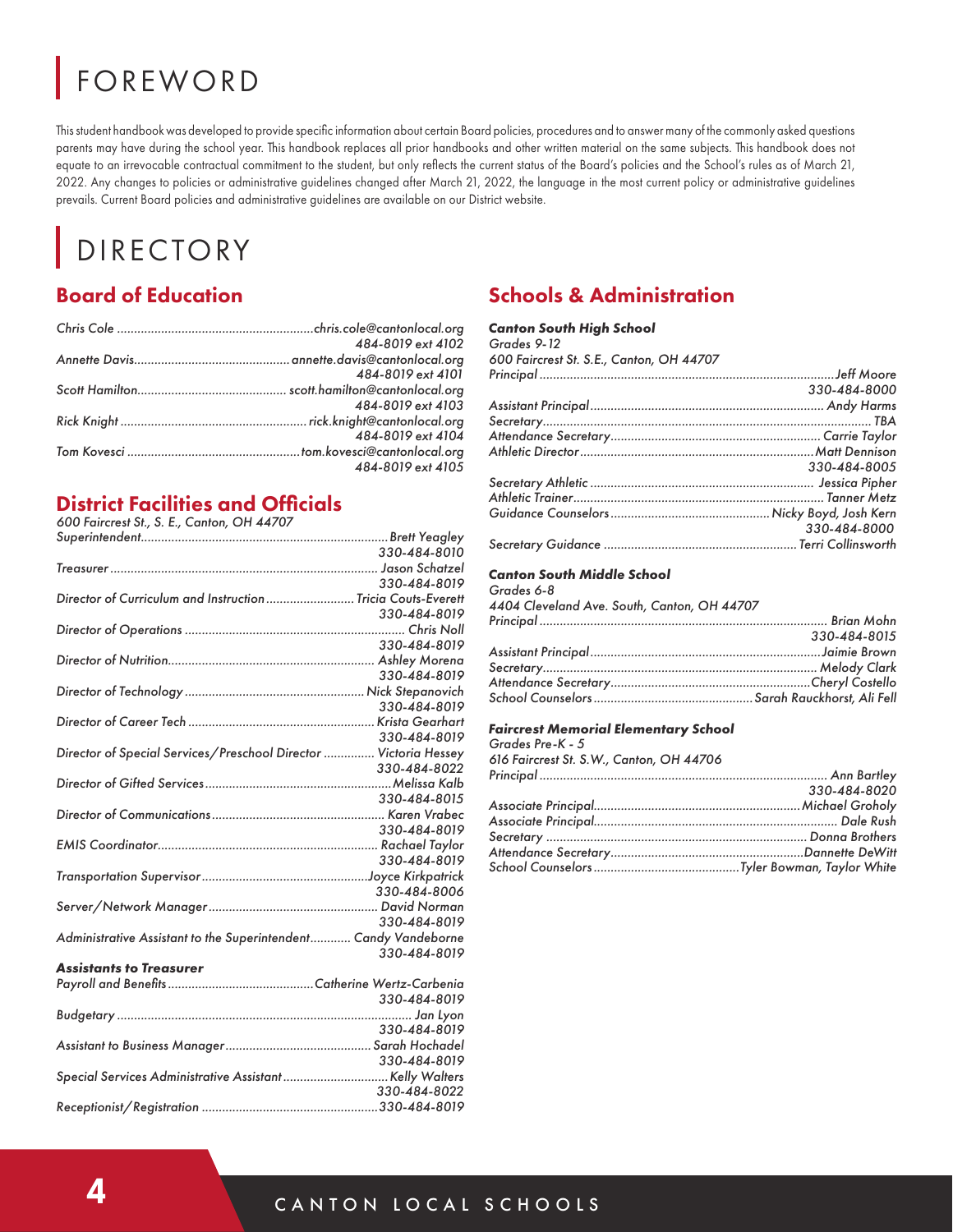# SCHOOL STARTING/ CLOSING TIMES

#### Tardy Bell - Dismissal

| Faircrest Memorial Elementary School8:35 AM - 3:00 PM |  |
|-------------------------------------------------------|--|
|                                                       |  |
|                                                       |  |

## Equal Education Opportunity

This District provides an equal educational opportunity for all students.

Any person who believes that s/he has been discriminated against on the basis of his/her race, color, disability, religion, gender or national origin while at school or a school activity should immediately contact the School District's Compliance Officer at 330-484-8010.

Any student making a complaint or participating in a school investigation will be protected from retaliation. The Compliance Officer(s) can provide additional information concerning equal access to educational opportunity.

# Emergency School Closing

Occasionally, emergency conditions (snow, power failures, etc.) make the closing of the schools imperative. During these situations, the district will attempt to contact households using Blackboard Connect, a rapid phone calling system. Please note that school closing information will continue to be broadcast over WHBC (1480 AM or 94.1 FM) radio stations prior to 7 AM.

We encourage families to monitor the radio stations if they are uncertain of a school closing situation and they have not received notification. Please keep contact information current with the school secretary.

## Professional Development Days - No School

October 10 & 11, January 13 (Certified Only)

- No school for students
- •Teachers report for professional development sessions that will enhance their skill set.
- •Waiver Days October 21, 2022 & Mach 17, 2023 (All Staff Report)

# Calamity Days for 2022-2023

It is important for parents and students to be aware of our procedure for the delay or cancellation of school. Parents and students are responsible for knowing about emergency closings and delays.

**Two-Hour Delay:** Will be used on days in which we get bad weather, but the weather is moving through quickly. It will be a straight two-hour delay for all students across the district. Buses will arrive two hours later than normal, and school will begin exactly two hours later than normal. Students will be dismissed at the normal dismissal time.

**School Closing:** When Canton Local Schools are closed due to weather, we will use the following for athletics or other events.

- •There will be no practices during the day.
- •Regularly scheduled evening practices and contests shall only happen at the JV/varsity level.

In the interest of safety, any other decisions regarding athletics/events and calamity days will be decided by the Superintendent and/or Athletic Director. The district website will be updated throughout the day.

Whenever school is delayed or closed, our district website will have this notification on the homepage. Additionally, we notify student/staff homes by our alert notification, Blackboard Connect, a rapid phone calling system. Please be sure to notify your child's school office of any phone number changes that may occur. Direct changes can be made on the Blackboard Connect link on the district website.

#### Fire, Tornado & Security Drills

The school complies with all fire safety laws and will conduct fire drills in accordance with State law. Specific instructions on how to proceed will be provided to students by their teachers who will be responsible for safe, prompt and orderly evacuation of the building. Tornado drills will be conducted during the tornado season using the procedures prescribed by the State. Safety drills will be conducted frequently throughout the school year. Teachers will provide specific instruction on the appropriate procedures to follow in situations where students must be secured in their building rather than evacuated. These situations can include a terrorist threat, a person in possession of a deadly weapon on school property or other acts of violence.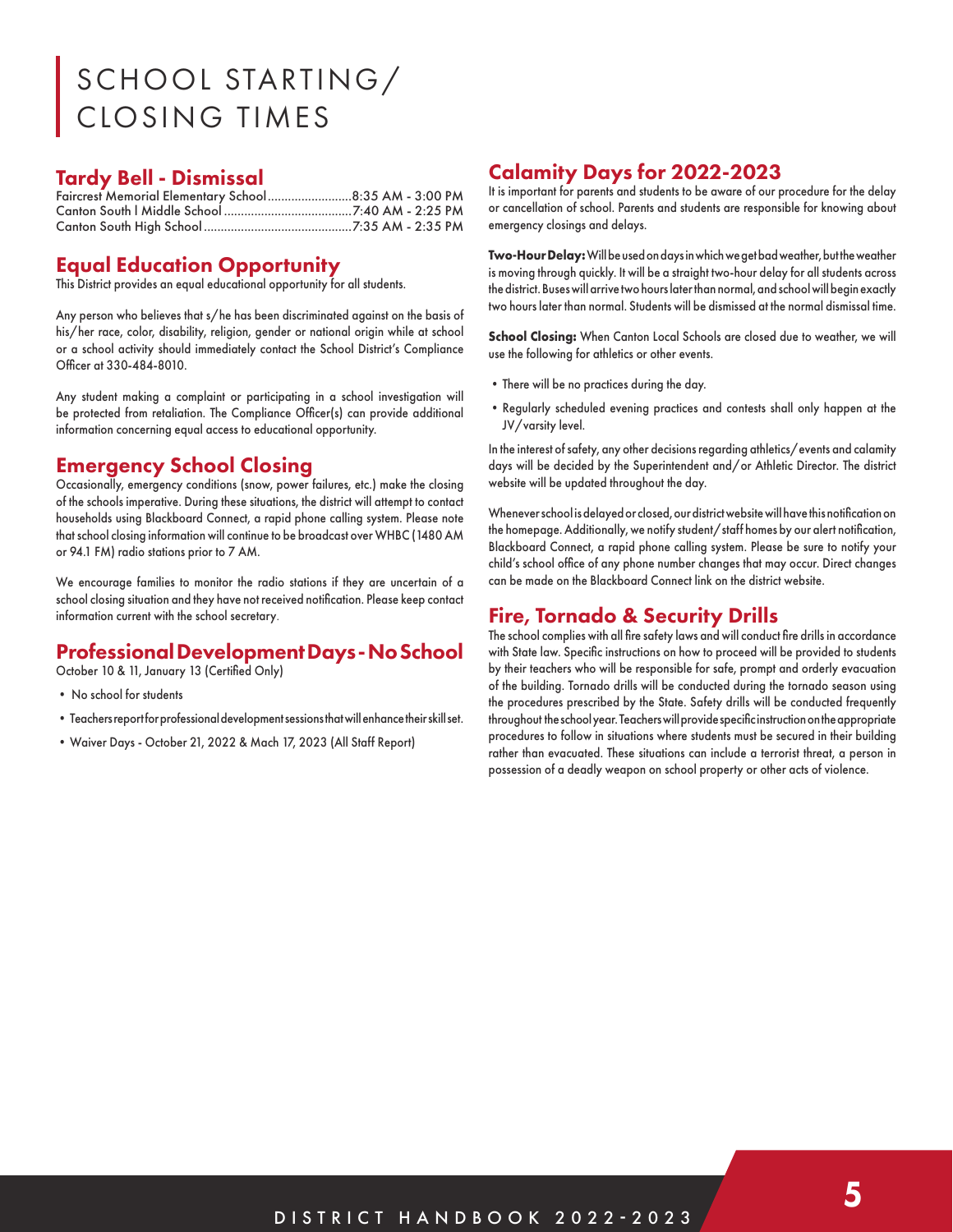# SCHOOL COMMUNITY/COMMUNICATIONS

#### Board of Education

Regular meetings of the Board of Education are held the second Monday of each month \* at 7:00 PM, in the Canton South Community Room at 600 Faircrest St. S.E., or in one of the school buildings in the district. (\*Except as noted on the district website.) All meetings of the Board are open to the public.

#### District Newsletter

Canton Local Schools publishes a district newsletter titled "Inside Canton Local Schools" which is mailed to all area residents and businesses. Anyone not receiving this publication should contact Karen Vrabec at 484-8010. NOTE: If, for any reason, a parent or guardian objects to their child being photographed for inclusion in the printed or online district newsletter, or district sponsored website(s), they should send written notification to that effect to the Superintendent's Secretary, Canton Local Schools, 600 Faircrest St SE., Canton, Ohio 44707.

#### Media Release

A Media Release form is given to each student at the beginning of the school year. This is your choice to give/decline permission for the Canton Local School District to use your child's photo in district or building publications, social media posts, websites, audiovisual presentations and/or outside media news stories. This includes photographs, slides, audio/video and computer e-mail or web pages.

## Visitors in the School

Parents, teachers from other schools and salespersons are encouraged to make visitation requests in advance. Students from other schools who visit Canton Local Schools as a school-related activity must have their school principal call to approve the visitation. No student visitors will be permitted without prior administrative approval. All visitors are required to register at the Security Desk before proceeding through a school building and leave a photo ID. Visitors are required to wear a special ID badge. A person is stationed at the main entrance of the building to greet visitors and guide them to the office.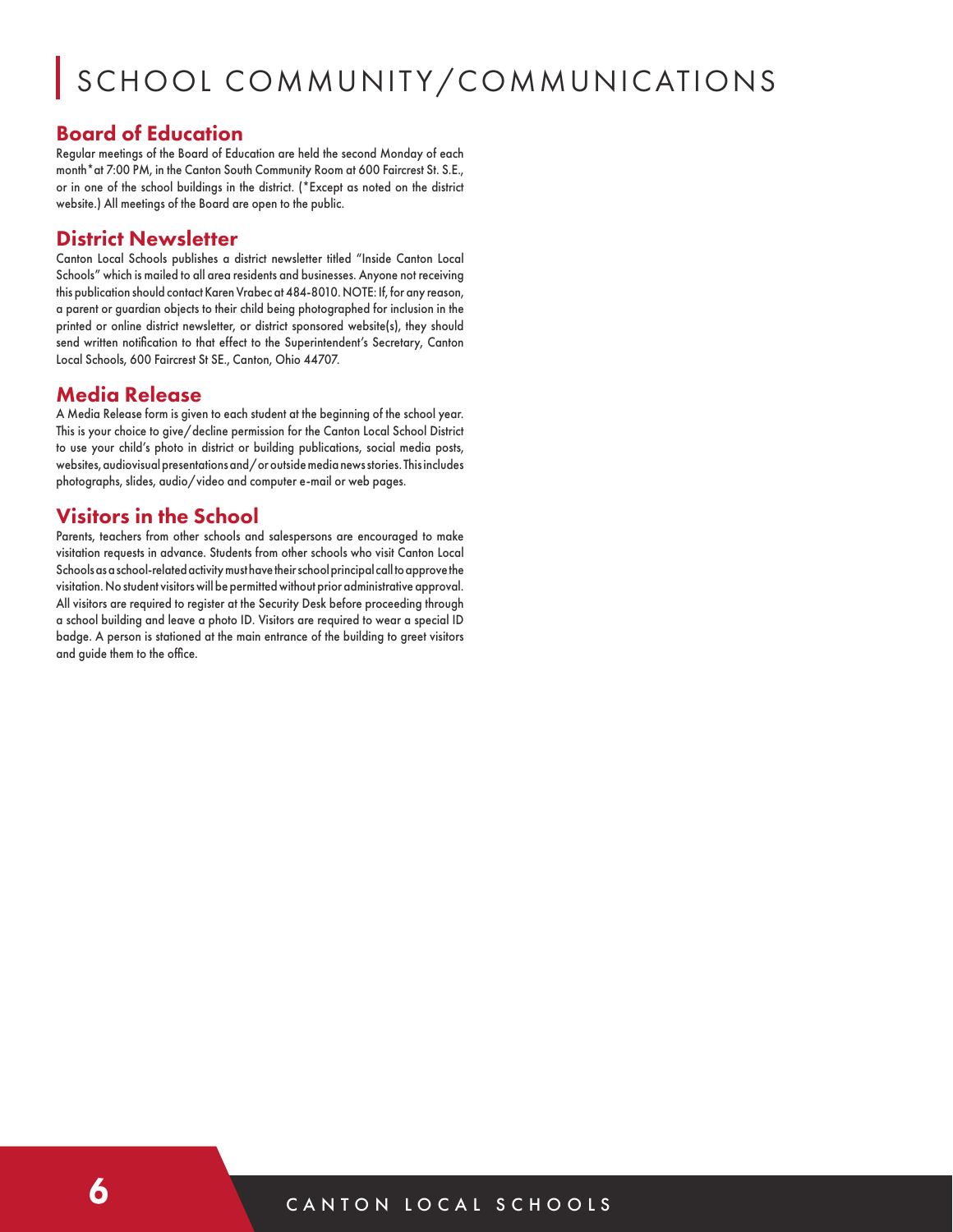# ADMITTANCE TO CANTON LOCAL SCHOOLS

#### Wildcat Preschool

Canton Local Schools offer preschool education for those students who meet eligibility requirements. The program classrooms are at Faircrest Memorial Elementary and are held in morning and afternoon sessions Monday through Thursday.

The philosophy of the Canton Local School District Preschool Program is to provide an opportunity, through active and quiet play for children to grow through a variety of experiences. It is our belief that every child can learn and that the preschool experience should be positive, enjoyable, and rewarding for children and their families. Activities provided in our preschool are multicultural, play based, and child initiated. As the nurturing occurs in the preschool environment, the child develops communication skills and learns to interact with others in his/her world. We recognize that parents are the primary teachers of their children, and strive to form a partnership with parents in order to enrich the learning experience. Our teachers are Ohio Department of Education certified with four-year Early Childhood Education degrees.

#### **Stark County Integrated Preschool (SCIP)**

The first preschool program is a partnership between Canton Local Schools and the Stark County Educational Service Center. The Stark County Integrated Preschool Program (SCIP) is available to children ages 3 to 5 years old. Students may be identified with a disability in one or more areas of development or typically developing classmates. The activities presented in the SCIP Program are age-appropriate learning experiences for all children and intended to facilitate the individual goals of the children with delays as identified in their Individual Education Plans (IEP).

The role of the classmate in the SCIP classroom is to serve as a role model for children with disabilities. Through interactions in play the children with disabilities are provided modeling of appropriate speech, language, play, behavior and social skills. Because of this, it is essential that the classmates attend regularly. The parents of classmates enrolled in the SCIP Program will be charged a monthly fee for their child's participation in the program based on a sliding fee scale. Parents will be provided with a copy of the fee policy and required to sign a contract regarding payment of fees at the time of enrollment. Billing of fees will be collected by the Stark County Education Service Center.

#### Early Childhood Enrichment (ECE)

The Canton Local Schools Early Childhood Enrichment (ECE) Preschool Program is a state funded preschool program for income eligible families that have children that will turn four before October 1st the current school year. Due to program intent and income eligibility no fees are collected for the ECE program. Income must be verified prior to enrollment. Acceptable verification sources are listed in the registration section of this handbook.

#### Preschool Curriculum

Canton Local's Preschool Programs have been rated by the Ohio Department of Education as 5 star programs through Step Up to Quality (SUTQ). This is a system administered by the Ohio Department of Job and Family Services. SUTQ recognizes and promotes learning and development programs that meet quality program standards and exceed licensing health and safety regulations.

Our programs follow the guidelines of the Ohio Department of Education Early Learning Development Standards which are based upon teaching practices for young children. The preschool curriculum is aligned to these standards and promotes developmentally appropriate activities, learning environments, and approaches which meet the individual needs of young children.

The preschool environment is designed to enhance the development of selfconfidence, self-expression, curiosity, enthusiasm, and the ability to interact effectively with other children and with adults. The environment is designed to further the development of problem-solving skills, the achievement of independence, and the development of cooperative abilities. AEPS is the adopted curriculum in the preschool program.

Anyone interested in information regarding programming and placement in the program should contact the Director of Special Services, at 330- 484-8022.

#### Preschool Registration

Preschool registration is only available to families that live within the Canton Local School District. Students do not need to attend registration. Registration is available on the district website. Appointments will then be made to collect necessary documents by calling the District Office at 330-484-8022. Items needed for registration are: birth certificate, proof of residency, custody papers if applicable, vaccination records, Social Security Card, and a parent or guardian ID, and income verification.

In addition, if a new student resides in the District with a grandparent and is the subject of a: (1) power of attorney designating the grandparent as the attorney-in-fact; or (2) a caretaker authorization affidavit executed by the grandparent that provides the grandparent with authority over the care, physical custody, and control of the child, including the ability to enroll the child in school, consent in all school-related matters, and discuss with the District the child's educational progress, the student's grandparent may enroll the child in school on a tuition-free basis. However, in addition to the above-referenced documents that are typically required for enrollment, the grandparent must provide the District with a duly court executed copy of a power of attorney or caretaker authorization affidavit.

#### Entering Kindergarten or First Grade

In accordance with the law, only those students who are legal residents of Canton Local School District are eligible to attend the schools within the district or be an approved open enrollment student.

#### To Enter Kindergarten

A student living in the Canton Local School District shall be five years old on or before September 30. The successful completion of kindergarten, or its equivalent, is a mandatory requirement for admission to first grade.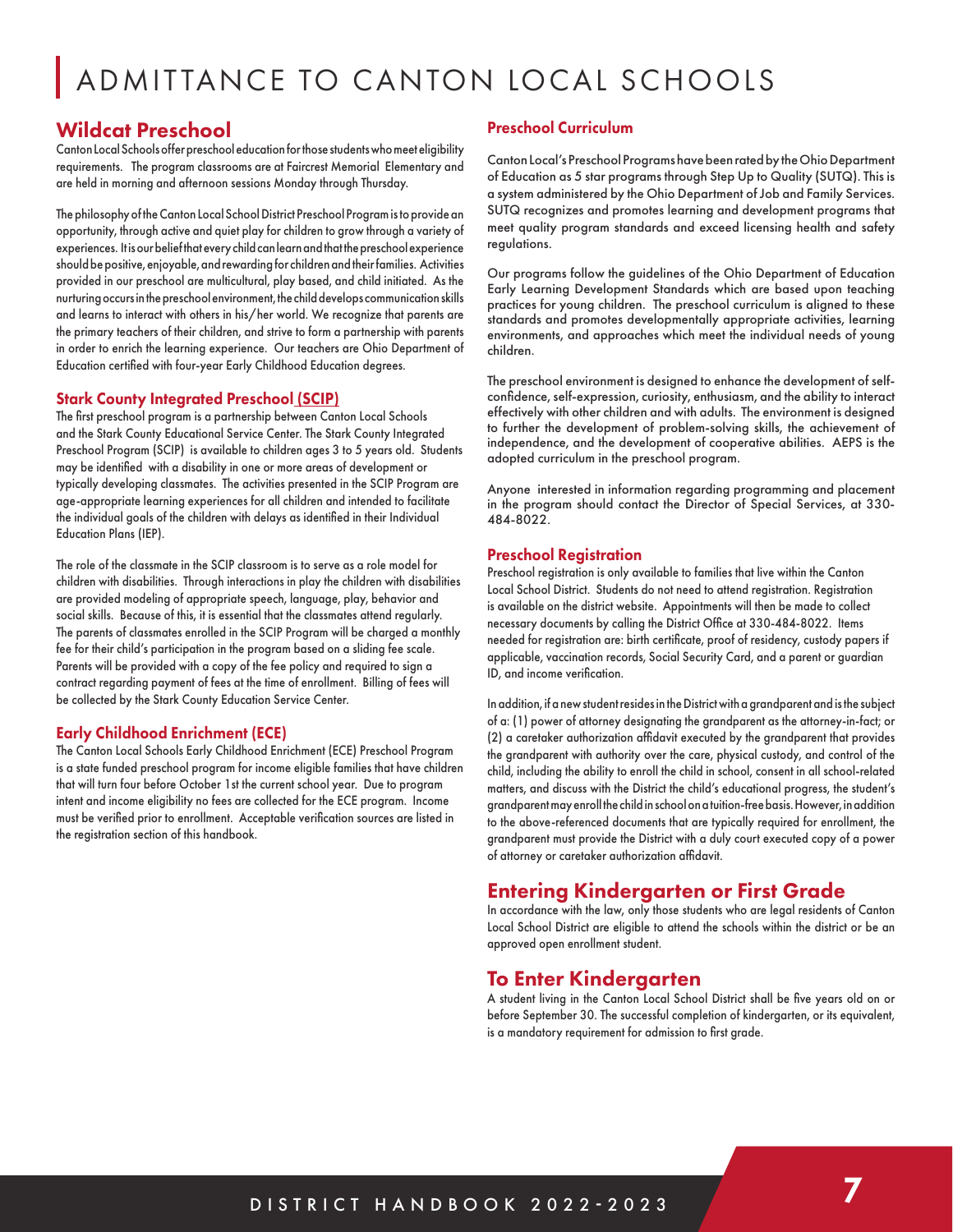# ADMITTANCE TO CANTON LOCAL SCHOOLS

## K-12 Registration

Registration is only available to families that live within the Canton Local School District. Students do not need to attend registration. Registration is available on the district website. Appointments will then be made to collect necessary documents by calling the District Office at 330-484-8022. Items needed for registration are: birth certificate, proof of residency, custody papers if applicable, vaccination records, Social Security Card, and a parent or guardian ID, and income verification.

In addition, if a new student resides in the District with a grandparent and is the subject of a: (1) power of attorney designating the grandparent as the attorney-in-fact; or (2) a caretaker authorization affidavit executed by the grandparent that provides the grandparent with authority over the care, physical custody, and control of the child, including the ability to enroll the child in school, consent in all school-related matters, and discuss with the District the child's educational progress, the student's grandparent may enroll the child in school on a tuition-free basis. However, in addition to the above-referenced documents that are typically required for enrollment, the grandparent must provide the District with a duly court executed copy of a power of attorney or caretaker authorization affidavit.

#### Immunizations

See Ohio Department of Health chart on pages 13.

Each student may have the immunizations required by law or have an authorized waiver. If a student does not have the necessary shots or a waiver, the principal may remove the student or require compliance with a set deadline. This is for the safety of all students and in accordance with State law. Any questions about immunizations or waivers not answered in this handbook should be directed to the school nurse.

#### Compulsory Attendance Laws

The compulsory attendance laws of the State of Ohio (Revised Code, Section 3321.13) require that all children of the age 6-18 attend school. Exceptions may be made to this law in case of extreme physical ailment.

#### Student Responsibilities

The School's rules and procedures are designed to allow students to be educated in a safe and orderly environment. All students are expected to follow staff members' directions and to obey all school rules.

Students must arrive at school on time, prepared to learn and participate. If, for some reason, this is not possible, the student should seek help from the principal.

-Adult students (age 18 or older) must follow all school rules.

-If residing at home, adult students are encouraged to include their parents in their educational program.

In order to keep parents informed of their child's progress in school, parents will be provided information on a regular basis and whenever concerns arise. Many times it will be the responsibility of the student to deliver the information. The school, however, may use the mail or hand delivery when appropriate. Parents have the option of receiving communication from the school via email by filling out the Canton Local Email Contact Information Form each student receives at the beginning of the school year. Parents are encouraged to build a two-way link with their child's teachers and support staff by informing the staff of suggestions or concerns that may help their child better accomplish his/her educational goals.

## Student Well Being

Student safety is the responsibility of both students and staff. Staff members are familiar with emergency procedures such as evacuation procedures, fire and tornado drills, safety drills in the event of a terrorist or other violent attack, and accident reporting procedures. If a student is aware of any dangerous situation or accident, s/he must notify a staff person immediately.

State law requires that all students have an emergency medical authorization completed and signed by a parent or guardian on file in the School office.

Students with specific health care needs should deliver written notice about such needs, along with physician documentation, to the School office or school nurse.

## Injury and Illness

All injuries must be reported to a teacher or the office. If the injuries are minor, the student will be treated and may return to class. If medical attention is required, the office will follow the School's emergency procedures and attempt to make contact with the student's parents.

A student who becomes ill during the school day should request permission to go to the office. An appropriate adult in the office will determine whether the student should remain in school or go home. No student will be released from school without proper parental permission.

## Scheduling and Assignment of Classes

Elementary level: The principal will assign each student to the appropriate classroom and the program in which the student will be participating. Any questions or concerns about the assignment should be discussed with the principal.

Secondary level: Schedules are provided to each student at the beginning of the school year or upon enrolling. The schedule is based upon the student's needs and available class space. Any changes in a student's schedule should be handled through the guidance office. It is important to note that some courses may be denied because of available space, schedule conflicts or the need to take prerequisites. Students are expected to follow their schedules. Any variation must be approved with a pass or schedule change.

#### Work Permits

To get a work permit, a student must: (1) be between the ages of 14 and 18, (2) have a promise of a job, (3) complete the "Pledge of Employer" card obtained in the Attendance Office, (4) have the "Physician's Certificate" completed by the family doctor, and (5) have the "School Record" card completed by the High School Student Services Office.

#### Withdrawal From School

No student under the age of 18 will be allowed to withdraw from school. A student who withdraws from school shall be reported to the Bureau of Motor Vehicles for suspension of their driver's license, if she/he is under the age of 18.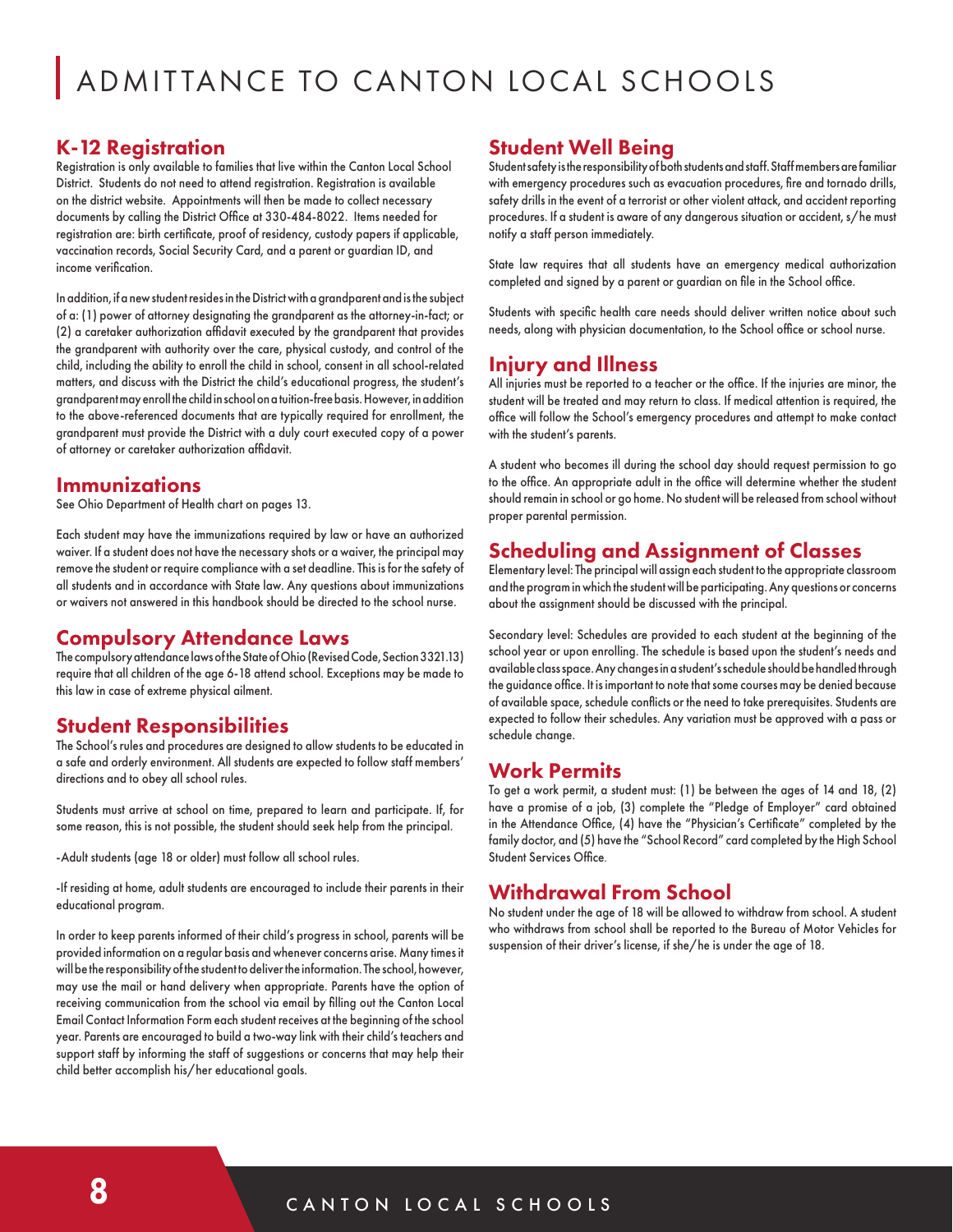# ADMITTANCE TO CANTON LOCAL SCHOOLS CONT.

## Transfer Out of The District

If a student plans to transfer from Canton Local Schools, the parent must notify the principal. School records shall be transferred within 14 days to the new school district. (14 days is required by missing children laws.) Parents are encouraged to contact the building secretary for specific details.

## Nondiscrimination Policy

Canton Local School District hereby gives notice that it does not discriminate on the basis of race, color, national origin, sex, religion, handicap or age in the educational programs or activities operated by the district. This district complies with state directives and with federal regulations for implementing Title VI of the Civil Rights Act of 1964, Title IX of the Education Amendments of 1972, Section 504 of the Rehabilitation Act of 1973, and the Age Discrimination Act of 1975. Nondiscrimination is practiced both in employment and in access of students to school programs. For further information, contact Chris Noll or Tricia Couts-Everett at 330-484-8019.

## Special Education

Special Education means specially designed instruction, at no cost to the parent, to meet the unique needs of a child. Special Education Programs are provided for all children who have an identified disability such as: Hearing Impairments, Visual Impairments, Speech or Language Impairments, Learning Disabilities, Severe Emotional Disturbance, Multiple Disabilities, Intellectual Disability,, Other Health Impairments, Physical Impairments, Autism, and/or Traumatic Brain Injury.

Every child in Ohio is entitled to services provided by the school district in which they reside. These services include evaluation and educational services for all children 3 through twenty one years of age. In an effort to serve young people with disabilities, Canton Local is continually in the process of locating and evaluating children from 3 to 21 years of age who are suspected of having a disability. Individuals may contact the building Principals or Director of Special Services about children suspected of having a disability that may qualify for special education services. If you have questions about the above-mentioned process, please call the Director of Special Services, at 330-484-8022.

# Gifted Education Policy

Canton Local Schools has a board policy and plan for the identification of gifted Canton Local Schools has a board policy and plan for the identification of gifted students in accordance with Ohio Revised Code and Ohio Administrative Code. Policies and procedures are in place that follow the State Department "Model Policies and Plan for the Identification of Children Who are Gifted." The district selects and administers testing instruments from the state-adopted list that allows appropriate screening and identification of children, including those who are culturally and linguistically diverse, children from low socioeconomic status, children with disabilities, and children for whom English is a second language.

Notification of gifted identification is sent to parents. The service which each identified student receives may vary. Information regarding the criteria for service is available by contacting Gifted Coordinator at 330-484-8015.

## Right of Homeless Parents and Their Children

You may be considered homeless if your family lives in any of the following situations:

- In a shelter, motel, vehicle, or campground
- On the street
- In an abandoned building, trailer, or other inadequate accommodations, or
- Living with friends or relatives because you cannot find or afford housing

Your child has the right to:

- Go to school, no matter where you live or how long you have lived there;
- Stay in the school that he/she was attending before becoming homeless or the school he or she last attended, if that is your choice and it is feasible;
- Enroll in school immediately, even if you do not have all the paperwork, such as your child's school or medical records;
- Access the same special programs and services that are provided to other children, including special education, migrant education and vocational education;
- Receive the same public education that is provided to other children, including preschool. (Your child cannot be separated from the mainstream school environment because he or she is homeless. He or she cannot be segregated in a separate school, separate programs within a school or separate settings within a school.)

The complete brochure from the Ohio Department of Education concerning A Parent's Guide to the Rights of Children and Youth Experiencing Homelessness is available at www.cantonlocal.org. Canton Local's Homeless Liaison contact is Victoria Hessey, Director of Special Services, at 330-484-8019.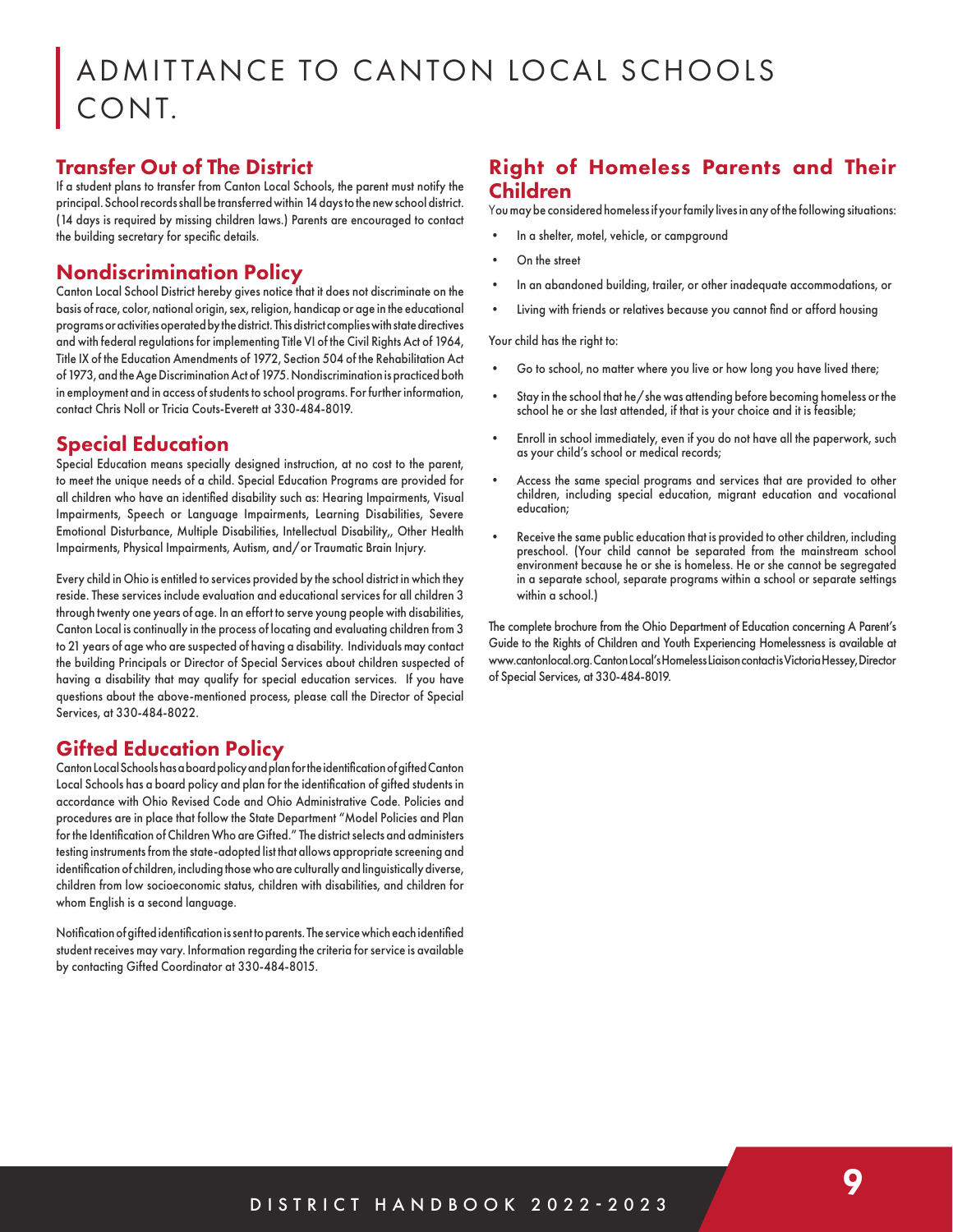# SCHOOL POLICIES

#### Title IX

In accordance with Title IX of the Education Amendments of 1972, no person shall on the basis of sex be excluded from participation in, denied benefits of, or be subject to discrimination under any educational program approved by the Canton Local Board of Education. Any questions or requests for information regarding grievance procedures should be directed to the Title IX Coordinator, Chris Noll or Tricia Couts-Everett, at 330-484-8019.

## Americans with Disabilities Act

The Canton Local School District complies with the requirements of 28 CFR part 35, the "Americans with Disabilities Act" (ADA) in all regards to prohibiting discrimination against students and employees based on disability. A copy of these policies are on file at the Board of Education Office, 600 Faircrest St SE, Canton, OH 44707. The public is encouraged to review these policies and offer comments

#### AHERA Management Plan

In compliance with the Asbestos Hazard Emergency Response Act passed by Congress in 1986, Canton Local Schools has an AHERA Management Plan on file in at the Board of Education Office, 600 Faircrest St. SE, Canton, OH 44707. Anyone interested in viewing the plan can stop and ask to see a copy. Asbestos inspections are completed in the school building every six months and a major re-evaluation is done every three years.

# SAFETY AND SECURITY

- A. All visitors must report to the security desk when they arrive at school and provide a photo ID.
- B. All visitors are given and required to wear a building pass while they are in the building.
- C. Staff are expected to question people in the building whom they do not recognize and who are not wearing a building pass, and to question people who are "hanging around" the building after hours.
- D. Students and staff are expected to immediately report to a teacher or administrator any suspicious behavior or situation that makes them uncomfortable.
- E. As many unneeded outside doors as possible are locked during the school day.
- F. Portions of the building that will not be needed after the regular school days are closed off.
- G. All district employees are to wear photo-identification badges while in District schools and offices or on District property.

# HEALTH, SAFETY AND EMERGENCY CARE

#### Emergency Medical Authorization

Annually parents will complete the emergency medical authorization form that is available digitally through the First Day Forms. If a parent or guardian does not wish to give such written permission, it will be necessary to indicate in the proper place on the form the procedure that school authorities should follow in the event of a medical emergency involving the child.

Even if a parent or guardian gives written consent for emergency medical treatment, school authorities attempt to contact the parent or legal guardian before the treatment is given. Nothing in this section imposes liability on any school employee who, in good faith, attempts to comply with it.

#### **Sickness**

If parents suspect their child is ill in the morning, the child should be kept home. Please notify the school that the student will be absent. If the child becomes ill at school, the parent will be called. The parent is expected to pick up the child at school and take him or her home for proper rest and care. No student will be released from school without proper parental permission. Students should be kept home for temperatures of 100 degrees or higher, throwing up, an unexplained rash or symptoms of any communicable diseases. Students should be fever free for 24 hours and unassisted by fever reducing medication, such as Tylenol before returning to school.

#### Emergency Care at School

- SLIGHT INJURIES First aid will be administered and, if necessary, parents will be notified.
- 2. SEVERE INJURIES If injuries are severe, the child will be taken to the hospital indicated on the emergency form. An emergency vehicle shall be called to transport the injured to the hospital. Parents will be notified as soon as possible. .

#### Clinic

Buildings are equipped with a Health Clinic to take care of minor first aid problems. A Registered Nurse and/or Board designated trained personnel will be available on site. A Registered Nurse will be available by phone if not in the building.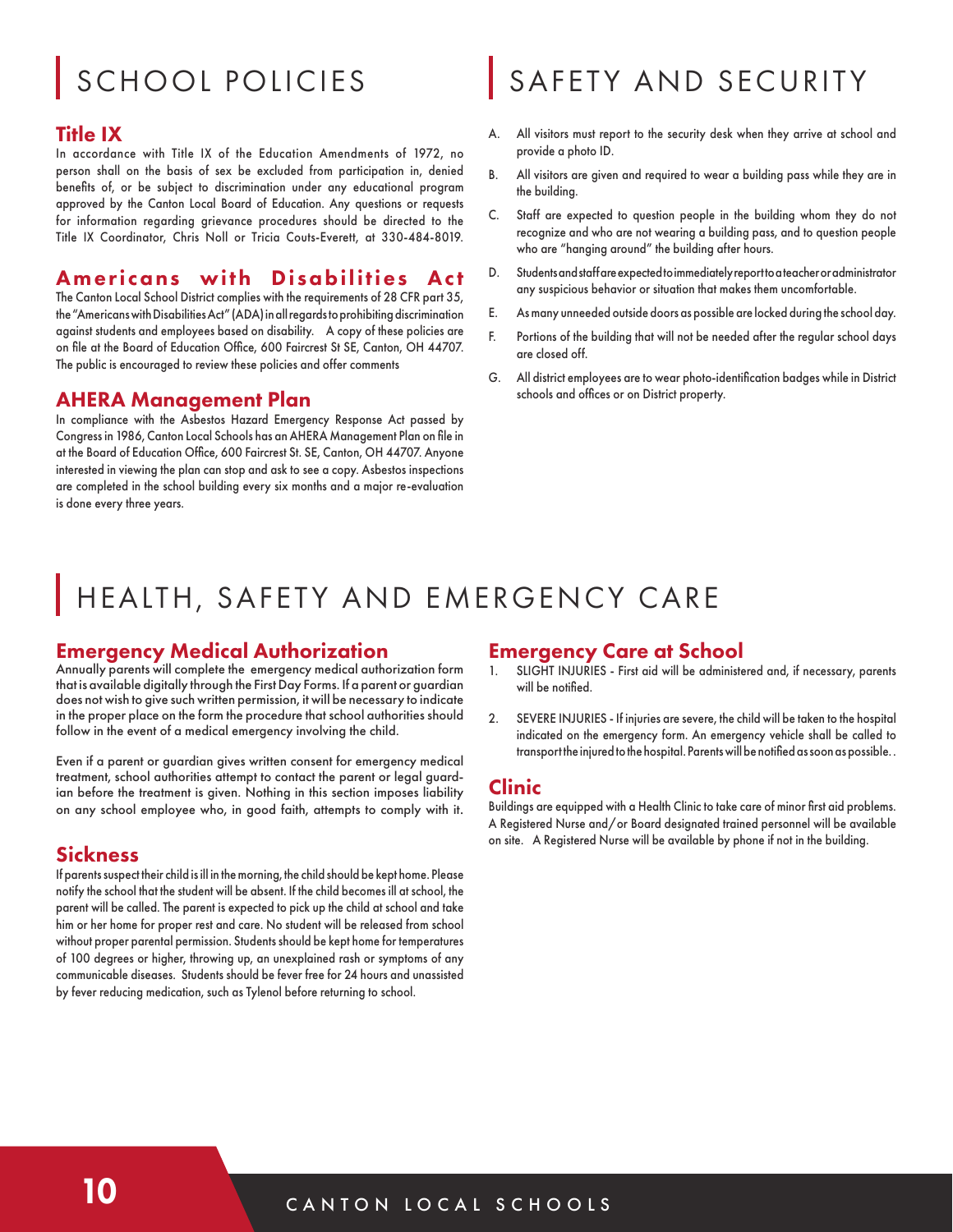# HEALTH, SAFETY AND EMERGENCY CARE CONT.

## Administering Prescription Medications at School

Whenever possible, medication should be given by the parents at home. However, if the student must take medication during school hours, the Canton Local Board of Education has adopted the following policy that permits use of medications at school:

- 1. The "Prescription Medication Administration at School" form (see Appendix, page 41) must be completed by the child's Health Care Provider and parent or guardian and approved by the school principal or his/her designee prior to medication being taken at school.
- 2. Medication must be brought to the school by the parent. The medication needs to be in the original bottle. Paperwork and medication bottle should include name of student, name of medication, the dosage and time to be given. Medication may not be brought to school by the student.
- 3. The principal or his/her designee shall supervise the storage and dispensing of the students' medication, which shall be kept in the school office or clinic. A daily record will be kept by the person supervising the taking of the medication, which will include student's name, the name of medication, dosage, and time and date given.
- 4. The Board or designee shall obtain and retain all parental requests and health care provider statements.
- 5. It is the responsibility of the parent/guardian to notify the school of any special instructions regarding emergency situations where immediate attention is required (e.g., acute reactions) or of any change in the use of the medication.
- 6. Medication must be conveyed to school directly by the parent or other options can be discussed at parental request. This should be arranged in advance. Medication MAY NOT be sent to school with a student.
- 7. Any unused medication unclaimed by the parent will be destroyed by school personnel on the last day of school after the parent is notified or at the end of the school year
- 8. Inhaler Law those children with diagnosed asthma are permitted to carry the inhaler on their person at all times when instructed to do so by the physician. The doctor must include the instructions to carry the inhaler on the medication administration form.
- 9. Canton Local Diabetic Policy We at Canton Local would like to ensure that all children have safe and healthy school year. To help the staff better. To care for your child with diabetes we will follow the students Diabetic Management Plan from the health care provider.
- \*\*After-school activities/sporting events: Parents are to assume safe delivery of supplies to all after-school activities. All of the above requests apply. If Emergency Plan Contacts are not in attendance at the activity and in the event of an emergency situation, 911 will be called.
- 10. Canton Local Emergency Medication Procedure (including by not limited to Epi-Pen, inhalers, diabetes management) - Medication for students will remain in the medication drawer in the office/clinic EXCEPT in the event of a field trip, at which time the medication will travel with the student in the care of an adult. If the physician and parent/guardian feels that a student must carry an emergency medication with them at all times, the following criteria must be met:
	- A. A health care provider signed Medication Administration form must be kept at school with specific orders to allow the student to carry the emergency medication on their person at all times. Back up emergency medication should also be available in the office/clinic.
	- B. Parent/Guardian must sign that they accept all responsibility for any events surrounding the use and/or misuse of this medication.

## Non-prescription Medication

- The "Non-Prescription medication Administration at School" form (see Appendix, page 43 must be completed and signed by the parent.
- 2. Medication must be delivered to the school in the original container by the parent.

No staff member will dispense non-prescribed, over-the-counter (OTC) medication to any student without prior parent authorization. Parents may authorize administration of a non-prescribed medication on forms that are available from the Principal's Office with an understanding that the dose requested does not exceed the allowable amount listed on the bottle. Healthcare provider authorization is not required in such cases.

If a student is found using or possessing a non-prescribed medication without parent authorization, the parents will be notified. Students may not carry medication. Medication will not be given without proper authorization. The medication will be confiscated until written authorization is received.

Any student who distributes medication of any kind or who is found in possession of unauthorized medication is in violation of the School's Code of Conduct and will be disciplined in accordance with the drug-use provision of the Code.

A student may possess and use a metered dose inhaler or a dry powder inhaler to alleviate asthmatic symptoms or before exercise to prevent the onset of asthmatic symptoms, at school or at any activity, event, or program sponsored by or in which the student's school is a participant if the appropriate form is completed and on file in the office/clinic. .

A student who is authorized to possess and use a metered dose or dry powder inhaler may not transfer possession of any inhaler or other medication to any other student.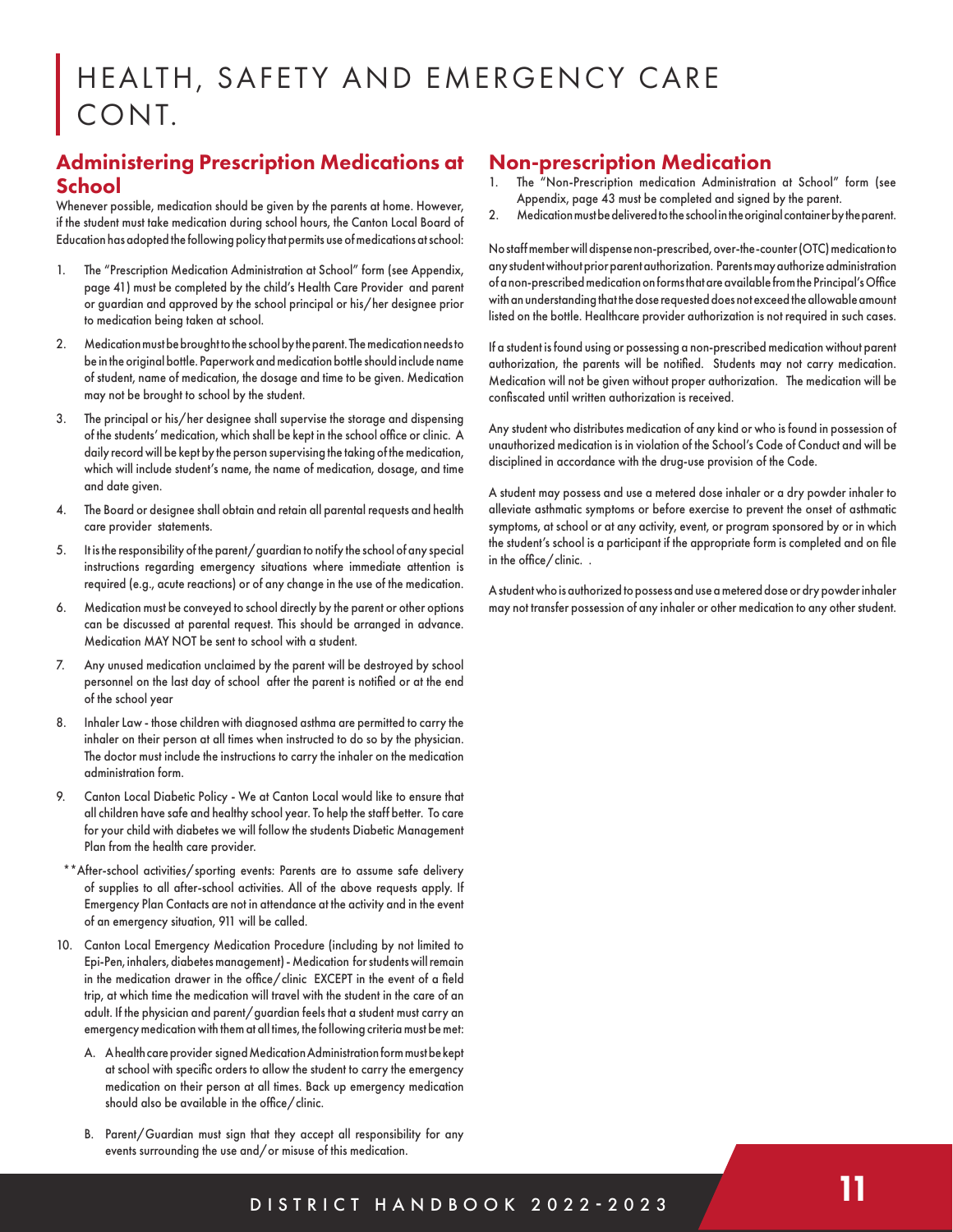## Control of Casual Contact Communicable Diseases and Pests

Because a school has a high concentration of people, it is necessary to take specific measures when the health or safety of the group is at risk. The school's professional staff has the authority to remove or isolate a student who has been ill or has been exposed to a communicable disease or highly transient pests.

Specific diseases include: conjunctivitis (pink eye), impetigo, chicken pox, diphtheria, scarlet fever, strep infections, whooping cough, mumps, measles, rubella and other conditions indicated by the Local and State Health Departments. Any removal will be only for the contagious period as specified in the school's administrative guidelines.

## Control of Non Casual Contact Communicable Diseases and Pests

In the case of non casual contact communicable diseases, the school still has the obligation to protect the safety of the staff and students. In these cases, the person in question will have his/her status reviewed by a panel of resource people, including the County Health Department, to ensure that the rights of the person affected and those in contact with that person are respected. The school will seek to keep students and staff persons in school unless there is definitive evidence to warrant exclusion. Non casual contact communicable diseases include sexually transmitted diseases, AIDS (Acquired Immune Deficiency Syndrome), ARC-AIDS Related Complex, HIV (Human immunodeficiency), Hepatitis B and other diseases that may be specified by the State Board of Health. As required by federal law, parents will be requested to have their child's blood checked for HIV and HBV when the child has bled at school and students or staff members have been exposed to the blood. The law does not require parents or guardians to grant permission for the examination of their child's blood, but it does require the district to request that consent. Any testing is subject to laws protecting confidentiality. Anyone with questions or concerns should contact the school nurse.

## Control of Blood-Borne Pathogens

The School District seeks to provide a safe educational environment for students and take appropriate measures to protect those students who may be exposed to blood-borne pathogens in the school environment and/or during their participation in school-related activities. While the risks of students being exposed to blood-borne pathogens may be low, students must assume that all body fluids are potentially infectious and must take precaution to follow universal procedures in order to reduce such risks and minimize and/or prevent the potential for accidental infection.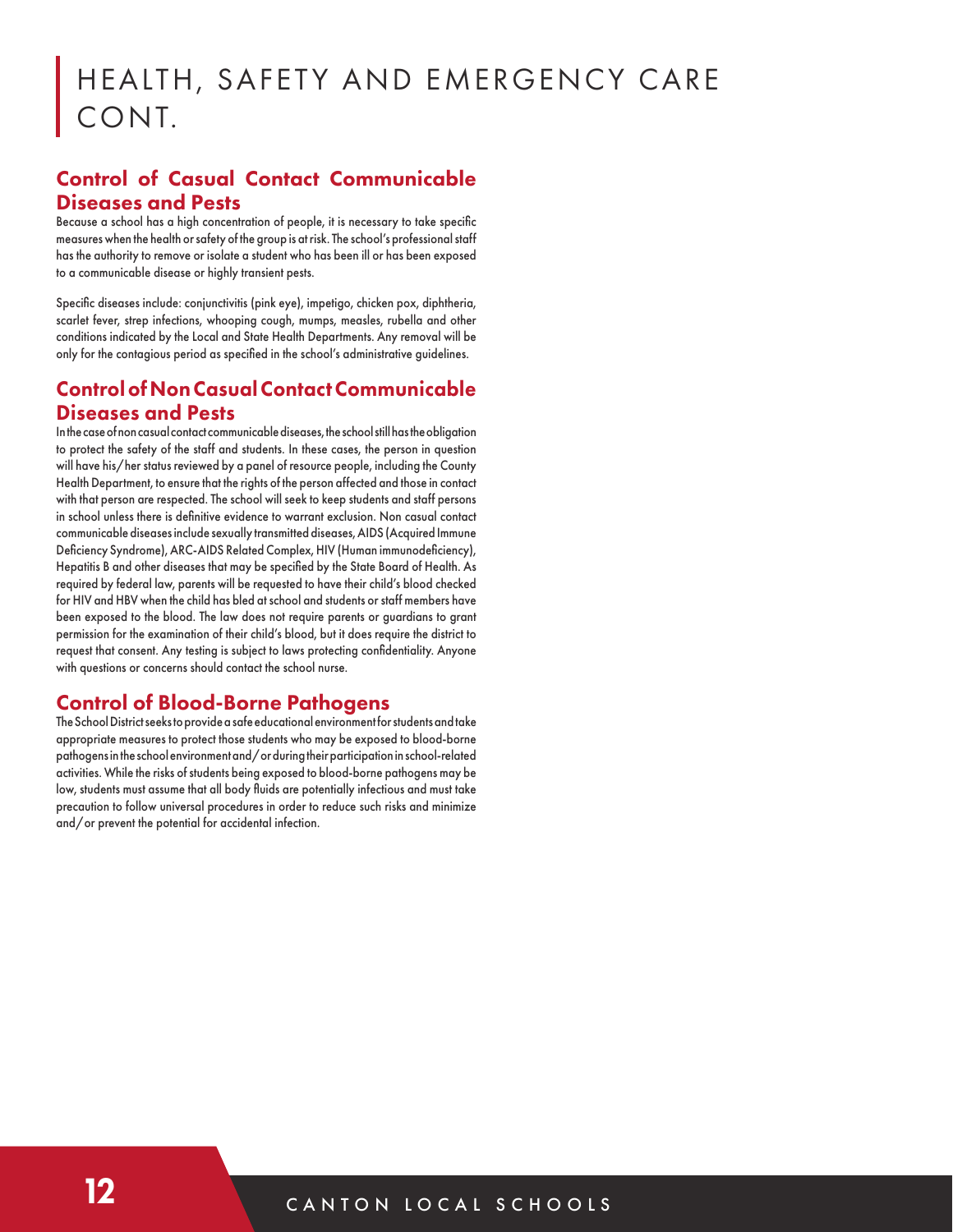| <b>VACCINES</b>                                   | <b>FALL 2022 Immunizations for School Attendance</b>                                                                                                                                                                                                                                                                                                  |
|---------------------------------------------------|-------------------------------------------------------------------------------------------------------------------------------------------------------------------------------------------------------------------------------------------------------------------------------------------------------------------------------------------------------|
|                                                   | $K-12$<br>Four or more doses of DTaP or DT, or any combination. If all four doses were given before the fourth birthday, a<br>fifth dose is required. If the fourth dose was administered at least six months after the third dose, and on or after<br>the fourth birthday, a fifth dose is not required.*                                            |
| DTaP/DT Tdap/Td<br>Diphtheria, Tetanus, Pertussis | Grades 1-12<br>Three doses of Td or a combination of Td and Tdap is the minimum acceptable for children ages 7 years and<br>older with the first dose being Tdap. Minimum spacing of four weeks between doses 1 and 2, and six months<br>between doses 2 and 3.                                                                                       |
|                                                   | Grade 7<br>One dose of Tdap vaccine must be administered on or after the 10 <sup>th</sup> birthday. **<br>All students in grades 8-12 must have one documented Tdap dose.                                                                                                                                                                             |
| <b>POLIO</b>                                      | $K-12$<br>Three or more doses of IPV. The FINAL dose must be administered on or after the fourth birthday, regardless of<br>the number of previous doses and there must be six months spacing between doses 2 and 3. If a combination<br>of OPV and IPV was received, four doses of either vaccine are required.                                      |
| <b>MMR</b><br>Measles, Mumps, Rubella             | $K-12$<br>Two doses of MMR. The first dose must be administered on or after the first birthday. The second dose must be<br>administered at least 28 days after the first dose.                                                                                                                                                                        |
| <b>HEP B</b><br><b>Hepatitis B</b>                | $K-12$<br>Three doses of hepatitis B. The second dose must be administered at least 28 days after the first dose. The<br>third dose must be given at least 16 weeks after the first dose and at least eight weeks after the second dose.<br>The last dose in the series (third or fourth dose) must not be administered before age 24 weeks.          |
| <b>VARICELLA</b><br>(Chickenpox)                  | $K-12$<br>Two doses of varicella vaccine must be administered prior to entry. The first dose must be administered on<br>or after the first birthday. The second dose should be administered at least three months after the first dose;<br>however, if the second dose is administered at least 28 days after the first dose, it is considered valid. |
| MCV4<br>Meningococcal                             | Grade 7<br>One dose of meningococcal (serogroup A, C, W, and Y) vaccine must be administered prior to seventh grade<br>entry. All students grades 8-11 must have one documented dose of MCV4.                                                                                                                                                         |
|                                                   | Grade 12<br>Two doses of MCV4 by age 16 years, with a minimum interval of eight weeks between doses. If the first dose<br>was given on or after the 16th birthday, only one dose is required. ****                                                                                                                                                    |

#### **NOTES:**

*•* Vaccine should be administered according to the most recent version of the *Recommended Child and Adolescent Immunization Schedule for ages 18 years or younger* or the Catch-up immunization schedule for persons aged 4 months-18 years who start late or who are more than 1 month behind, as published by the Centers for Disease Control and Prevention's Advisory Committee on Immunization Practices. Schedules are available for print or download through www.cdc.gov/vaccines/schedules/index.html.

Vaccine doses administered less than or equal to four days before the minimum interval or age are valid (grace period). Doses administered greater than or equal to five days earlier than the minimum interval or age are not valid doses and should be repeated when age appropriate. If MMR and varicella are not given on the same day, the doses must be separated by at least 28 days with no grace period.

For additional information, please refer to the Ohio Revised Code 3313.67 and 3313.671 for school attendance and the ODH Director's Journal Entry on required vaccines for child care and school. These documents list required and recommended immunizations and indicate exemptions to immunizations.

• **Please contact the Ohio Department of Health Immunization Program at 800-282-0546 or 614-466-4643 with questions or concerns.**

*\* Recommended DTaP or DT minimum intervals for kindergarten students are four weeks between the first and second doses, and the second and third doses; and six months between the third and fourth doses and the fourth and fifth doses. If a fifth dose is administered prior to the fourth birthday, a sixth dose is recommended but not required.*

*\*\* Tdap can be given regardless of the interval since the last tetanus or diphtheria-toxoid containing vaccine. Children age 7 years or older with an incomplete history of DTaP should be*  given Tdap as the first dose in the catch-up series. If the series began at age 7-9 years, the fourth dose must be a Tdap given at age 11-12 years. If the third dose of Tdap is given at age *10 years, no additional dose is needed at age 11-12 years.*

*\*\*\* The final polio dose in the IPV series must be administered at age 4 years or older with at least six months between the final and previous dose.*

*\*\*\*\* Recommended MCV4 minimum interval of at least eight weeks between the first and second doses. If the first dose of MCV4 was administered on or after the 16th birthday, a second dose is not required. If a pupil is in 12th grade and is 15 years old or younger, only one dose is required. Currently, there are no school entry requirements for meningococcal B vaccine.*

Last updated 12/01/2021.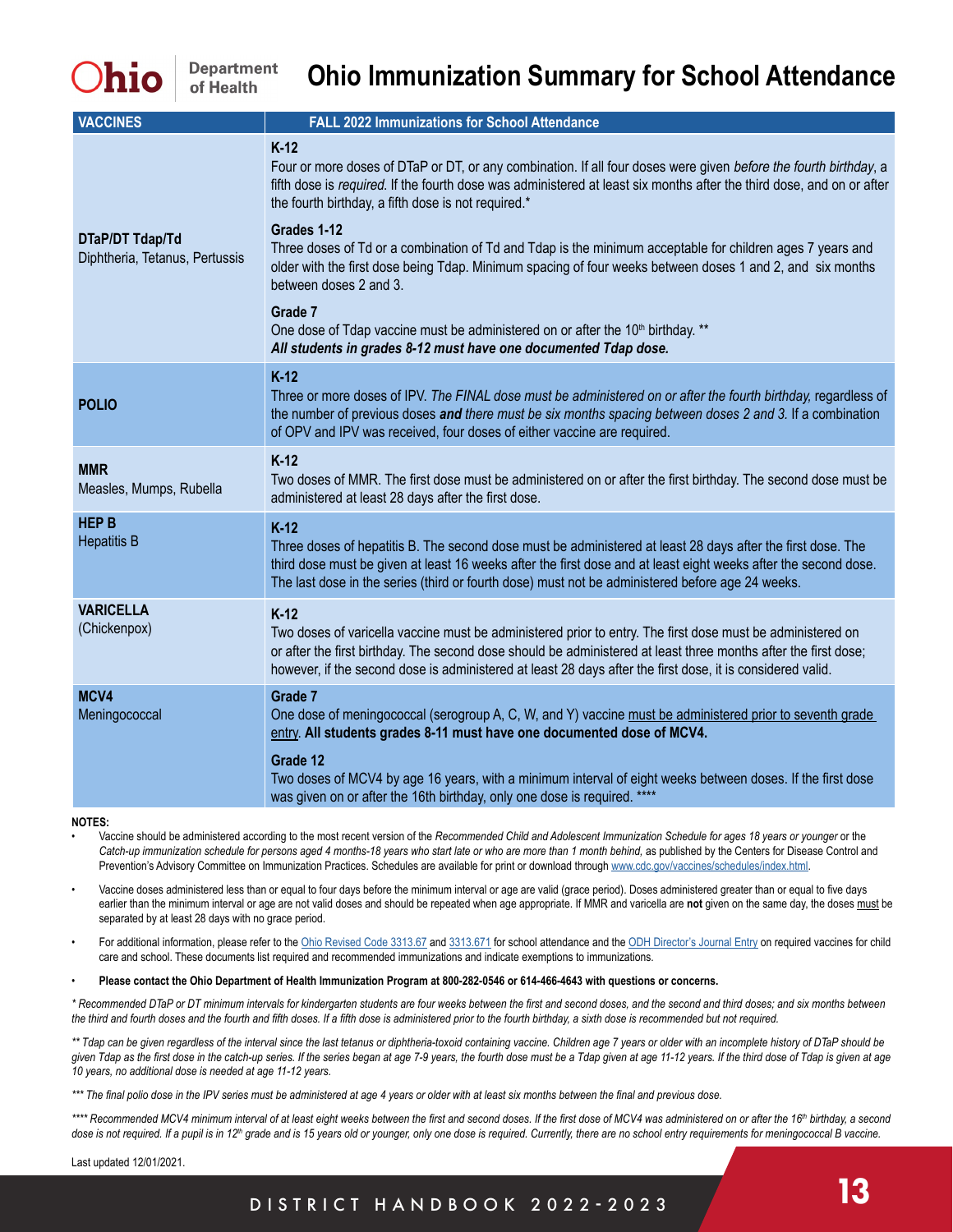# ATTENDANCE

#### School Attendance

Regular attendance is a significant student responsibility at all grade levels. Many studies correlate regular attendance with success in school. Regular attendance means that the academic learning process is not interrupted, less time is spent on makeup assignments, and students benefit from participation and interaction with others in class. Many important lessons are learned through active participation in classroom and other school activities that cannot be replaced by individual study.

Establishing a pattern of good attendance will benefit the student in school and in the workplace. Attendance is important in the development of a high-quality work ethic, which will be a significant factor in a student's success with future employers. One of the most important work habits that employers look for in hiring and promoting a person is his/her dependability in coming to work every day on time. This is a habit the school wants to help students develop as early as possible.

In specifying the maximum number of absences to still receive academic credit in a given period, it is the intention of the Canton Local Board of Education to convey the following:

- 1. The maximum potential benefit of schooling is available to the students with no absences.
- 2. Once a student has accrued excessive absences, he/she will not realize the educational benefits available, and therefore, may not earn academic credit.

Students 18 years or older are not subject to compulsory school attendance, however, they are held to the same attendance standards as other students. Privileges that may be taken away include, but are not limited to, parking privileges, dances and/ or early release.

## Attendance Law - Ohio Revised Code

#### 3321.01

A child between six and eighteen years of age is "of compulsory school age" for the purpose of sections 3321.01 to 3321.13 of the Revised Code. A child under six years of age who has been enrolled in kindergarten also shall be considered "of compulsory school age" for the purpose of sections 3321.01 to 3321.13 of the Revised Code unless at any time the child's parent or guardian, at the parent's or guardian's discretion and in consultation with the child's teacher and principal, formally withdraws the child from kindergarten. The compulsory school age of a child shall not commence until the beginning of the term of such schools, or other time in the school year fixed by the rules of the board of the district in which the child resides.

#### 3321.04

Every parent, guardian or other person having charge of any child of compulsory school age who is not employed under the age and schooling certificate and who has not been determined to be incapable of profiting substantially from further instruction, must send each child to school which conforms to the minimum standards prescribed by the State Board of Education for the full time the school attended is in session.

#### Excused Absences

All students are required to be in regular attendance except when excluded by law. The following reasons are recognized by Ohio Revised Code 3321.04 as being valid for absence from school: The Board considers the following factors to be reasonable excuses for time missed at school:

- A. personal illness (a written physician's statement verifying the illness may be required)
- B. appointment with a health care provider
- C. illness/emergency in the family necessitating the presence of the child
- D. quarantine of the home
- E. death in the family
- F. observation or celebration of a bona fide religious holiday
- G. out-of-state travel (up to a maximum of four (4) days per school year) to participate in a District-approved enrichment or extracurricular activity. Any classroom assignment missed due to the absence shall be completed by the student.
- H. such good cause as may be acceptable to the Superintendent/designee
- I. medically necessary leave for a pregnant student in accordance with Policy 5751
- J. service as a precinct officer at a primary, special or general election in accordance with the program set forth in Policy 5725
- K. college visitation
- L. absences due to a student's placement in foster care or change in foster care placement or any court proceedings related to their foster care status
- M. absences due to a student being homeless

Any classroom assignment missed due to the absence shall be completed by the student.

Attendance need not always be within the school facilities, but a student will be considered to be in attendance if present at any place where school is in session by authority of the Board.

The Board shall consider each student assigned to a program of other guided learning experiences to be in regular attendance for the program provided that s/ he reports to such staff member s/he is assigned for guidance at the place in which s/he is conducting study, and regularly demonstrates progress toward the objectives of the course of study.

All absences are subject to approval by the principal/designee.

#### Family Vacation

An excused absence for up to 30 hours may be granted for those students who take a vacation with family/guardian. Parent/guardian must make prior arrangements with the principal and fill out the appropriate family vacation form. Assignments are due the day the student returns from vacation unless prior arrangements have been made with the teacher(s). Vacation hours will not be granted during EXAM week or during the week of State Mandated Assessment tests.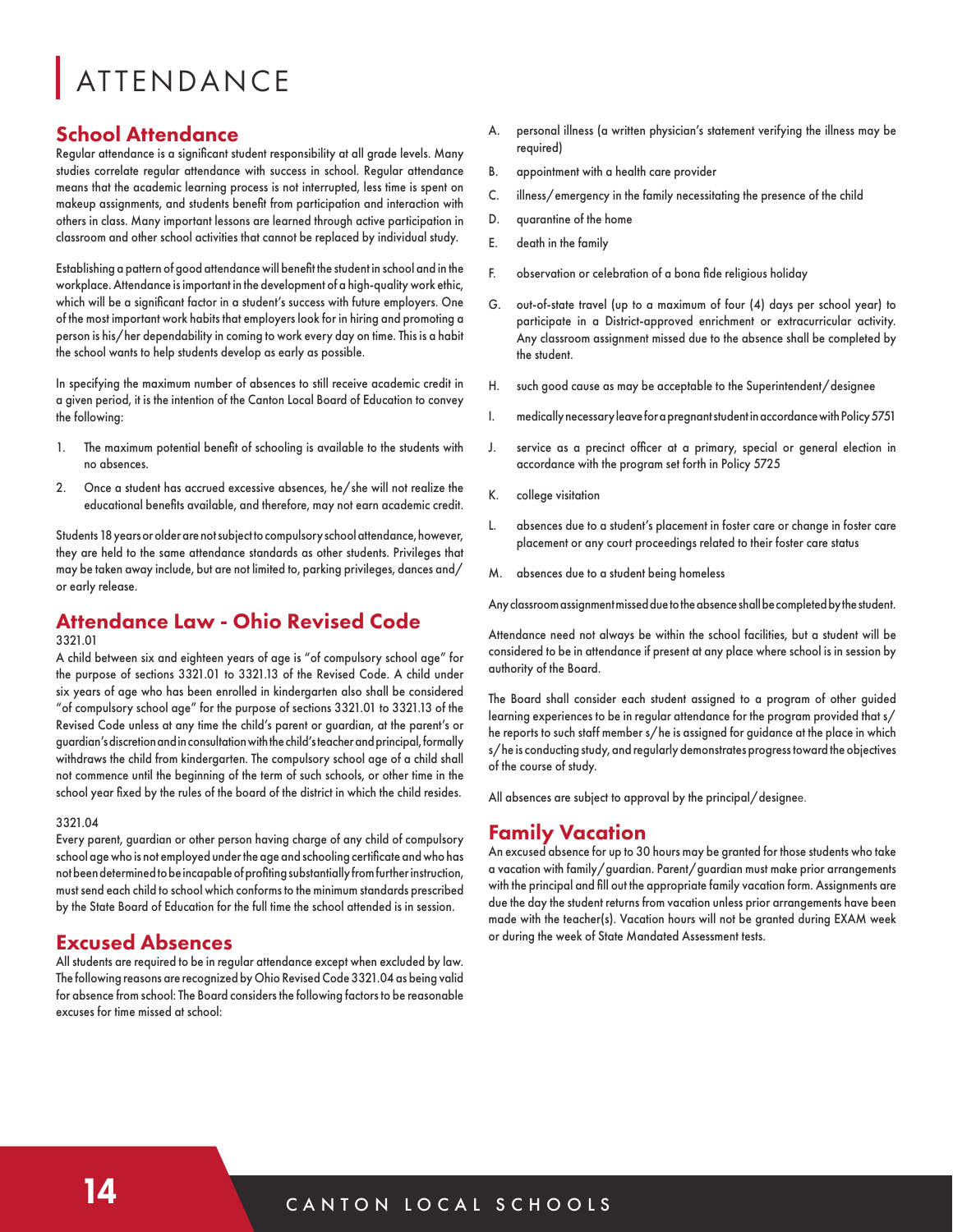# ATTENDANCE CONT.

#### Early Dismissal

No student may leave school prior to dismissal time without a parent or guardian either submitting a signed written request, contacting the school, or coming to the School Office personally to request the release. No student will be released to a person other than a custodial parent(s) or guardian without a written permission note signed by the custodial parent(s) or guardian. If a student leaves without permission, consequences will be issued on the first violation.

## Notification of Absence

The primary responsibility for school attendance rests with the student's parent(s) or guardian. Parent/guardians are required by law to notify the school everyday when their child is absent from school.

Parents are asked to call the school before 8:00 AM if a student is absent that day. Students will have 24 hours after their absence to verify it as being excused. Students are requested to bring all absence notes to the attendance office upon their return to school.

Students with a chronic health condition, causing repeated absences, must submit to the school a verification health statement from a registered physician each school year.

Any school missed due to a medical/dental appointment can be medically excused absence providing a medical excuse signed by a physician is provided the day the student returns to school. For your convenience, medical/dental notes can be faxed to the attention of the attendance office.

A student may have up to ten (10) personal illness absences without a doctor's note, but with a parent call-in. This policy may be extended beyond ten (10) days if the student or someone in the student's family is in quarantine due to COVID-19.

#### Habitual Truancy

A student will be considered habitually truant if the student is absent without a legitimate excuse for 30 or more consecutive hours, for 42 or more hours in one school month, or for 72 or more hours in one school year. Please refer to the excused absences portion of the policy to determine legitimate excuses.

In order to address the attendance practices of a student who is habitually truant, the Board authorizes the Absence Intervention Team, as part of an Absence Intervention Plan, to take any of the following intervention actions:

- A. request or require the student's parent to attend a conference with Principal/designee
- B. request or require a parent to attend truancy prevention mediation
- C. notify the Registrar of Motor Vehicles of the student's absences
- D. take appropriate legal action
- E. assignment to an alternative program (options after school)

In the event that a student becomes habitually truant within twenty-one (21) school days prior to the last day of instruction of a school year, the Principal may, in his/her discretion, assign an attendance officer (one school official) to work with the child's parent/guardian/custodian, guardian ad litem, or temporary custodian to develop an absence intervention plan during the summer.

The absence intervention process shall commence upon the first day of instruction of the next school year.

Students must be in attendance for 3.5 hours to participate in extracurricular activities, co-curricular activities, practices and games on that school day. The building Principal or designee may approve exceptions based on extenuating circumstances (family emergency, funeral, etc.).

## Makeup Work Policy

Excused Absence: Students will be permitted the length of the absence plus one day.

Unexcused Absence: Credit may not be assigned for missed work.

Testing: Students will be required to take a missed test/exam the day the student returns to school. Special exemptions may be granted by the teacher or principal for assignment or test recovery.

# Absence/Tardy Arrival and Departure Time

Students arriving after the tardy bell will be considered tardy and must receive a tardy pass from the office to enter class. Parents of students arriving tardy must notify the office of the reason of the tardy as the time missed will automatically be marked as unexcused. House Bill 410 states that within the hour has to be notified. A parent/guardian of the elementary student must enter the building to sign their child in/out for the day.

## Unexcused Tardy to School/Class Period

Beginning with the fourth tardy to school or class period, students will be issued a consequence by the building administrator. Repeated violations may be subject to more severe discipline or loss of privilege (detentions, ISS, follow-up with attendance officer, parent meetings, loss of driving privilege, etc.) Excuses will not be accepted for tardiness due to transportation problems in route to school.

## Tardiness - Secondary Level

Each student is expected to be in his/her assigned location throughout the school day. If a student is late arriving at school, s/he must report to the school office before going to his/her first assigned location. Any student who is late to class shall be disciplined by the teacher. Students who are more than 15 minutes late will be considered absent for that instructional period.

Students who are tardy to class more than four times during a nine-week period shall be disciplined according to the Student Code of Conduct.

#### Unexcused Absences

Absence from school for one or more periods with knowledge or consent of the parent that does not meet the school requirement for a school excused absence is considered unexcused. Students who are deemed unexcused may receive no credit for work that is missed.

#### Skipped Class/Period

A skipped class or part of the school day is considered unexcused. The student may not be permitted to make up missed class work. The student will also be subject to disciplinary action.

#### Habitual Absences

An unauthorized absence from school for one or more periods without the knowledge or consent of parents/guardians or school officials is considered unexcused. Students who are unexcused may receive no credit for work that is missed. The student will also be subject to disciplinary actions.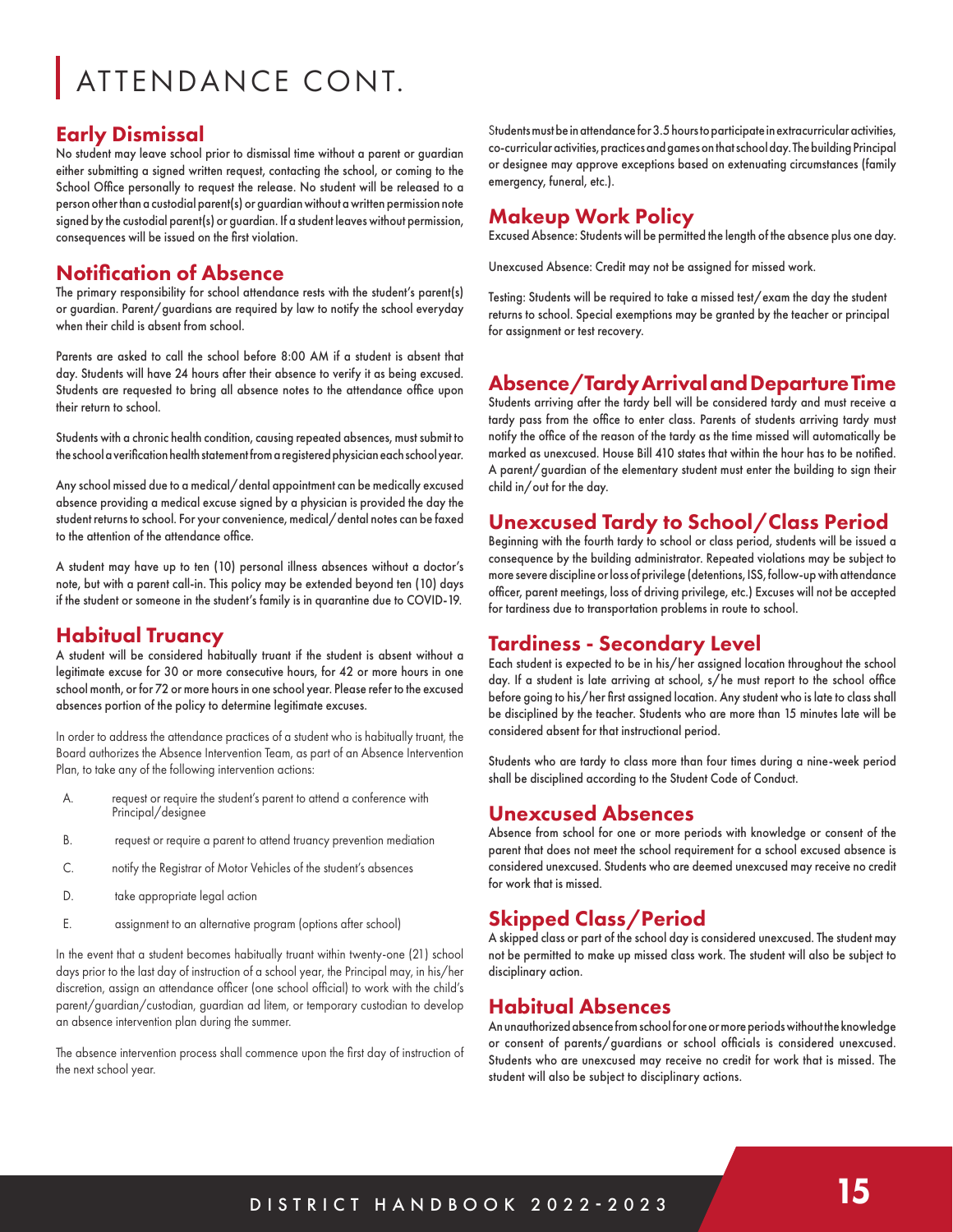# ATTENDANCE CONT.

# Consequences for Excessive Absences/ Habitual Truancy

#### **Excessive Absences**

Students who are absent (excused or unexcused) for 38 or more hours in one school month or 65 or more hours in one school year will receive a written letter alerting the family to student attendance concerns.

Written parent/guardian notification will be provided and a district intervention plan will be implemented.

#### **Habitual Truancy**

Students who are absent (unexcused) for 30 or more consecutive hours,, 42 or more hours in one school month year, or 72 or more hours in one school year will receive written notification alerting the family to student attendance concerns.

The school will assign the student to an absence intervention team within seven days of the original absence.

A meeting will be scheduled with the parent/guardian to develop an individualized Absence Intervention Plan.

Students who are absent (unexcused) for 30 or more consecutive hours, 42 or more hours in one school month, or 72 hours in one school year could be subject to a formal truancy hearing with the Stark County Family Court.

If a student refuses to participate or fails to make satisfactory progress with the absence intervention plan, the school may file a complaint in the Stark County Family Court.

## Remote Learning / Blended Learning

NOTE: HB 410 applies to student attendance during Remote Learning or Blended Learning situations and family-elected Canton Local Virtual Academy. Refer to page 16, Consequences for Habitual Absence/Truancy.

#### Tracking Remote Attendance

Consistent with the District's remote learning plan (e.g., Blended Learning, On-Line Learning, etc.), the District will provide a variety of instruction models, including both teacher-led remote learning and self-directed remote learning.

 Student attendance in teacher-led remote learning (synchronous web-based instruction) shall be tracked in the same manner as hourly, in-person instruction. Teachers shall determine hourly attendance by evidence of student login and logoff data. Teachers are encouraged to verify meaningful attendance in a method selected by the teacher, such as an ungraded quiz at the close of a lesson, a survey or poll questions (unrelated to the lesson and unpredictable) at the end of the lesson, or asking students questions at random throughout a session.

 In addition to the reasons listed at the beginning of this policy, absences from teacherled remote learning (synchronous web-based instruction) may be considered excused under the following circumstances, with written notice from a parent/guardian:

- A. temporary internet outage for individual students or households;
- B. unexpected technical difficulties for individual students or households, such as password resets or software upgrades occurring during a teacher-led remote learning lesson;

C. computer/device malfunction;

D. malfunction of a District-owned device for which the District is providing technical assistance, repair, or replacement.

Attendance in self-directed remote learning (asynchronous) shall be tracked by evidence of participation, which may include, but is not limited to:

- A. daily logins to learning management systems;
- B. daily interactions with the teacher to acknowledge attendance, which may include, but are not limited to, messages, emails, telephone calls, video chats or other formats that enable teachers to engage with students; and
- C. assignment completion. The teacher will determine the number of hours a typical student would take to complete an assignment and report those hours of attendance when the assignment is completed. A teacher may adjust the number of hours of attendance based on the length of time the student actually spent on the assignment, as reported by the student, parent, or other person with knowledge.

# CURRICULUM AND FEES

Canton Local Schools, as a district within the Stark County School System, offers a full course of study meeting all standards required by the Ohio Department of Education, the Stark County Board of Education and the Canton Local Board of Education.

## Care of School-Owned Materials

Ohio Revised Code, Section 3109.09 R.C., authorizes enforcement of fines or charges upon students for loss, damage or destruction of textbooks, school supplies, library replacement materials, school apparatus, equipment and tools. Unpaid fees are accumulated through grade 12; therefore, payment is required before a diploma is issued.

- 1. All books, equipment, etc., issued to students are checked carefully before being issued to the student so that damages or misuse can be pinpointed.
- 2. Where damage occurs and evidence shows that it was done accidentally and unintentionally, no attempt shall be made to collect for the damages.
- 3. Whenever practical, students should be expected to repair or otherwise correct any damages such as carving on furniture, writing on walls, etc.
- 4. Replacements of damaged properties shall not be for less than 50% of original value.
- 5. Charges may also be imposed for loss, damage or destruction of school apparatus, equipment, musical instruments, library materials, textbooks and for damage to school buildings or property. Students using school property and equipment can be fined for excessive wear and abuse of the property and equipment.

Students can avoid late fines by promptly returning borrowed materials.

Failure to pay fines, fees, or charges may result in the withholding of grades and credits.

The principal and/or treasurer shall assess the damage and invoice the parent or guardian after repair or replacement is made. Ohio law states that the parent/ guardian is responsible for damages up to \$2,000 per incident.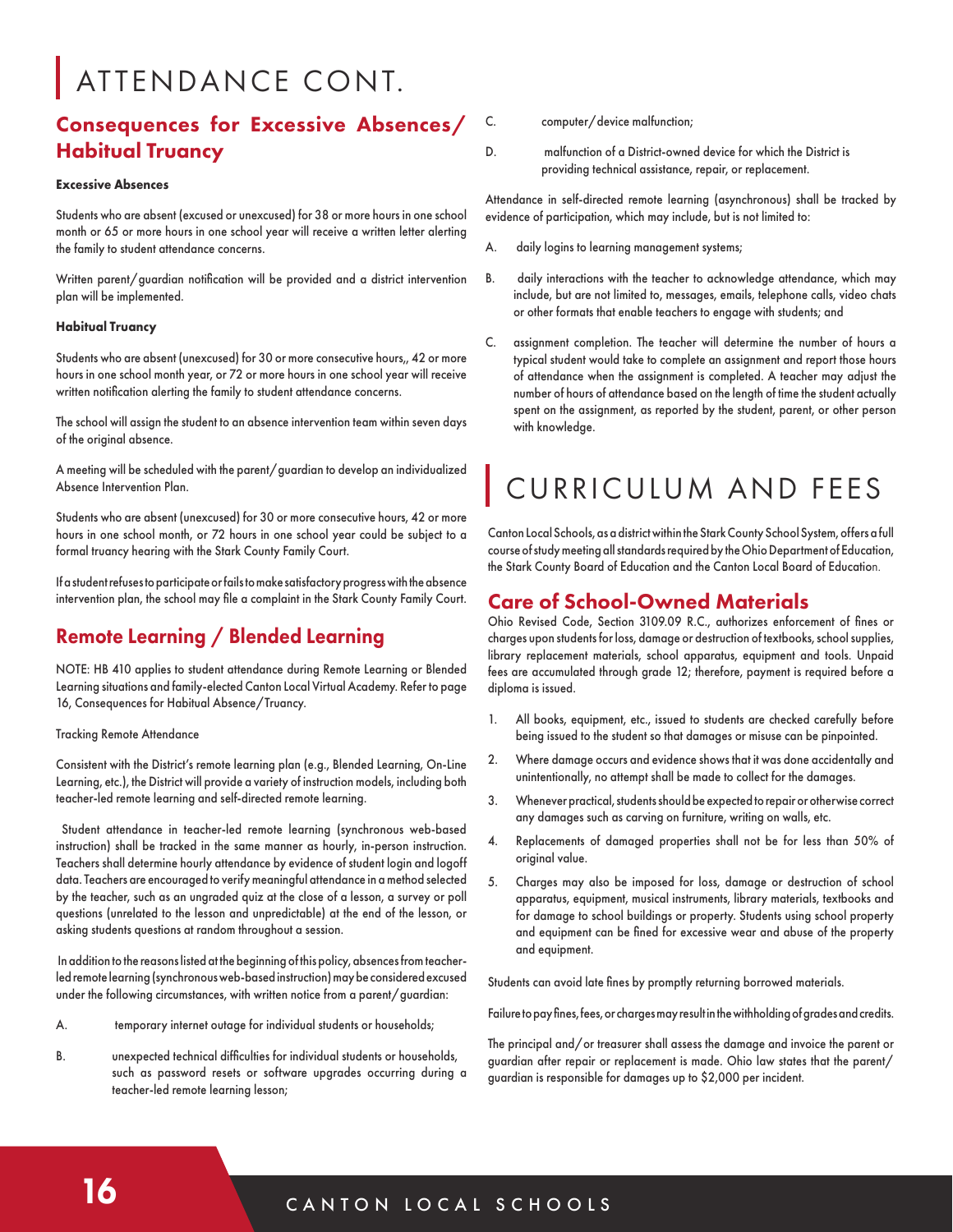# CURRICULUM AND FEES

#### Consumable Fees

As per the Ohio Revised Code, Section 3313.642, the Canton Local Board of Education has approved the collection of fees for consumable supplies to be used during the 2022-2023 school year. Student fees for 2022-2023 for high school students depend on their course selection.

Please make all checks payable to Canton Local Board of Education. Fee notices will be sent with the first interim reports of the year. A receipt will be issued for all student payments. High school course fees for second semester only courses will be due and payable from semester break through February. Parents may arrange a payment plan.

••Payment fee information for students approved for Free Lunches, please see page 24 - FREE OR REDUCED PRICE MEALS - DETERMINING ELIGIBILITY.

#### Policy Regarding The Acceptance of Checks for Payment

Canton Local will gladly accept checks for payment. If the check is returned for nonsufficient funds, or for any other reason, the check writer agrees to pay a few of up to \$35. The district reserves the right to reject checks as payment for any individual that has more than two returned checks issued to the school.

## Payschoolscentral.com

Payschoolscentral.com is a Secure Online Payment system that simplifies payment, collection and balancing of funds for school districts.

#### Benefits

- The meal process is automated for both the parents and the school so errors are minimized and the process is standardized.
- Payments can be made by credit card 24 hours a day, 7 days a week at the parents' convenience.
- Payments can also be made by ACH (Electronic Check).
- Parents can review what their students are actually purchasing along with account balance information.
- High school families are able to pay school fees through Payschoolscentral.com.

#### Features

- Account balance information is readily available to the parents, the school and the lunch staff.
- Parents can opt to receive an email when a student balance dips to a certain threshold (set by parent).
- Parents can opt to use an auto-replenishment feature which replenishes their student account(s) when a balance dips to a specific level (which is determined by the parent).
- School messages are automatically emailed to parents.
- Student information is automatically transferred from year-to-year.
- Parents can manage more than one student account.
- Payschoolscentral.com is PCI compliant and maintains industry standard SSL certificates. This ensures all data is safe and secure as defined by the industry.

#### \*Canton Local Meal Charge Policy

1. When a student has less than \$3.00 prepaid lunch remaining in his/ her lunch account, the cashier will remind the student to bring in lunch money.

2. If however, the child's account reaches into the negative, the Nutritional services Department will allow a meal charges for all students, so they can continue to receive the nourishment they need, unless the parent/guardian has specially provided written permission to the school to withhold a meal.

- 3. Students may not charge ala carte items.
- 4. Adults are not permitted to charge.

# REPORTING STUDENT PROGRESS

#### Philosophy of Assessment

The Canton Local School District believes that the process of assessment should be continuous and assist the teacher in developing insight into the student's skills, achievements, attitudes and interests. Recognizing that all students are individuals with different styles and rates of learning, assessments should be multiple and diverse to evaluate student achievement as related to learning goals.

The Canton Local School District supports standards-based grading policies and practices. Grading and assessment practices are to reflect evidence of students' level of mastery of the learning goals.

#### Purposes of Grading

- •To provide information to students and their families concerning the student's rate of progress and level of achievement in meeting learning goals
- •To enable the school to evaluate the readiness of students for appropriate program planning
- •To encourage teachers to evaluate their instruction and guidance techniques
- •To provide adequate and accurate records of student progress and achievement

#### Continuous Progress

The Board of Education recognizes that the personal, social, physical and educational growth of children will vary and that students should be learning in the educational setting most appropriate to their needs at the various stages of their growth.

It shall be the policy of the Board of Education that each student progress in a continuous pattern of achievement and growth in harmony with his/her readiness. District practices related to promotion, acceleration, placement and retention will be based upon board policies and guidelines - 2110 and 5410.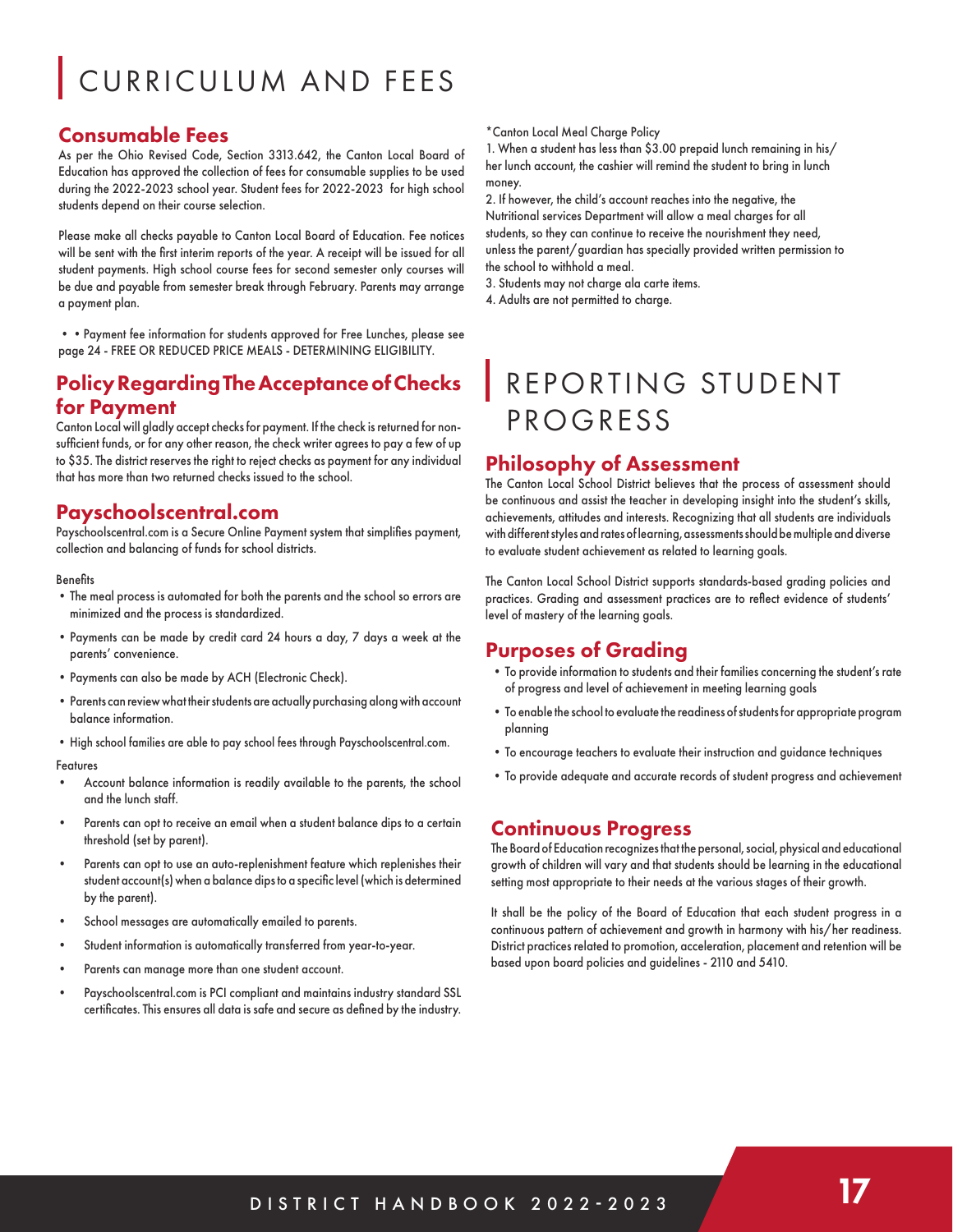# REPORTING STUDENT PROGRESS CONT.

## Grades

Canton Local Schools has a standard grading procedure, as well as additional notations that indicate work in progress or incomplete work. Grades indicate the extent to which the student has acquired and demonstrated the necessary learning. In general, students are assigned grades based upon test results, homework, projects and classroom participation. Each teacher may place a different emphasis on these areas when determining a grade and will so inform the students at the beginning of the course. If a student is not sure how his/her grade will be determined, s/he should ask the teacher.

The following grading scale applies to grades K-2: 100 to 90 = MS Mastered Standards 89 to 80 = AP Adequate Progress 79 to 70 = DS Developing Standards 69 to 0 = AC Area of Concern

The following grading system applies to Grades 5-12:

100 to 93 = A 92 to  $90 = A -$ 89 to  $87 = B +$ 86 to 83 = B 82 to  $80 = B -$ 79 to 77 = C+ 76 to 73 = C 72 to 70 = C-69 to 67 = D+ 66 to 63 = D 62 to  $60 = D 59 = F$ 

The following grading system applies to Grades 3-4:

100 to  $90 = A$ 89 to 80 = B 79 to 70 = C 69 to  $60 = D$  $59-0 = F$ 

## Grade Point Average

To calculate a grade point average (GPA), assign a point value to each course grade and divide by the total number of credits. For partial-credit courses, use the fractional value of the grade. For example, a half credit course with an earned grade of a C would be  $.5 \times 2 = 1$ . Then add this to the other grades earned for total points earned. This total is then divided by the total credits earned to determine the GPA. This can be done by grading period, semester, year or for a series of school years. Some courses, such as College Credit Plus, Advanced Placement or Pre-AP, are weighted above a 4-point scale. See your school counselor for details.

# Parent/Teacher Conferences/Visitations

The schools welcome opportunities for conferences with parents. Day and/or evening conferences are regularly scheduled each year. Please make appointments and stop at the Security Desk when arriving for a visit.

## Homework

Homework will be assigned. Homework is an opportunity for students to prepare for the next class or upcoming assignment. Homework is checked for accuracy and assigned a grade at the teacher's discretion. Homework is also part of the student's preparation for assessments. Contact your child's teacher if you have specific questions.

# Field Trips

Field trips are academic activities that are held off school grounds. There are also other trips that are part of the school's co-curricular and extracurricular program. No minor student may participate in any school-sponsored trip without parental consent and a current emergency medical form on file in the office. Medications normally administered at school will be administered while on field trips. The Student Code of Conduct applies to all field trips.

- •Attendance rules apply to all field trips.
- •While the District encourages students to participate in field trips, alternative assignments will be provided for any student whose parent does not give permission for the student to attend.
- •Students who violate school rules may lose the privilege to go on field trips.
- •Permission may not be granted if student is not passing all classes.

## Teacher Qualifications

As a parent of a student at Canton Local, you have the right to know the professional qualifications of the classroom teachers who instruct your child. Federal law allows you to ask for certain information about your child's classroom teachers, and requires us to give you this information in a timely manner if you ask for it. Specifically, you have the right to ask for the following information about each of your child's classroom teachers:

- •Whether the Ohio Department of Education has licensed or qualified the teacher for the grades and subjects he or she teaches.
- •Whether the Ohio Department of Education has decided that the teacher can teach in a classroom without being licensed or qualified under state regulations because of special circumstances.
- •The teacher's college major; whether the teacher has any advanced degrees, and if so, the subject(s) of the degrees.
- •Whether any teachers' aides or similar paraprofessionals provide services to your child, and if they do, their qualifications. If you would like to receive any of this information, please call your building principal.

# Grading Periods

Students will receive a report card at the end of each nine-week period indicating their grades for each course of study for that portion of the academic term. When a student appears to be at risk of failure, reasonable efforts will be made to notify the parents so they can talk with the teacher about what actions can be taken to improve poor grades.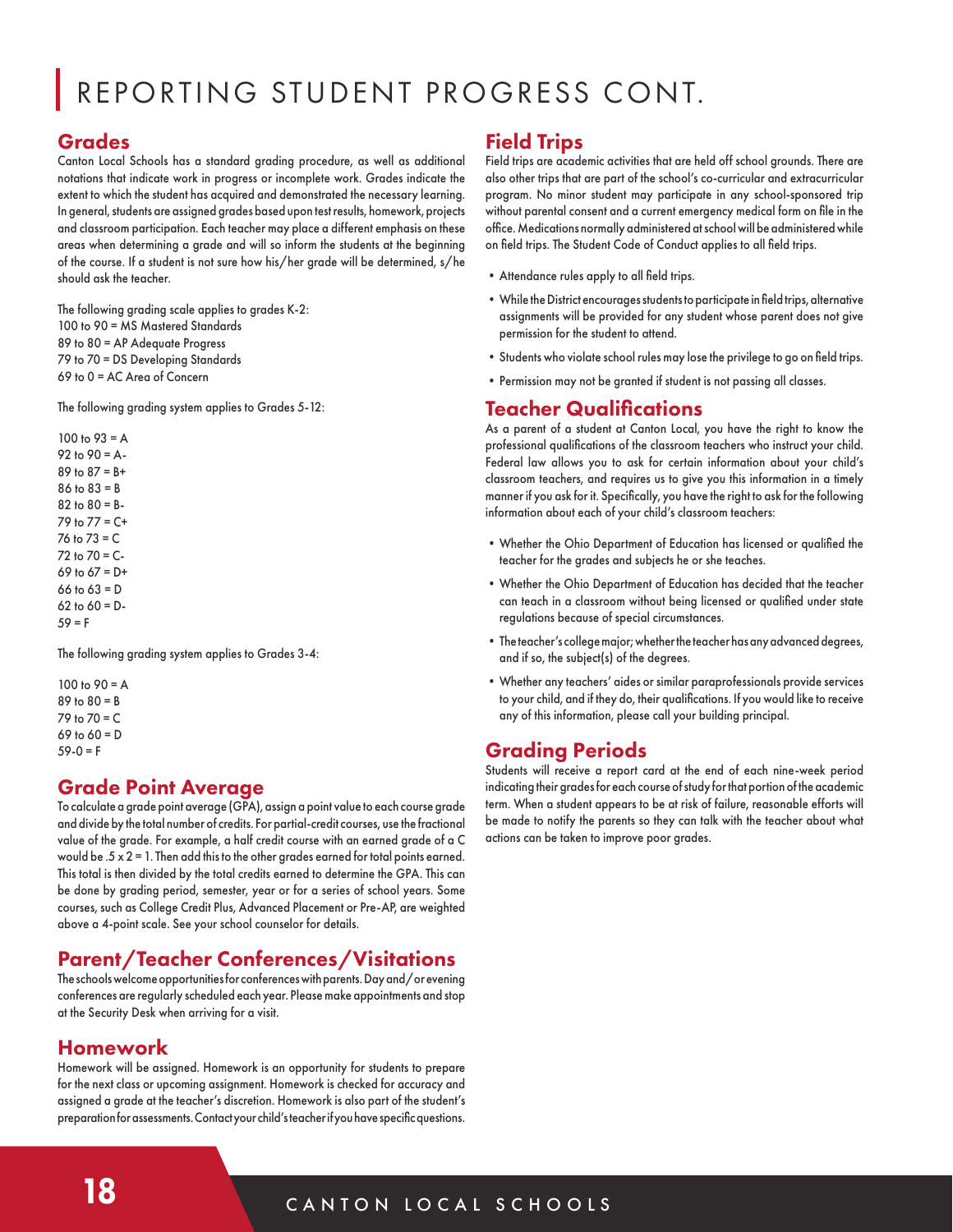## Graduation Requirements Regular Diploma

In order to receive a diploma and graduate, a student must (a) receive credit for all required coursework and (b) complete one of the learning pathways as defined by the Ohio Department of Education. Students typically complete graduation requirements in four years. For students with individualized education programs (IEPs), the criteria for graduation will be determined by the IEP team. It is the responsibility of the student to see that graduation requirements are met. The high school will make every effort to keep up-to-date records and keep students and parents informed of academic deficiencies. All inquiries should be directed to the Student Services (Guidance) Department at 330-484-8000.

#### **Part A: Complete Coursework and Credit Requirements Regular Diploma**

Students must complete a minimum of 21 credits of required and elective courses to be eligible for graduation.

#### **Curriculum Requirements Credits**

| English Language Arts<br>-4.0                     |                  |
|---------------------------------------------------|------------------|
| <b>Mathematics</b>                                | 40 <sup>1</sup>  |
| Science                                           | 3.0 <sup>2</sup> |
| Social Studies                                    | 3.0 <sup>3</sup> |
| Health                                            | 0.5              |
| Financial Literacy                                | 0.5 <sup>4</sup> |
| Physical Education (2 semesters) 0.5 <sup>5</sup> |                  |
| Fine Arts                                         | 1.0 <sup>6</sup> |
| Electives                                         | 15.              |

#### <sup>1</sup> Math credits must include Algebra II or equivalent of Algebra II.

<sup>2</sup> Science credits must include 1 unit physical science, 1 unit life science, and 1 unit of advanced science. 3 Social Studies credits must include 1.0 unit of American History, 1.0 unit of American Government, and 1.0 unit of Global Studies.

4 For the class of 2021, this will be incorporated into the required American Government course. Beginning with the class of 2022, either Money Management or Financial Foundations will be required for graduation.

5 Participation in interscholastic sports, band, or cheerleading for two full seasons is required in order to receive a physical education waiver. This waiver will not award a PE credit but will waive the requirement of taking 2 PE courses. Students must complete two physical education waiver forms and return them to the Student Services office in order for the waiver to be added to the students transcript. 6 Students who complete/pass one full credit of a career tech program will receive a fine art waiver. This waiver will not award a fine art credit but will waive the requirement of a fine art credit. Students wishing to pursue an Academic Honors Diploma must still earn a full fine art credit even if the waiver is earned.

7 Electives must include one or a combination of foreign language, fine arts, business, career tech, technology, or English language arts, mathematics, science, or social studies courses not otherwise required.

#### **Part B: Demonstrating Competency**

Students will demonstrate competency in the foundational areas of English language arts and mathematics or through alternative demonstrations, which include College Credit Plus, career-focused activities or military enlistment.

#### **Part C: Demonstrating Readiness**

Students will demonstrate readiness for their post-high school paths by earning two seals that allow them to demonstrate important foundational and well-rounded academic and technical knowledge, professional skills, as well as develop key social and emotional competencies and leadership and reasoning skills.

#### Honors Diploma

The Ohio Department of Education has approved criteria for six different pathways to an honors diploma. Students must meet requirements in the chart, "Ohio High School Honors Diploma," which outlines the criteria for each type of honors diploma. It is the student's responsibility to maintain contact with his/her counselor to ensure that his/her graduation requirements are being met.

#### Early Graduation

Students who wish to apply for early graduation should apply to the high school principal. Early graduation will be permitted if the student fulfills the graduation requirements and conditions for graduation. Students who choose early graduation may participate in the graduation ceremonies of their designated class.

#### Educational Options

Canton Local Schools provide alternative means by which a student can achieve the goals of the District, as well as his/her personal educational goals. A list of the approved educational options is available in the Canton South High School Course Registration Guide on the district website.

#### Recognition of Student Achievement

Students who display significant achievements during the course of the year are recognized for their accomplishments. Areas that may merit recognition include, but are not limited to, academics, athletics, performing arts, citizenship and volunteerism. Recognition for such activities is initiated by the staff and coordinated by the principal.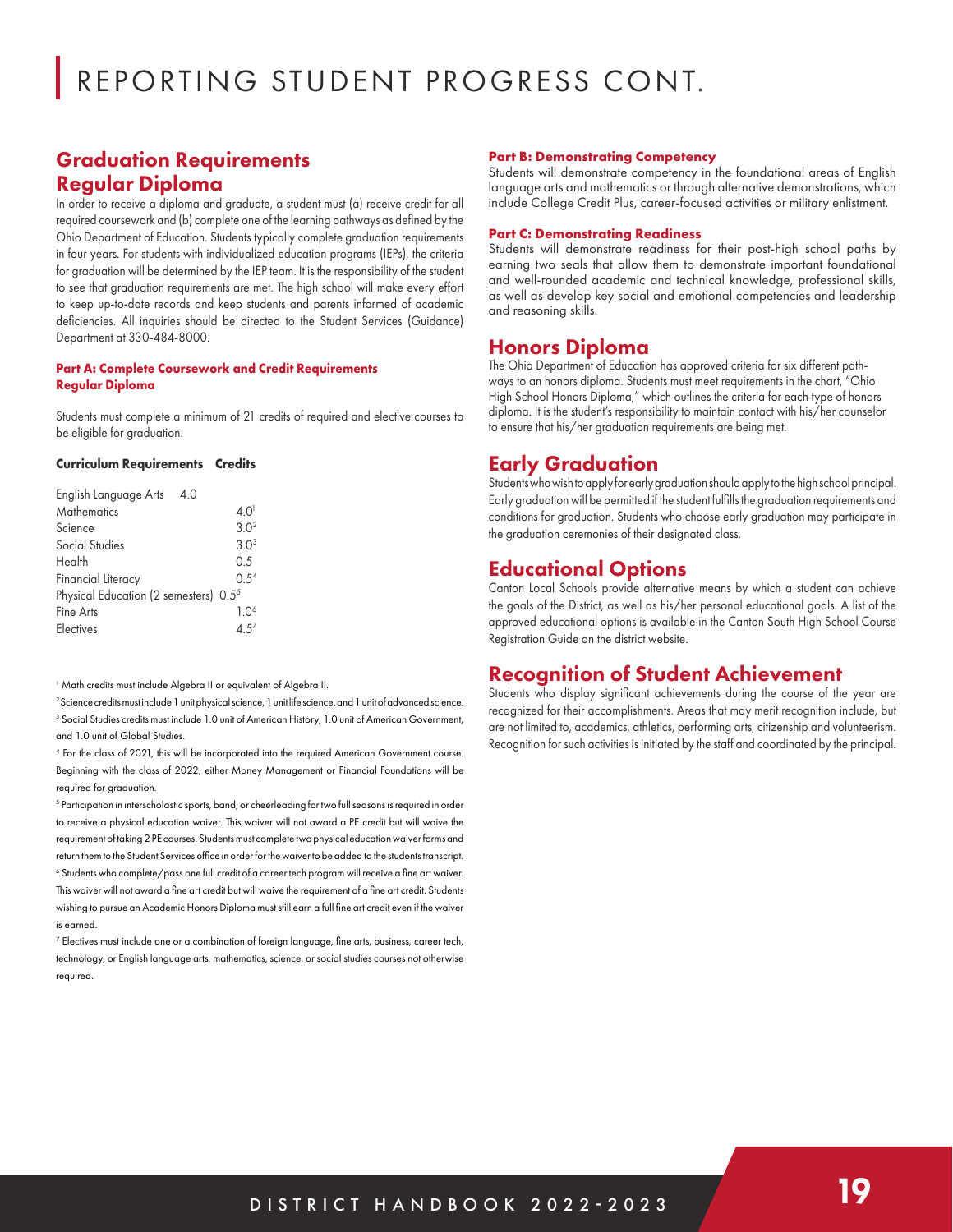# REPORTING STUDENT PROGRESS CONT.

#### Protection and Privacy of Student Records

The School District maintains many student records including both directory information and confidential information. Directory information can be provided upon request to any individual, other than a for-profit organization, even without the written consent of a parent. Parents may refuse to allow the Board to disclose any or all "directory information" upon written notification to the Board. For further information about the items included within the category of directory information and instructions on how to prohibit its release, you may consult the Board's annual Family Educations Rights and Privacy Act (FERPA) notice which can be found in the guidance office.

Other than directory information, access to all other student records is protected by FERPA and Ohio law. Except in limited circumstances as specifically defined in State and Federal law, the School District is prohibited from releasing confidential education records to any outside individual or organization without the prior written consent of the parents, or the adult student, as well as those individuals who have matriculated and entered a postsecondary educational institution at any age. The Board will provide access or release directory information to armed forces recruiters unless the parent or student request that prior written consent be obtained.

Confidential records include test scores, psychological reports, behavioral data, disciplinary records, and communications with family and outside service providers. Students and parents have the right to review and receive copies of all educational records. Costs for copies of records may be charged to the parent. To review student records, please provide a written notice identifying requested student records to the Building Principal. You will be given an appointment with the appropriate person to answer any questions and review the requested student records.

Parents and adult students have the right to amend a student record when they believe that any of the information contained in the record is inaccurate, misleading or violates the student's privacy. A parent or adult student must request the amendment of a student record in writing and if the request is denied, the parent or adult student will be informed of his/her right to a hearing on the matter.

Consistent with the Protection of Pupil Rights Amendment (PPRA), no student shall be required, as a part of the school program or the District's curriculum, without prior written consent of the student (if an adult, or an emancipated minor) or, if an unemancipated minor, his/her parents, to submit to or participate in any survey, analysis, or evaluation that reveals information concerning:

- A. political affiliations or beliefs of the student or the student's parents;
- B. mental or psychological problems of the student or the student's family;
- C. sexual behavior or attitudes;
- D. illegal, anti-social, self-incriminating or demeaning behavior;
- E. critical appraisals of other individuals with whom respondents have close family relationships;
- F. legally recognized privileged and analogous relationships, such as those of lawyers, physicians and ministers;
- G. religious practices, affiliations or beliefs of the student or his/ her parents; or
- H. income (other than that required by law to determine eligibility for participation in a program or for receiving financial assistance under such a program.)

Consistent with PPRA and Board policy, parents may inspect any materials used in conjunction with any such survey, analysis or evaluation. Please contact Tricia Couts-Everett at 330-484-8019 to inspect such materials. Further, parents have the right to inspect, upon request, a survey or evaluation created by a third party before the survey/evaluation is administered or distributed by the school to the student. The parent will have access to the survey/evaluation within a reasonable period of time after the request is received.

The Superintendent will notify parents of students in the District, at least annually at the beginning of the school year, of the specific or approximate dates during the school year when the following activities are scheduled or expected to be scheduled:

- A. activities involving the collection, disclosure or use of personal information collected from students for the purpose of marketing or for selling that information or otherwise providing that information to others for that purpose); and
- B. the administration of any survey by a third party that contains one or more of the items described in A through H above.

The Family Policy Compliance Office in the U. S. Department of Education administers both FERPA and PPRA. Parents and/or eligible students who believe their rights have been violated may file a complaint with:

Family Policy Compliance Office U. S. Department of Education 400 Maryland Avenue, SW Washington, D.C. 20202-4605 www.ed.gov/offices/OM/fpco

Informal inquiries may be sent to the Family Policy Compliance Office via the following email addresses: FERPA@ED.Gov; and PPRA@ED.Gov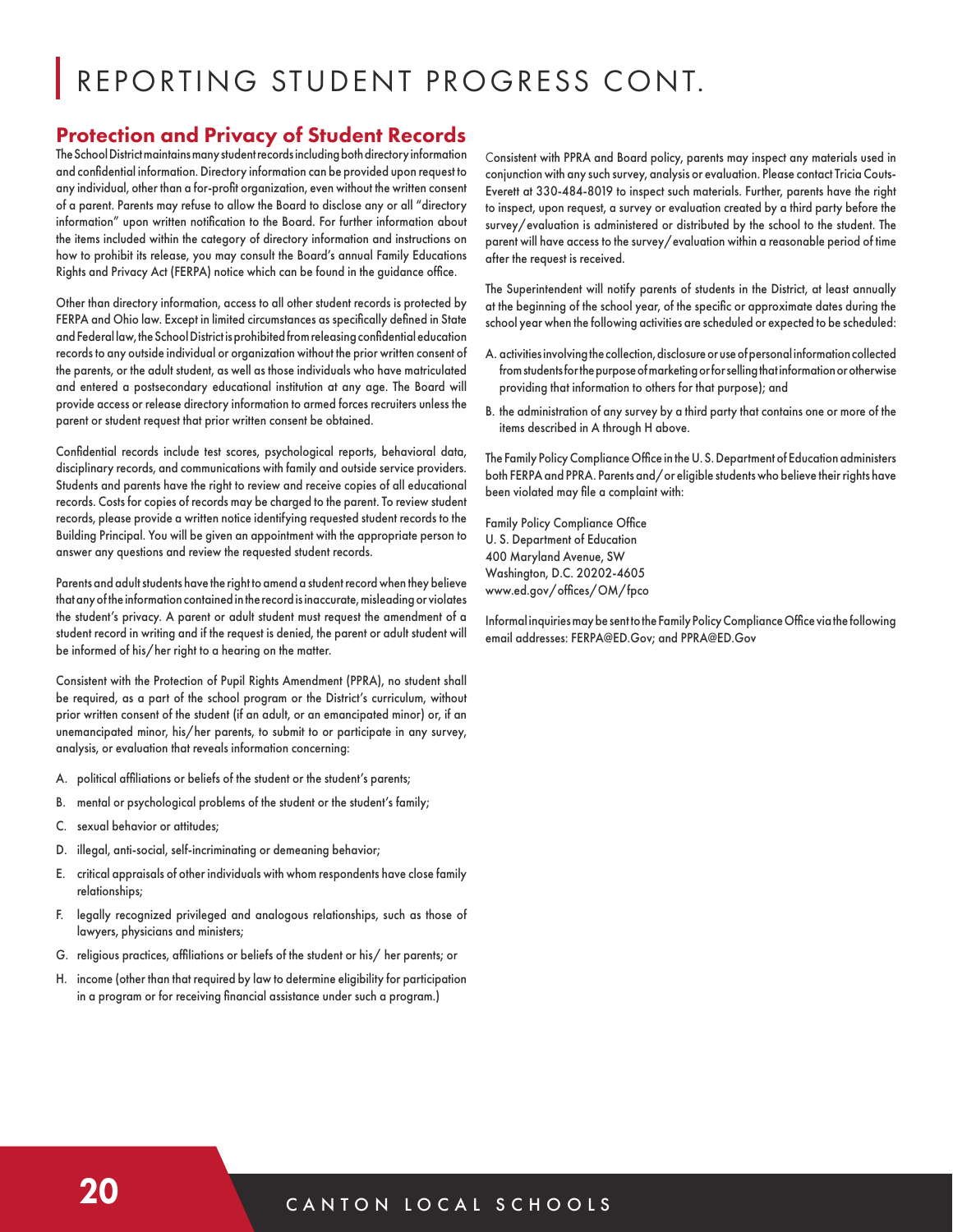

# Ohio High School Honors Diploma **Ohio High 
School 
Honors 
Diploma**

| Criterion                   | Ohio Diploma                                                                    | Academic Honors Diploma                                                                                                                                                 | International Baccalaureate<br>Γã<br>Honors Diplom                                                                                                                                                                    | Career Tech Honors Diploma                                                                                                                                                                             | <b>STEM Honors Diploma</b>                                                                                                                                                                                                 | (Includes dance, drama/theatre,<br>Arts Honors Diploma<br>music, and visual art)                                                                                                                                           | Social Science & Civic Engagement<br>Honors Diploma                                                                                                                                                                        |
|-----------------------------|---------------------------------------------------------------------------------|-------------------------------------------------------------------------------------------------------------------------------------------------------------------------|-----------------------------------------------------------------------------------------------------------------------------------------------------------------------------------------------------------------------|--------------------------------------------------------------------------------------------------------------------------------------------------------------------------------------------------------|----------------------------------------------------------------------------------------------------------------------------------------------------------------------------------------------------------------------------|----------------------------------------------------------------------------------------------------------------------------------------------------------------------------------------------------------------------------|----------------------------------------------------------------------------------------------------------------------------------------------------------------------------------------------------------------------------|
| Math                        | unit of algebra<br>4 units, must<br>include one<br>equivalent<br>$\frac{5}{10}$ | Algebra II (or equivalent), and one<br>course sequence that contains<br>other higher level course or 4<br>equivalent or higher content<br>4 units, Algebra I, Geometry, | ), and one<br>course sequence that contains<br>other higher level course or 4<br>equivalent or higher content<br>4 units, Algebra I, Geometry,<br>Algebra II (or equivalent)                                          | Algebra II (or equivalent), and one<br>course sequence that contains<br>other higher level course or 4<br>equivalent or higher content<br>4 units, Algebra I, Geometry,                                | Algebra II (or equivalent), and one<br>course sequence that contains<br>equivalent or higher content <sup>4</sup><br>other higher level course or 4<br>5 units, Algebra I, Geometry,                                       | Algebra II (or equivalent), and one<br>course sequence that contains<br>other higher level course or 4<br>equivalent or higher content<br>4 units, Algebra I, Geometry,                                                    | Algebra II (or equivalent), and one<br>course sequence that contains<br>other higher level course or 4<br>4 units, Algebra I, Geometry,<br>equivalent or higher content                                                    |
| Science<br>Social           | 3 units<br>3 units                                                              | 4 units, including two units of<br>advanced science <sup>2</sup><br>4 units                                                                                             | 4 units, biology, chemistry, and at<br>least one additional advance<br>science <sup>2</sup><br>4 units                                                                                                                | 4 units, including two units of<br>advanced science <sup>2</sup><br>4 units                                                                                                                            | 5 units, including two units of<br>advanced science <sup>2</sup><br>$3$ units                                                                                                                                              | 3 units, including one unit of<br>advanced science <sup>2</sup><br>3 units                                                                                                                                                 | 3 units, including one unit of<br>advanced science <sup>2</sup><br>5 units                                                                                                                                                 |
| Studies                     |                                                                                 |                                                                                                                                                                         |                                                                                                                                                                                                                       |                                                                                                                                                                                                        |                                                                                                                                                                                                                            |                                                                                                                                                                                                                            |                                                                                                                                                                                                                            |
| Languages<br>World          | $\frac{4}{2}$                                                                   | no less than 2 units of each of two<br>3 units of one world language, or<br>world languages studied                                                                     | 4 units minimum, with at least 2<br>units in each language studied                                                                                                                                                    | 2 units of one world language<br>studied                                                                                                                                                               | no less than 2 units of each of two<br>3 units of one world language, or<br>world languages studied                                                                                                                        | no less than 2 units of each of two<br>3 units of one world language, or<br>world languages studied                                                                                                                        | no less than 2 units of each of two<br>3 units of one world language, or<br>world languages studied                                                                                                                        |
| Fine Arts                   | 2 Semesters                                                                     | $1$ unit                                                                                                                                                                | 1 unit                                                                                                                                                                                                                | $\frac{4}{2}$                                                                                                                                                                                          | $1$ unit                                                                                                                                                                                                                   | 4 units                                                                                                                                                                                                                    | $1$ unit                                                                                                                                                                                                                   |
| Electives                   | 5 units                                                                         | ≸                                                                                                                                                                       | ∕∖<br>≥                                                                                                                                                                                                               | 4 units of Career-Technical<br>minimum <sup>3</sup>                                                                                                                                                    | 2 units with a focus in STEM<br>courses                                                                                                                                                                                    | 2 units with a focus in fine arts<br>course work                                                                                                                                                                           | 3 units with a focus in social<br>sciences and/or civics                                                                                                                                                                   |
| GPA                         | N/A                                                                             | 3.5 on a 4.0 scale                                                                                                                                                      | 3.5 on a 4.0 scale                                                                                                                                                                                                    | 3.5 on 4.0 scale                                                                                                                                                                                       | 3.5 on a 4.0 scale                                                                                                                                                                                                         | 3.5 on a 4.0 scale                                                                                                                                                                                                         | 3.5 on a 4.0 scale                                                                                                                                                                                                         |
| <b>WorkKeys</b><br>ACT/SAT/ | N/A                                                                             | 27 ACT/1280 SAT                                                                                                                                                         | 27 ACT/1280 SAT                                                                                                                                                                                                       | 27 ACT/1280 SAT <sup>8</sup> /WorkKeys (6<br>Reading for Information & 6<br>Applied Mathematics) <sup>7</sup>                                                                                          | 27 ACT/1280 SAT                                                                                                                                                                                                            | 27 ACT/1280 SAT                                                                                                                                                                                                            | 27 ACT/1280 SAT                                                                                                                                                                                                            |
| Experience<br>Field         | $\frac{4}{\sqrt{2}}$                                                            | $\frac{4}{2}$                                                                                                                                                           | portfolio specific to the student's<br>Complete a field experience and<br>document the experience in a<br>area of focus <sup>5</sup>                                                                                  | portfolio specific to the student's<br>Complete a field experience and<br>document the experience in a<br>area of focus <sup>5</sup>                                                                   | portfolio specific to the student's<br>Complete a field experience and<br>document the experience in a<br>area of focus <sup>5</sup>                                                                                       | portfolio specific to the student's<br>Complete a field experience and<br>document the experience in a<br>area of focus <sup>5</sup>                                                                                       | portfolio specific to the student's<br>Complete a field experience and<br>document the experience in a<br>area of focus <sup>5</sup>                                                                                       |
| Portfolio                   | $\frac{4}{\sqrt{2}}$                                                            | $\frac{4}{2}$                                                                                                                                                           | of work based on the student's field<br>Develop a comprehensive portfolio<br>experience or a topic related to the<br>by external<br>student's area of focus that is<br>reviewed and validated<br>experts <sup>6</sup> | of work based on the student's field<br>Develop a comprehensive portfolio<br>experience or a topic related to the<br>reviewed and validated by external<br>student's area of focus that is<br>experts' | of work based on the student's field<br>experience or a topic that is related<br>Develop a comprehensive portfolio<br>to the student's area of focus that<br>is reviewed and validated by<br>external experts <sup>e</sup> | of work based on the student's field<br>experience or a topic that is related<br>Develop a comprehensive portfolio<br>to the student's area of focus that<br>is reviewed and validated by<br>external experts <sup>6</sup> | of work based on the student's field<br>experience or a topic that is related<br>Develop a comprehensive portfolio<br>to the student's area of focus that<br>is reviewed and validated by<br>external experts <sup>6</sup> |
| Assessments<br>Additional   | $\frac{4}{2}$                                                                   | $\frac{4}{2}$                                                                                                                                                           | $\frac{4}{2}$                                                                                                                                                                                                         | credential or achieve proficiency<br>benchmark for appropriate Ohio<br>Career-Technical Competency<br>Earn an industry-recognized<br>Assessment or equivalent                                          | $\frac{4}{2}$                                                                                                                                                                                                              | $\frac{4}{2}$                                                                                                                                                                                                              | $\frac{4}{2}$                                                                                                                                                                                                              |

NOTE: Items shaded in blue are changes that were made to the honors diploma system, including the entire STEM, Arts, and Social Science and Civic Engagement Honors Diplomas NOTE: Items shaded in blue are changes that were made to the honors diploma system, including the entire STEM, Arts, and Social Science and Civic Engagement Honors Diplomas

1/24/17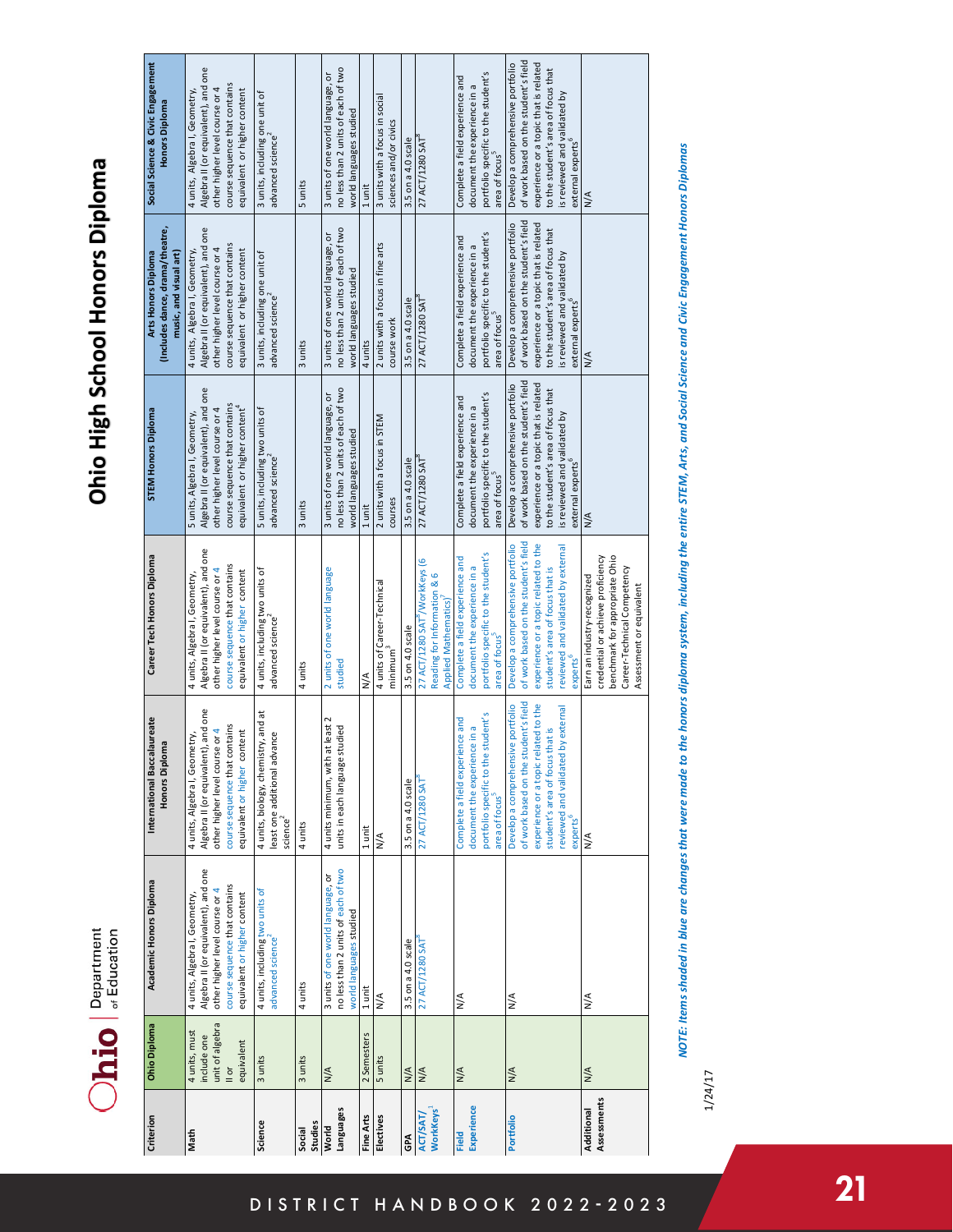|               | Ohio High School Honors Diploma<br>$\bigcirc$ <b>hio</b> $\bigcirc$ $\bigcirc$ $\bigcirc$ $\bigcirc$ $\bigcirc$ $\bigcirc$ $\bigcirc$ $\bigcirc$ $\bigcirc$ $\bigcirc$ $\bigcirc$ atucation                                                                                                                                                                                                                                                                                                                                                                                                                                                                                                                                                                                                                                                                                                                   |  |
|---------------|---------------------------------------------------------------------------------------------------------------------------------------------------------------------------------------------------------------------------------------------------------------------------------------------------------------------------------------------------------------------------------------------------------------------------------------------------------------------------------------------------------------------------------------------------------------------------------------------------------------------------------------------------------------------------------------------------------------------------------------------------------------------------------------------------------------------------------------------------------------------------------------------------------------|--|
| CANTO         | For the Academic, International Baccalaureate, and Career Tech Honors Diplomas, students who entered the ninth grade between July 1, 2013 and June 30, 2017 may choose to pursue the diploma by meeting<br>the requirements of these criteria or the previous criteria. Students entering the ninth grade on or after July 1, 2017 must meet these criteria.<br><b>NOTES:</b>                                                                                                                                                                                                                                                                                                                                                                                                                                                                                                                                 |  |
| $\mathsf{N}$  | ement, International Baccalaureate, College Credit Plus, and may include Credit Flexibility, can be counted toward the unit<br>Completion of any advanced standing program, which includes Advanced Plac<br>requirements of an Honors Diploma.                                                                                                                                                                                                                                                                                                                                                                                                                                                                                                                                                                                                                                                                |  |
|               | Students must meet all but one of the criteria to qualify for an Honors Diploma, and any one of the criteria may be the one that is not met.                                                                                                                                                                                                                                                                                                                                                                                                                                                                                                                                                                                                                                                                                                                                                                  |  |
|               | hool diploma requirements in the Ohio Revised Code including:<br>Diploma with Honors requirements pre-suppose the completion of all high scl                                                                                                                                                                                                                                                                                                                                                                                                                                                                                                                                                                                                                                                                                                                                                                  |  |
|               | % unit physical education (unless exempted), % unit health, % unit in American history, % unit in government, and 4 units in English. The class of 2021 and beyond will need to have % unit in world history and<br>civilizations as well                                                                                                                                                                                                                                                                                                                                                                                                                                                                                                                                                                                                                                                                     |  |
|               |                                                                                                                                                                                                                                                                                                                                                                                                                                                                                                                                                                                                                                                                                                                                                                                                                                                                                                               |  |
|               | <sup>1</sup> Writing sections of either standardized test should not be included in the calculation of this score. The Locating Information test is not included in the calculation of the WorkKeys score.                                                                                                                                                                                                                                                                                                                                                                                                                                                                                                                                                                                                                                                                                                    |  |
| LOCAL SCHOOLS | <sup>2</sup> Advanced science refers to courses that are inquiry-based with laboratory experiences and align with the 11/12th grade standards (or above) or with an AP science course, or with an entry-level college course<br>anatomy, botany, or astronomy).<br>(clearly preparing students for a college freshman-level science class, such as                                                                                                                                                                                                                                                                                                                                                                                                                                                                                                                                                            |  |
|               | be part of an articulated career pathway which can lead to post-secondary credit.<br>Program must lead to an industry recognized credential, apprenticeship, or l                                                                                                                                                                                                                                                                                                                                                                                                                                                                                                                                                                                                                                                                                                                                             |  |
|               | be fulfilled with a single course.<br><sup>4</sup> The fifth mathematics and science credit for the STEM honors diploma may                                                                                                                                                                                                                                                                                                                                                                                                                                                                                                                                                                                                                                                                                                                                                                                   |  |
|               | <sup>5</sup> Field Experience refers to experiential learning in either an internship or apprenticeship. Students will document their experiences by describing their understanding in a portfolio.                                                                                                                                                                                                                                                                                                                                                                                                                                                                                                                                                                                                                                                                                                           |  |
|               | <sup>6</sup> The student portfolio is a collection of experiential learning and competencies based on the student's field experiences. Students will engage with professionals or scholars in the field while developing their<br>work and provide an analysis of it to the school and local community. If the student does not complete a field experience, the portfolio can be based on a collection of work related to the student's honors<br>professionals within the field/area of study in which the students' work is focused, and the scholars or professionals must be external to the district staff; students will give a presentation to showcase the<br>own portfolio or ePortfolio of original work that documents their technical, critical and creative skills representative of their honors focus; students' work must be reviewed and evaluated by scholars or<br>diploma area of focus. |  |
|               | 7 Students must score a minimum of a 6 on the Applied Mathematics WorkKeys Assessment and a minimum of 6 on the Reading for Information WorkKeys Assessment in order to meet the WorkKeys score<br>ploma<br>requirement. The WorkKeys option applies only to the Career Tech Honors Di                                                                                                                                                                                                                                                                                                                                                                                                                                                                                                                                                                                                                        |  |
|               | tables outlining equivalent scores for past and future tests that differ from the 2016 versions will be published on the ODE<br>can bo found bor<br>いちしゃ えん<br>waite and a proper concerned a process of the second and the March 2016 can be a proper interestion of the concern<br><sup>8</sup> These scores are based on the 2016 ACT and SAT assessments. Concordance                                                                                                                                                                                                                                                                                                                                                                                                                                                                                                                                     |  |

# Ohio High School Honors Diploma **Ohio High 
School 
Honors 
Diploma**

website. Tables to concord SAT assessments taken prior to March 2016 can be found here. Further information on test concordance can be found here. website. Tables to concord SAT assessments taken prior to March 2016 can be found here. Further information on test concordance can be found here.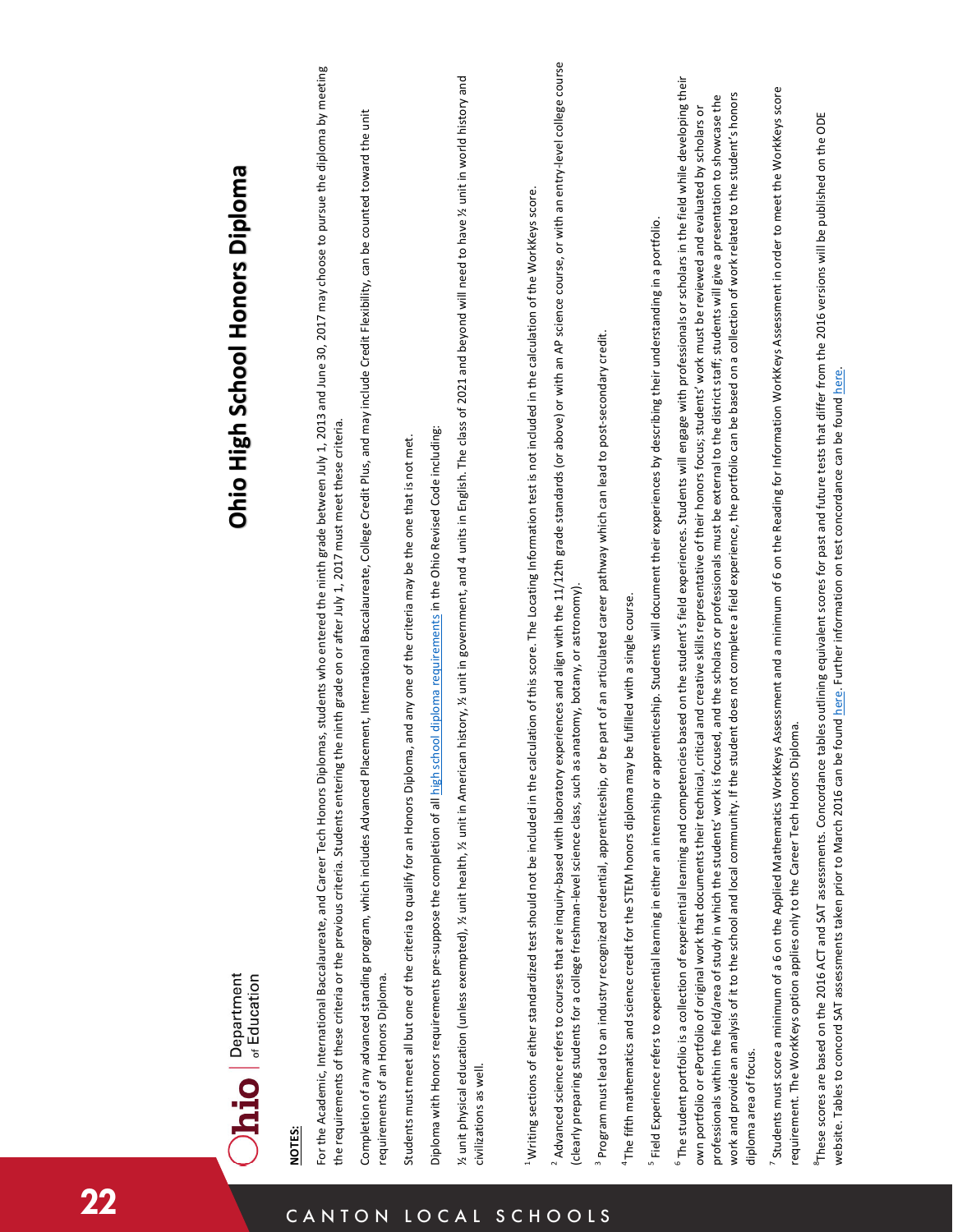# STUDENT SUPPORT SERVICES

## Nutrition Service Program

Canton Local School District operates a school cafeteria in each of its three schools. As a participant in the National School Lunch Program, this is a nonprofit, self-supporting function within the schools and is not financed with local tax money.

The School Lunch Program is designed to provide a balanced noontime meal and is planned from the aspect of nutrition as well as taste appeal. The lunch program is seen as a part of the regular educational function of the school, and every opportunity to encourage students to learn about new foods, health, and etiquette is exercised.

The School Lunch Program is supported directly from three sources: the sale of lunches, commodity foods released by the United States Department of Agriculture to the State of Ohio for distribution to the schools, and state and federal reimbursements. The fact that lunches can be provided at a low cost is due to the low cost commodity foods and careful management within the school district. Our district has been outstanding in our service to students through the quality and quantity of lunches. Breakfast is available daily at all schools in the district. Students at all schools may purchase breakfast or lunch daily or prepay on their account by the week, month or semester. Prepayment is strongly encouraged and saves time for parents, students and staff.

Online access to lunch accounts is also available by using

Payschoolscentral.com. Parents may use this site to make online payments to their student's lunch account or to simply view the activity on the account. Registration to the site is necessary for payment or viewing account balances and requires a credit card. However, there is no charge to view account balances. Payschoolscentral.com does charge a transaction fee for credit card use and electronic checks. These fees are charged by Payschoolscentral.com for their services.

As a participant in the National School Lunch Program, Canton Local Schools does not permit students to bring fast food into the cafeteria. Canton Local Schools has a wellness policy and initiative that encourages healthy eating and exercise on a daily basis. No student may leave school premises during the lunch period without specific written permission from the Principal.

## Free or Reduced Price Meals - Determining Eligibility

At the present, there are currently no United States Department of Agriculture waivers approved to serve free meals under the summer meals option during the 2022-23 SY. Eligibility for free and reduced meals will be determined by application from parents or by direct certification through the Department of Human Services.

Families who feel that their child(ren) may be eligible for free or reduced price lunches need to submit an application. The completed application, signed by an adult household member, should be sent to the Director of Nutrition Services, 600 Faircrest St. SE., Canton, Ohio 44707 or building secretary or complete online.

You will be notified of the status of your child(ren) within ten (10) days of receipt of your application. All information provided on the application is held in confidence.

Breakfast and lunch prices are to be determined upon guidance from the USDA. A la carte options will be available for purchase. Visit our website for the most updated information.

Fee Payment Information - A fee waiver request is on the Free & Reduced Lunch Form. For Canton South High School, some costs do not qualify for a fee waiver, including cost for Dual Credit, Career Technical Association Dues, Uniforms, AP exams, PLAN, etc. Please check with your Guidance Counselor as needed.

Policy Regarding The Acceptance of checks for payment - see page 17 of this handbook.

# Guidance and Counseling Services

School counselors are available at elementary, middle, and high school grade levels to help students with social/emotional, educational, and career-technical issues. At Canton South HS, students may make appointments to see a counselor by going to the CSHS Student Services office before or after school and during their lunch periods, or by filling out an appointment slip. At Faircrest, students can fill out an appointment slip found on the school office counter. At Walker, students may be referred by a staff member or may ask their teacher to speak to a counselor. Parents with students in any grade level are welcome to reach out to the counselors to discuss concerns, as well as to request that a counselor meet with their student about a concern.

## Library Services

The Design Center at Canton South High School is open throughout the school day. The center offers the opportunity to check out books, as well as additional student support services and activities. Fines for overdue materials accrue at the rate of five cents per day.

The Canton South Middle School media center is open select periods each day. There are no fines for overdue materials at CSMS.

We are proud of our school library services and try very hard to make good books available to our children. In the event that a student loses a borrowed library book, compensation will be requested for book replacement. If the book is found after payment has been made, families will keep the book and not receive a refund.

#### Lockers

School lockers are supplied for student use and are the property of the Canton Local Board of Education. Therefore, lockers and the contents of lockers are subject to random search at any time to ensure student health, safety and welfare without the student's knowledge and/or presence.

Random searches of lockers may include the assistance of dogs trained to detect the presence of drugs.

Search of a student and his/her possessions, including vehicles, may be conducted at any time the student is under the jurisdiction of the Board of Education if there is a reasonable suspicion that the student is in violation of school rules. A search may also be conducted to protect the safety of others.

#### Student Valuables

Students should not bring items of value to school. Items such as jewelry, expensive clothing, electronic equipment, and the like, are tempting targets for theft and extortion. The school is not liable for any loss or damage to personal valuables.

#### Lost and Found

A lost and found area is located in or near the Main Office of each Canton Local school building. Students who have lost items should check with the office for Lost and Found. They may retrieve their items if they give proper description. Unclaimed items will be given to charity at the close of the school year.

## Use of Office Telephones

Office telephones may not be used for personal calls. Except in an emergency, students will not be called to the office to receive a telephone call.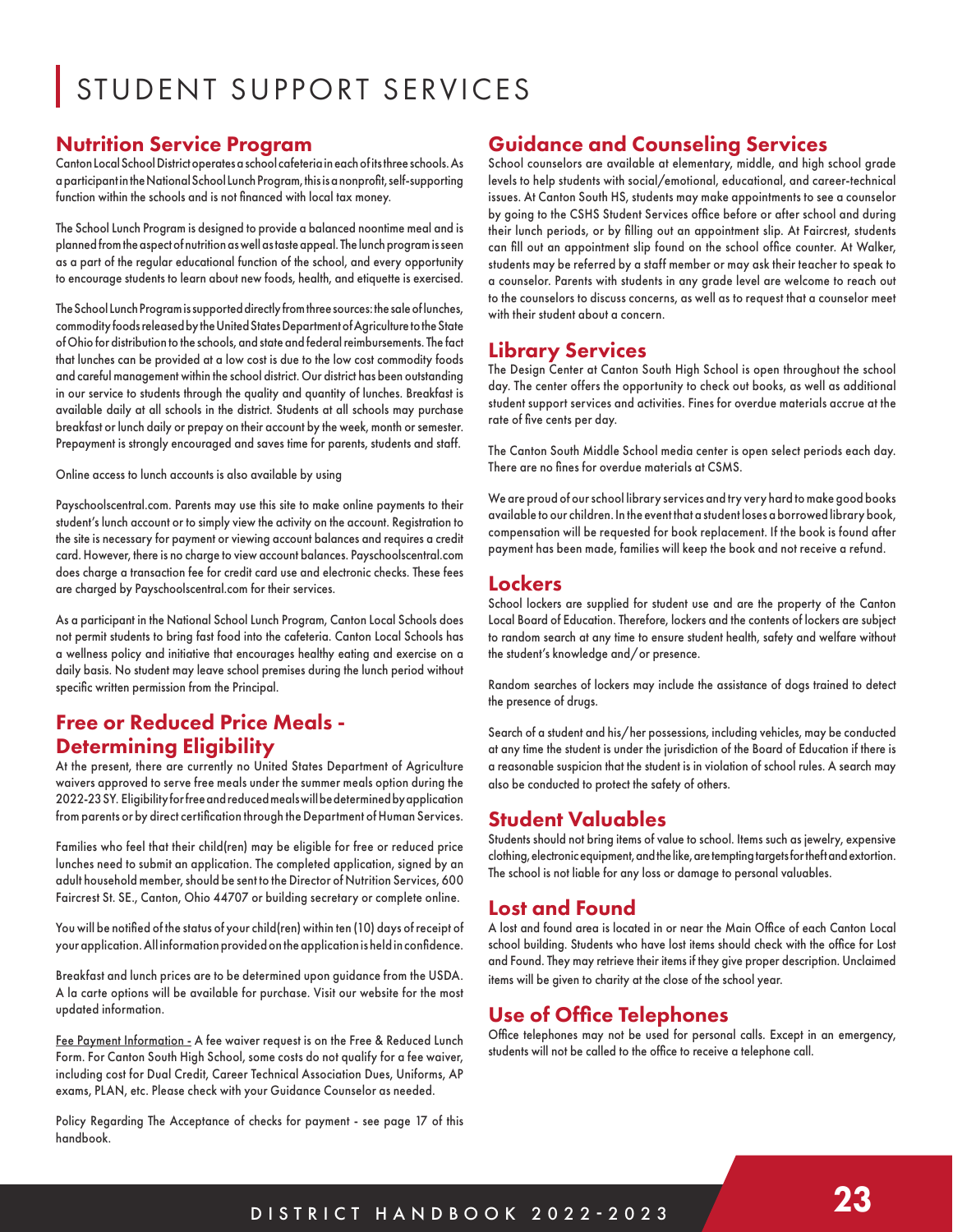# STUDENT DRESS CODE

Students are expected to dress appropriately at all times. Any fashion (dress, accessory or hairstyle) that disrupts the educational process or presents a safety risk will not be permitted.

# Student Dress Standards

#### General Guidelines

- •Clothing must be safe, neat, in good repair, in good taste and worn appropriately.
- Clothing and jewelry (or skin) bearing patches, drawings or sayings (stated or implied) which refer to drugs, violence, weaponry, alcohol, tobacco, sex, obscenities, symbols of death, gangs, or cults or reflect discrimination, prejudice, bigotry, hatred are not permitted.
- •Chain wallets are not permitted. Chain belts and large metallic chains worn as jewelry are not allowed.
- •Any student wearing clothing and/or accessories so extreme that it disrupts the orderly process of the school will be required to change the student's attire.

#### Hair:

- •Any class policy with regard to hair safety will take precedent over any other policy.
- •Hats, hoods and head coverings are not permitted. Specific situations may be approved by the administration.

#### Clothing:

- •Bare midriffs are not permitted.
- •Skirts and dresses must be no shorter than mid thigh.
- •Pants, shorts, skirts, and dresses must be worn at the natural waistline.
- •Undergarments must be covered by outerwear.
- •Holes above the knee must be school appropriate and may not show undergarments. Holes below the knee are acceptable provided they meet safety standards as deemed appropriate by administration.
- •All yoga pants and similar style clothing are permitted provided they are school appropriate and undergarments cannot be seen.

Due to the fact that styles and fads change, it is impossible to anticipate and list all areas where a decision on "extreme" and "acceptable" will need to be made. The school administration and faculty, via Board of Education policy, has the responsibility of deciding in each individual case if a student's attire is in accordance with the policy.

If a student violates the Student Dress Standards, he or she will be required to change into attire that complies to the student dress code. If this is not possible, in-school suspension will be assigned.

It is recommended that students attending all school-sponsored functions should be dressed in accordance with the policies as adopted by the Canton Local Board of Education.

All dress code decisions are left to the discretion of administration.

#### COVID Face Covering Policy

Please refer to the district website at cantonlocal.org for the most up-to-date policy.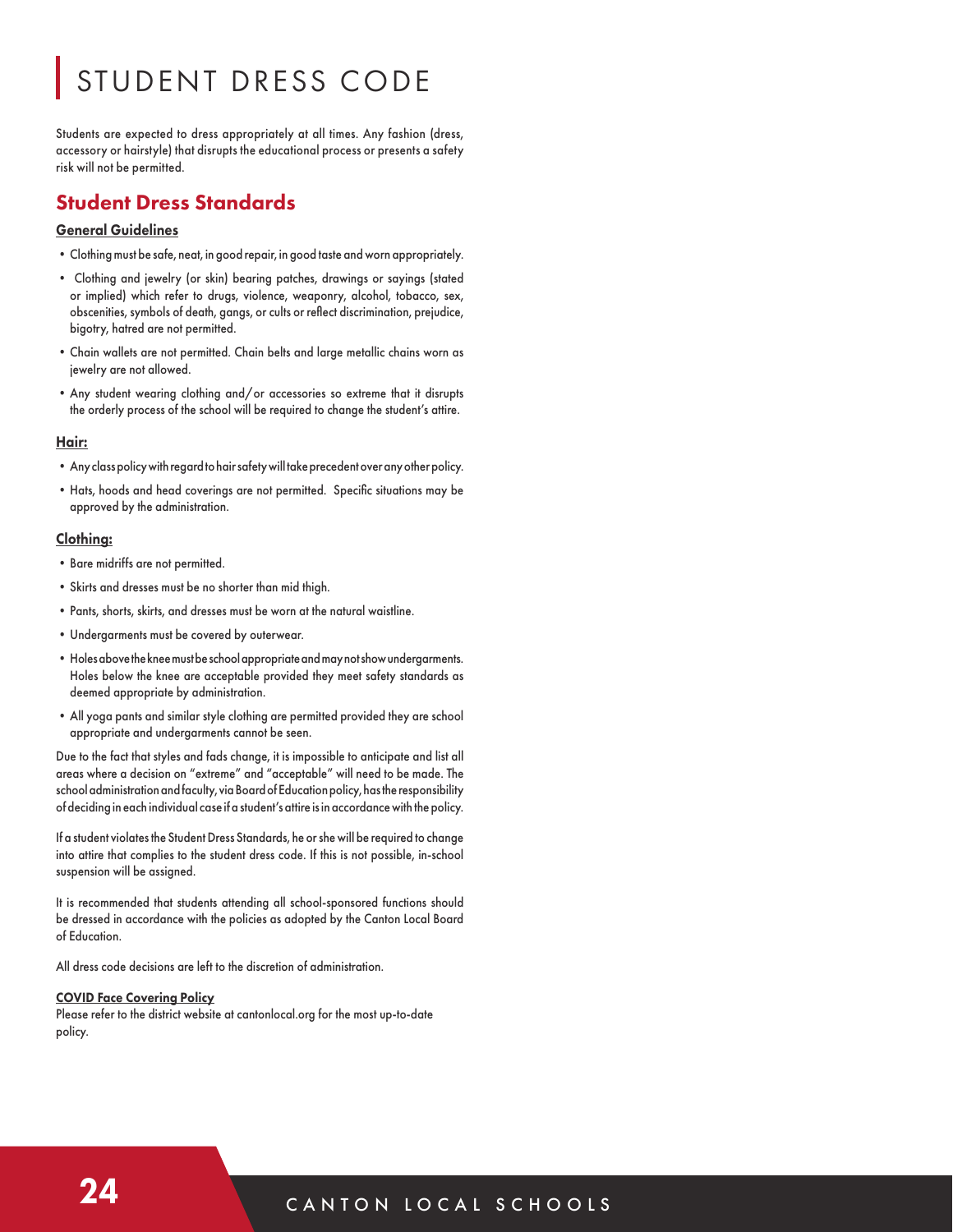# STUDENT DISCIPLINE CODE

A major component of the educational program (at the school) is to prepare students to become responsible citizens by learning how to conduct themselves properly and in accordance with established standards. Students are expected to behave in accordance with Federal, State and local laws and rules and Board policies and Administrative Guidelines, and in a way that respects the rights and safety of others. Staff will take corrective action to discipline a student and/or to modify the student's behavior when a student's behavior does not fall within these parameters.

School staff may report suspected criminal misconduct by a student to law enforcement. Law enforcement officers will be permitted to carry out necessary law enforcement functions in the schools, including the removal of a student from school grounds in appropriate circumstances.

## Expected Behaviors

Students are expected to:

- act courteously to adults and fellow students;
- be prompt to school and attentive in class;
- work cooperatively with others when involved in accomplishing a common goal regardless of the other's ability, gender, race or ethnic background;
- complete assigned tasks on time and as directed;
- help maintain a school environment that is safe, friendly and productive;
- act at all times in a manner that reflects pride in self, family and in the school.

#### Classroom Environment

It is the responsibility of students, teachers and administrators to maintain a classroom environment that allows:

- a teacher to communicate effectively with all students in the class; and
- all students in the class have the opportunity to learn.

Each of the behaviors and/or types of misconduct described below are prohibited and may subject the student to disciplinary action including, but not limited to, student conference, disciplined at school. Furthermore, any criminal acts committed at or related to the school will be reported to law enforcement officials as well as disciplined at school. Certain criminal acts may result in permanent exclusion from school.

#### 1. Possession/use of drugs and/or alcohol

Possessing, using, transmitting or concealing, or has evidence of consumption of any alcoholic beverage, controlled substance including, but not limited to, narcotics, mood-altering drugs, counterfeit controlled substances, look-a likes, over the counter stimulants or depressants, anabolic steroids or drug-related paraphernalia.

If a building designee has a reasonable individualized suspicion of drug or alcohol use, s/he may request the student in question to seek appropriate testing through approved agency. If a student refuses to take the test, s/he will be advised that such denial leaves the observed evidence of alcohol or drug use unrefuted thus leading to possible disciplinary action. The student will then be given a second opportunity to take the test. The school reserves the right to administer a breathalyzer before admittance to school-sponsored functions.

#### 2. Possession/Use of cigarettes, smokeless tobacco or look-a-likes

Possession, consumption, distribution, purchase or attempt to purchase, and/or use of tobacco products in school, on school grounds, on school buses, and at any interscholastic competition, extracurricular event, or other school-sponsored event. Tobacco products include, but are not limited to cigarettes, cigars, pipe tobacco, chewing tobacco, snuff or any other matter or substance that contains tobacco. Smoking clove cigarettes and e-cigarettes is also prohibited.

#### 3. Use and/or possession of a firearm

Bringing a firearm (as defined in the Federal Gun-Free Schools Act of 1994) onto school property or to any school-sponsored activity competition program, or event, regardless of where it occurs, will result in a mandatory one (1) year expulsion under Ohio law. This expulsion may be reduced on a case-by-case basis by the Superintendent using the guideline(s) set forth in Board Policy.

Firearm is defined as any weapon (including a starter gun) that will or is designed to or may readily be converted to expel a projectile by the action of an explosive; the frame or receiver of any such weapon; any firearm muffler or firearm silencer; or any destructive device (as defined in the Federal Gun-Free Schools Act of 1994). Firearms include any unloaded firearm and any firearm that is inoperable but that can be readily operated. Students are prohibited from knowingly possessing an object on school premises, in a school or a school building, at a school activity or on a school bus that is indistinguishable from a firearm, whether or not the object is capable of being fired, and indicating they are in possession of such an object and that it is a firearm or knowingly displaying or brandishing the object and indicating it is a firearm.

#### 4. Use and/or possession of a weapon

A weapon is any device that may be used for offensive or defensive purpose, including but not limited to conventional objects such as guns, pellet guns or clubtype implements. It may also include any toy that is presented as a real weapon or reacted to as a real weapon. Possession and/or use of a weapon may subject a student to expulsion and possible permanent exclusion. A knife is defined as any cutting instrument consisting of a sharp blade fastened to a handle, a razor blade or any similar device that is used for, or is readily capable of causing death or serious bodily injury.

#### 5. Use of an object as a weapon

Any object that is used to threaten, harm or harass another may be considered a weapon. This includes but is not limited to padlocks, pens, pencils, laser pointers and jewelry.

#### 6. Knowledge of dangerous weapons or threats of violence

Because the Board believes that students, staff members and visitors are entitled to function in a safe school environment, students are required to report knowledge of dangerous weapons or threats of violence to the Principal. Failure to report such knowledge may subject the student to discipline.

#### 7. Unauthorized fire

Intentional or purposeful destruction or damage to school or district buildings or property by means of fire. Anything, such as fire, that endangers school property and its occupants will not be tolerated. Arson is a felony.

8. Physically assaulting a staff member/student/person associated with the District. Acting to cause fear in another person or immediate bodily harm or death, or intentionally bullying, inflicting or attempting to inflict bodily harm upon another person. Physical assault of a staff member, student or other person associated with the District, regardless of whether it causes injury, will not be tolerated. Any intentional, harmful or potentially harmful physical contact or bullying initiated by a student against a staff member will be considered to be assault. Assault may result in criminal charges and may be subject to expulsion.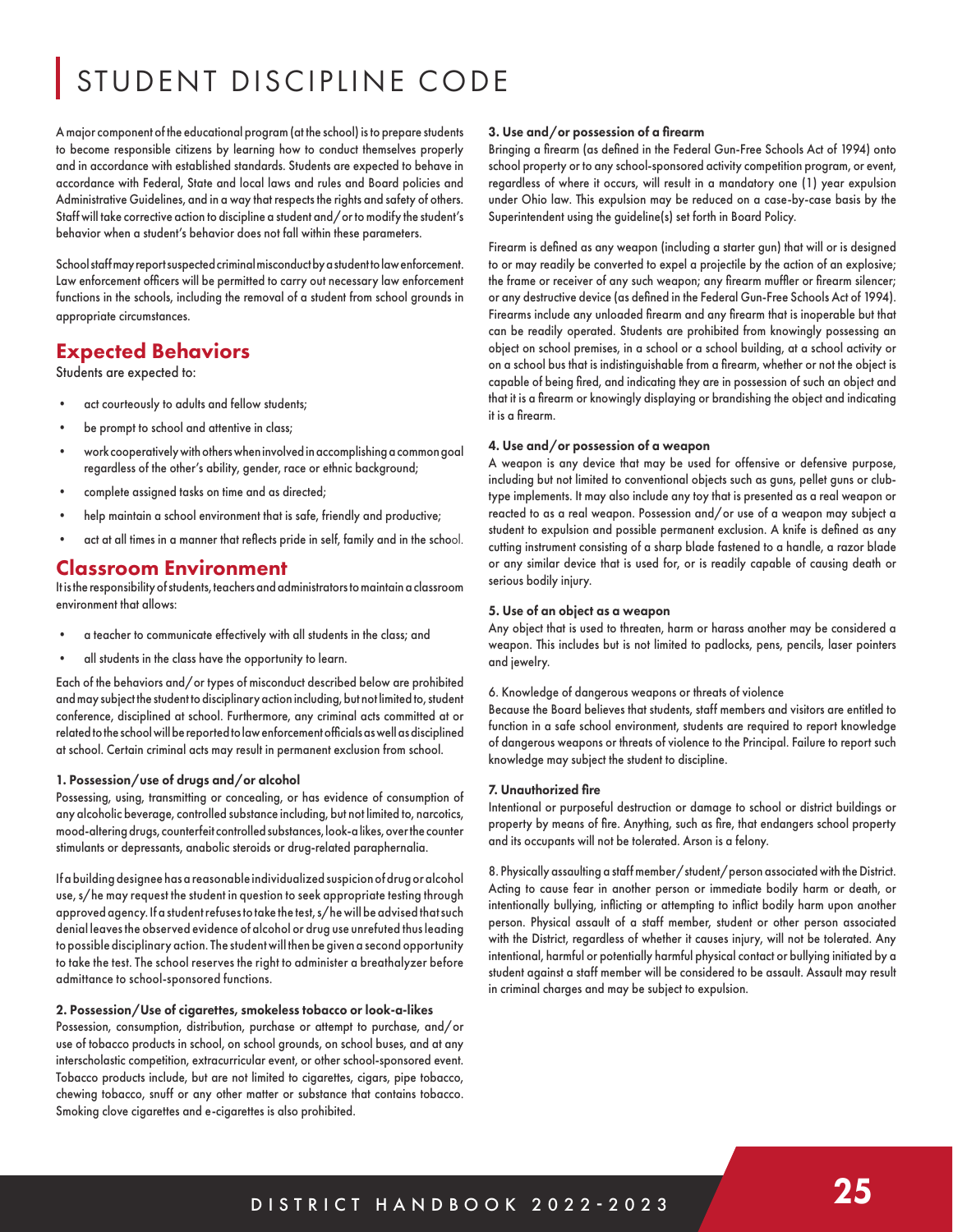# STUDENT DISCIPLINE CODE CONT.

9. Verbally threatening (either orally, in writing or otherwise expressed) a staff member/student/person associated with the district. Any oral or written statement or otherwise expressed action that a staff member, student or other person associated with the District reasonably feels to be a threat may be considered a verbal assault. Profanity directed toward a staff member in a threatening tone may also be considered a verbal assault. Confrontation with a student or staff member that bullies, intimidates, or causes fear of bodily harm or death is also prohibited.

#### 10. Misconduct against a school official or employee, or the property of such a person, regardless of where it occurs.

The Board prohibits misconduct committed by a student against a school official or employee, including, but not limited to harassment (of any type), vandalization, assault (verbal and or physical), and destruction of property.

#### 11. Misconduct off school grounds

Students may be subject to discipline for their misconduct even when it occurs off school property when the misconduct is connected to school activities or incidents that occurred on property owned or controlled by the District. Misconduct is defined as any violation of the Student Discipline Code.

#### 12. Extortion

Extortion is the use of threat, intimidation, force or deception to take or receive something from someone else. Extortion is against the law.

#### 13. Gambling

Gambling (i.e., playing games of chance for stakes) includes casual betting, betting pools, organized-sports betting and any other form of wagering. Students who bet on any school activity in which they are involved may also be banned from that school activity.

#### 14. Falsification of school work, identification, forgery

Falsifying a signature or data, or refusing to give proper identification or giving false information to a staff member. This prohibition includes, but is not limited to, forgery of hall/bus passes and excuses, as well as use of false IDs. Plagiarism and cheating are also forms of falsification and will subject the student to academic penalties as well as disciplinary action.

#### 15. Bomb threats, and other false alarms and reports

Making a bomb threat (i.e., intentionally giving a false alarm of a bomb) against a school building or any premises at which a school activity is being held at the time the threat is made may result in expulsion for a period of up to one (1) school year. Additionally, intentionally giving a false alarm or inducing panic of a fire, or tampering or interfering with any fire alarm is prohibited. It should be remembered that false emergency alarms or reports endanger the safety forces that are responding to the alarm/report, the citizens of the community and the persons in the building. What may seem like a prank is a dangerous stunt that is against the law and will subject the student to disciplinary action.

#### 16. Terroristic threat

Threatening, directly or indirectly, to commit a crime of violence with the purpose to terrorize another or with reckless disregard of the risk of causing terror in another.

#### 17. Possession and/or use of explosives and/or fireworks

Possessing or use of any compound or mixture, the primary or common purpose of which is to function by explosion, with substantially instantaneous release of gas and heat (including, but not limited to explosives and chemical reaction objects such as smoke bombs and poppers). Additionally, possessing or offering for sale any substance, combination of substances or article prepared to produce a visible and/or audible effect by combustion, explosion, deflagration or detonation.

#### 18. Trespassing

Although schools are public facilities, the law allows the Board to restrict access to school property. Being present in any Board-owned facility or portion of a Boardowned facility when it is closed to the public or when the student does not have the authorization to be there, or unauthorized presence in a Board-owned vehicle; or unauthorized access or activity in a Board-owned computer, into district, school or staff computer files, into a school or district file server, or into the Network. When a student has been removed, suspended, expelled or permanently excluded from school, the student is prohibited from being present on school property without authorization of the principal.

#### 19. Theft or knowingly receiving or possessing stolen property

Unauthorized taking of property of another person or receiving or possessing such property. Students caught stealing will be disciplined and may be reported to law enforcement officials. Students should not bring anything valuable to school without prior authorization from the principal. The school is not responsible for personal property.

#### 20. Insubordination

Students are expected to comply with reasonable directions of staff. Willful refusal or failure to follow or comply with an appropriate direction given by a staff member, or acting in defiance of staff members.

#### 21. Damaging property (vandalism)

Defacing, cutting or otherwise damaging property that belongs to the school district, other students, employees or others and disregard for school property.

#### 22. Persistent absence or tardiness

Attendance laws require students to be in school all day or to have a legitimate excuse for their absence. Penalties for unexcused absences can range from detention to a referral to court and/or revocation of the student's driver's license.

#### 23. Unauthorized use of school or private property

Students must obtain permission to use any school property or any private property located on school premises. Any unauthorized use of school property, or private property located on school premises, may be subject to disciplinary action.

#### 24. Refusing to accept discipline

Students failing to comply with disciplinary penalties may face enhanced penalties for such action.

#### 25. Aiding or abetting violation of school rules

Assisting other students in the violation of any school rule. Students are expected to resist peer pressure and exercise sound decision-making regarding their behavior.

#### 26. Displays of affection/sexual activities

Affection between students is personal and not meant for public display. This includes touching, petting or any other contact that may be considered sexual in nature. Sexual activity of any nature is prohibited and may result in disciplinary action.

#### 27. Headphone use

All headphones or listening devices must be removed upon entering the school building. Headphones may only be used in designated areas of the building. Unauthorized headphone use may result in the item being confiscated from the student by school personnel and disciplinary action may be taken. The district is not liable for lost or stolen headphones or listening devices.

#### 28. Violation of individual school/classroom rules

Each learning environment has different rules for students. These rules are for the safe and orderly operation of that environment. Students will be oriented to specific rules within each learning environment, all of which will be consistent with this Code.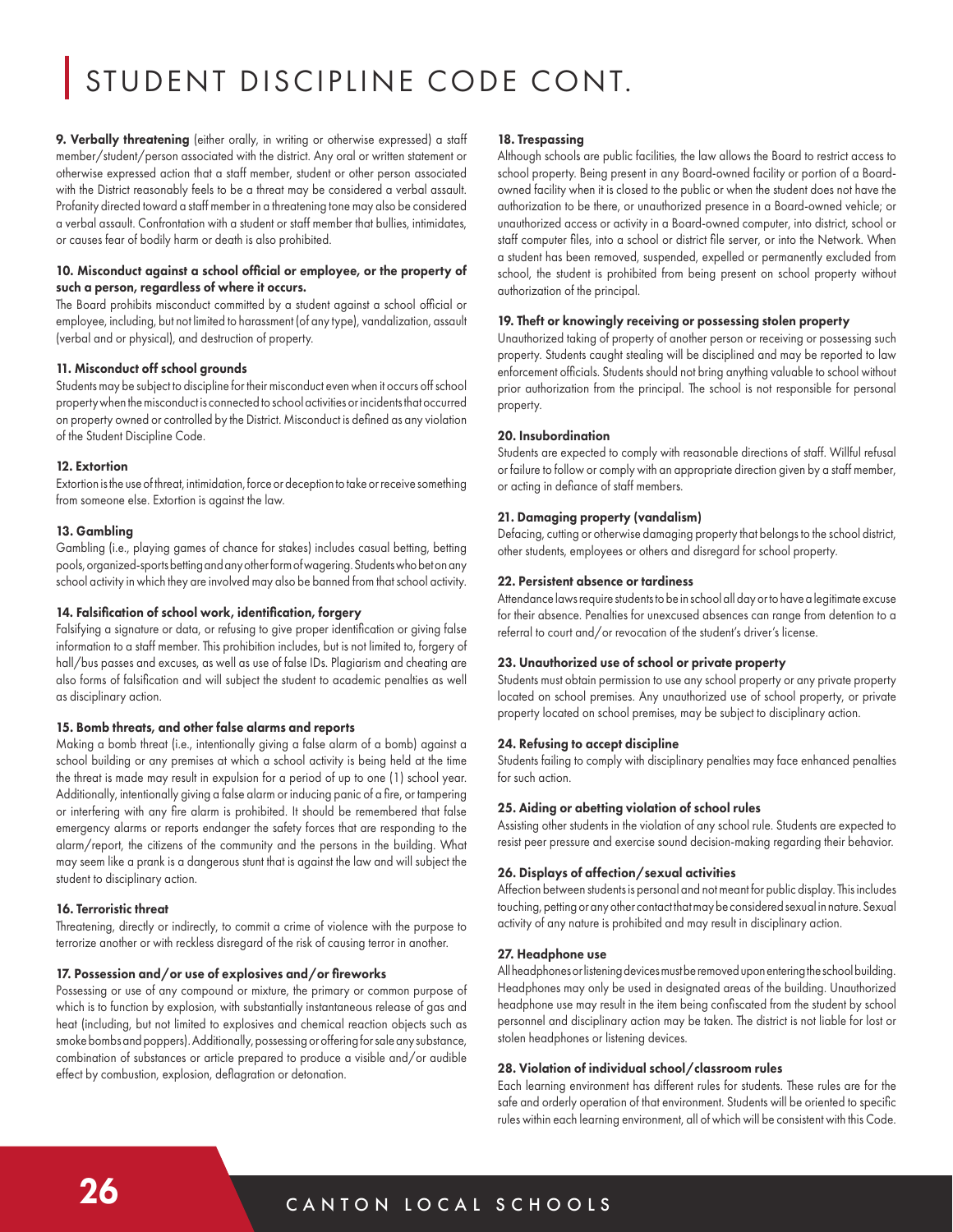# STUDENT DISCIPLINE CODE CONT.

#### 29. Violation of bus rules (see page 35)

#### 30. Interference, disruption or obstruction of the educational process

Any actions or manner of dress that materially and substantially disrupts or interferes with school activities or the educational process, or which threaten to do so are unacceptable. Such disruptions include, but are not limited to, delay or prevention of lessons, assemblies, field trips, athletic and performing arts events.

#### 31. Harassment and/or aggressive behavior (including bullying and cyberbullying)

The Board of Education is committed to providing a safe, positive, productive and nurturing educational environment for all of its students. Aggressive behavior toward a student, whether by other students, staff or third parties is strictly prohibited and will not be tolerated. "Bullying" is defined as a person causing mental or physical harm to a student AND sufficiently severe, persistent or persuasive that it creates an intimidating, threatening or abusive educational environment for the other student, involves the same student, more than once and is an intentional written, verbal, graphic or physical act.

All complaints about bullying will be investigated promptly. Any student or staff member who is aware of aggressive behavior and/or bullying shall immediately report his/her concerns.

Conduct constituting sexual harassment may take different forms, including but not limited to, the following:

- A. Verbal: The making of offensive written or oral sexual innuendos, suggestive comments, jokes of a sexual nature, sexual propositions, threats, or propositions toward a staff member, student or other person associated with the District or third parties.
- B. Nonverbal: Causing the placement of offensive sexually suggestive objects, pictures or graphic commentaries in the school environment or the making of offensive sexually suggestive or insulting gestures, sounds leering, whistling and the like to or by a staff member, student or other person associated with the District or third parties.
- C. Physical: Threatening or causing unwanted touching, contact or attempts at same, including patting, pinching, brushing the body or coerced sexual activity with or by a staff member, student or other person associated with the District or third parties. Such conduct constitutes sexual violence, and includes physical acts of aggression or force, or threat of aggression or force, which involves nonconsensual sexual contact or sexual intercourse with another person, including intentional touching of clothing, covering a person's intimate parts, intentional touching of a person's intimate parts, forcing a person to touch another person's intimate parts, or intentional attempted or actual removal of clothing covering a person's intimate parts or undergarments.

Conduct constituting harassment on the basis of race, color, national origin, religion or disability may take different forms, including, but not limited to the following:

- A. Verbal: The making of offensive written or oral innuendos, comments, jokes, insults, threats or disparaging remarks concerning a person's race, color, national origin, religious beliefs or disability.
- B. Nonverbal: Placing offensive objects, pictures or graphic commentaries in the school environment or making insulting or threatening gestures based upon a person's race, color, national origin, religious beliefs or disability.
- C. Physical: Any intimidating or disparaging action such as hitting, pushing, shoving, hissing or spitting, on or by a fellow staff member, students or other person associated with the District or third parties, based upon the person's race, color, national origin, religious beliefs or disability.

Aggressive behavior is defined as inappropriate conduct that is repeated enough, or serious enough, to negatively impact a student's educational, physical or emotional well being. This type of behavior is a form of intimidation and harassment, although it need not be based on any of the legally protected characteristics, such as sex, race, color, marital status or disability. It would include, but not be limited to, such behaviors as stalking, bullying/cyberbullying, intimidating, menacing, coercion, name-calling, taunting, making threats and hazing.

Any student that believes that s/he is the victim of any of the above actions or has observed such actions by another student, staff member or other person associated with the District or by third parties should contact the District's Anti-Harassment Complaint Coordinator at 330-484-8010.

#### 32. Hazing

Performing any act or coercing another, including the victim, to perform any act of initiation into any class, team or organization that causes or creates a substantial risk of causing mental or physical harm. Permission, consent or assumption of risk by an individual subjected to hazing shall not lessen the prohibitions contained in this rule.

Hazing by any individual, school group, club or team is not permitted. This includes any form of initiation that causes or creates a risk of causing mental or physical harm, no matter how willing the participant may be. Hazing activities are prohibited at any time in school facilities, on school property, and/or off school property but connected to activities or incidents that have occurred on school property.

All incidents of hazing must be reported immediately to any of the following individuals: the building principal or other administrator, teacher, coach, student club advisor/ supervisor and/or Superintendent. Students who engage in hazing may also be liable for civil and criminal penalties.

#### 33. Violent conduct

Students may be expelled for up to one school year for committing an act at school, on other school property, at an interscholastic competition, extracurricular event, or any other school program, or directing an act at a Board official or employee, regardless of where or when that act may occur, or their property that would be a criminal offense if committed by an adult and results in serious physical harm to person(s) or property.

#### 34. Improper dress

Clothing may not include words or visuals that are lewd, obscene, disruptive, abusive or discriminatory, or that advertise drugs, alcohol or tobacco. Dress or grooming that is disruptive of the classroom or school atmosphere is not allowed. Footwear must be worn at all times for health and safety reasons.

#### 35. Careless or reckless driving

Driving on school property in such a manner as to endanger persons or property. Driving privileges may be revoked at any time.

#### 36. Burglary

Entering a building or a specific area of a building without consent and with intent to commit a crime, or entering a building without consent and committing a crime.

#### 37. Unauthorized bodily contact

Engaging in adversarial physical contact (differentiated from poking, pushing, shoving or scuffling) in which one or the other party(ies) or both contributed to the situation by verbally instigating a fight and/or physical action. Promoting or instigating a fight (i.e. contributing to a fight verbally or through behavior).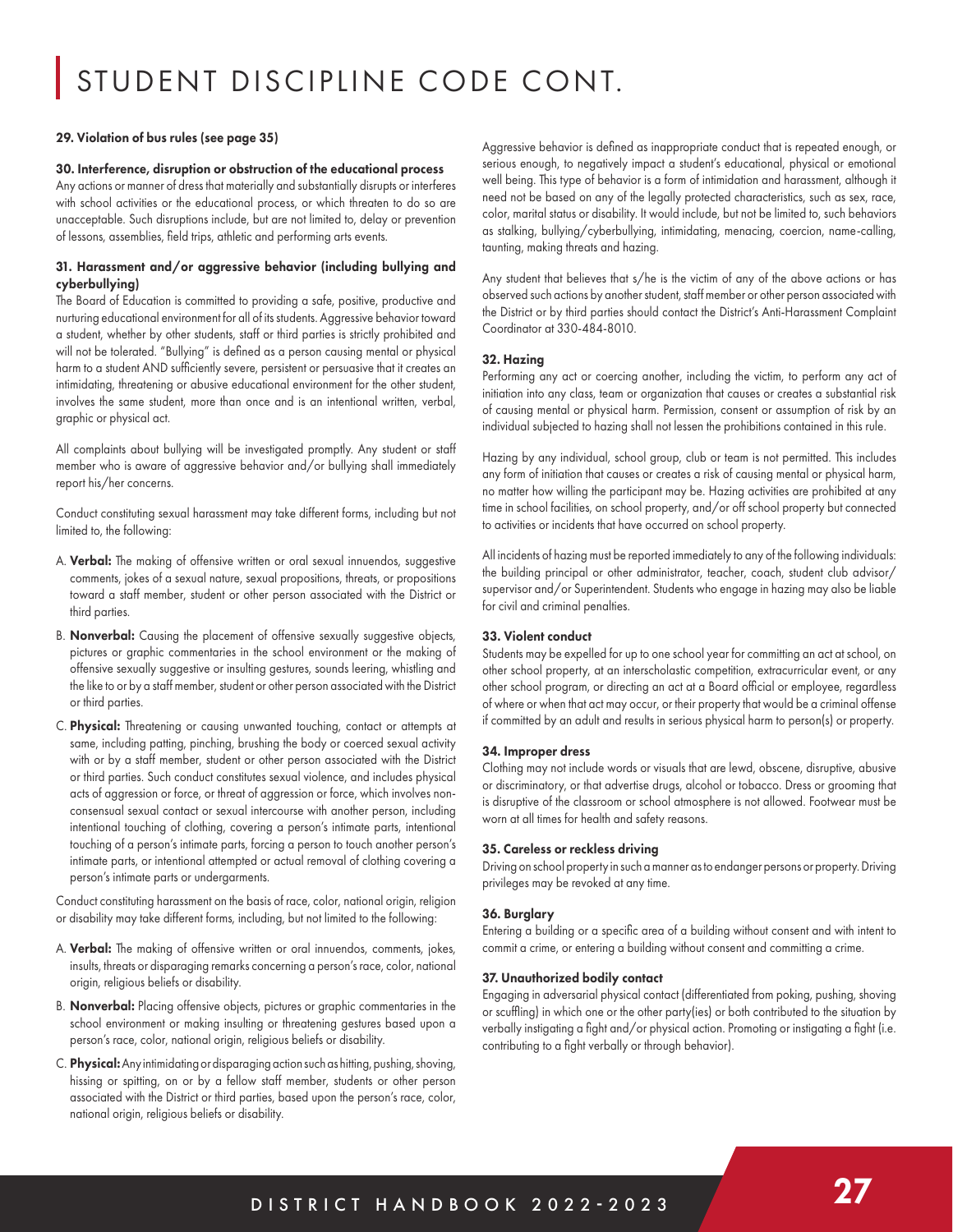# STUDENT DISCIPLINE CODE CONT.

#### 38. Possession/lighting of incendiary devices

Unauthorized igniting or possession of matches, lighters and other devices that produce flames.

#### 39. Possession and transmitting pornography

Possessing and transmitting sexually explicit material.

#### 40. Unauthorized use of vehicles

Occupying or using vehicles during school hours without parental permission and/ or school authorization.

#### 41. Use of wireless communication devices

Students may use personal communication devices (PCDs) before and after school or during their lunch break (building level discretion), as long as they do not create a distraction, disruption or otherwise interfere with the educational environment. Use of PCDs may only be used in designated areas of the building and will be at the discretion of building level administrators. All other PCD use is prohibited and they must be powered completely off (i.e., not just placed into vibrate or silent mode) and stored out of sight.

For purposes of this policy, "personal communication device" includes computers, tablets (e.g., iPads and similar devices), electronic readers ("e-readers"; e.g., Kindles and similar devices), cell phones (e.g., mobile/cellular telephones, smartphones (e.g., BlackBerry, iPhone, Android devices, Windows Mobile devices, etc.), telephone paging devices (e.g., beepers or pagers), and/or other web-enabled devices of any type. Students may not use PCDs on school property or at a school-sponsored activity to access and/or view Internet websites that are otherwise blocked to students at school. Students may use PCDs while riding to and from school on a school bus or other Board-provided vehicles or on a school bus or Board-provided vehicle during school-sponsored activities, at the discretion of the bus driver, classroom teacher and/ or sponsor/advisor/coach. Distracting behavior that creates an unsafe environment will not be tolerated.

Also, during after-school activities, PCDs shall be powered completely off (not just placed into vibrate or silent mode) and stored out of sight when directed by the administrator or sponsor.

Under certain circumstances, a student may keep his/her PCD "On" with prior approval from the building principal.

Except as authorized by a teacher, administrator or IEP team, students are prohibited from using PCDs during the school day, including while off-campus on a field trip, to capture, record and/or transmit the words or sounds (i.e., audio) and/or images (i.e., pictures/video) of any student, staff member or other person. Using a PCD to capture, record and/or transmit audio and/or pictures/video of an individual without proper consent is considered an invasion of privacy and is not permitted. Students who violate this provision and/or use a PCD to violate the privacy rights of another person may have their PCD confiscated. If the violation involves potentially illegal activity the confiscated-PCD may be turned-over to law enforcement. Add something from 5136 and "Sexting" is prohibited at any time on school property or at school functions. Sexting is the electronic transmission of sexual messages or pictures, usually through cell phone text messaging. Such conduct not only is potentially dangerous for the involved students, but can lead to unwanted exposure of the messages and images to others, and could result in criminal violations related to the transmission or possession of child pornography. Such conduct will be subject to discipline and possible confiscation of the WCD.

The district is not liable for lost or stolen electronic devices. Parents are urged to utilize the school phone to relay any urgent messages to their child. Students are reminded that they should have no expectation of privacy when using electronic personal devices at school or during school functions. As allowed by law, school administrators can look at and access all information in an electronic personal device if the school administrator has reasonable suspicion of wrongdoing.

#### 42. False reporting

Falsely reporting incidents, making false accusations, or giving false testimony to school personnel to keep one's self out of trouble or to affect the welfare of others or to cover up for others is forbidden.

## Due Process Rights

Before a student is suspended, expelled or permanently excluded from school, there are specific procedures that must be followed. As long as the in-school discipline is served entirely in the school setting, it will not require any notice or meeting or be subject to appeal.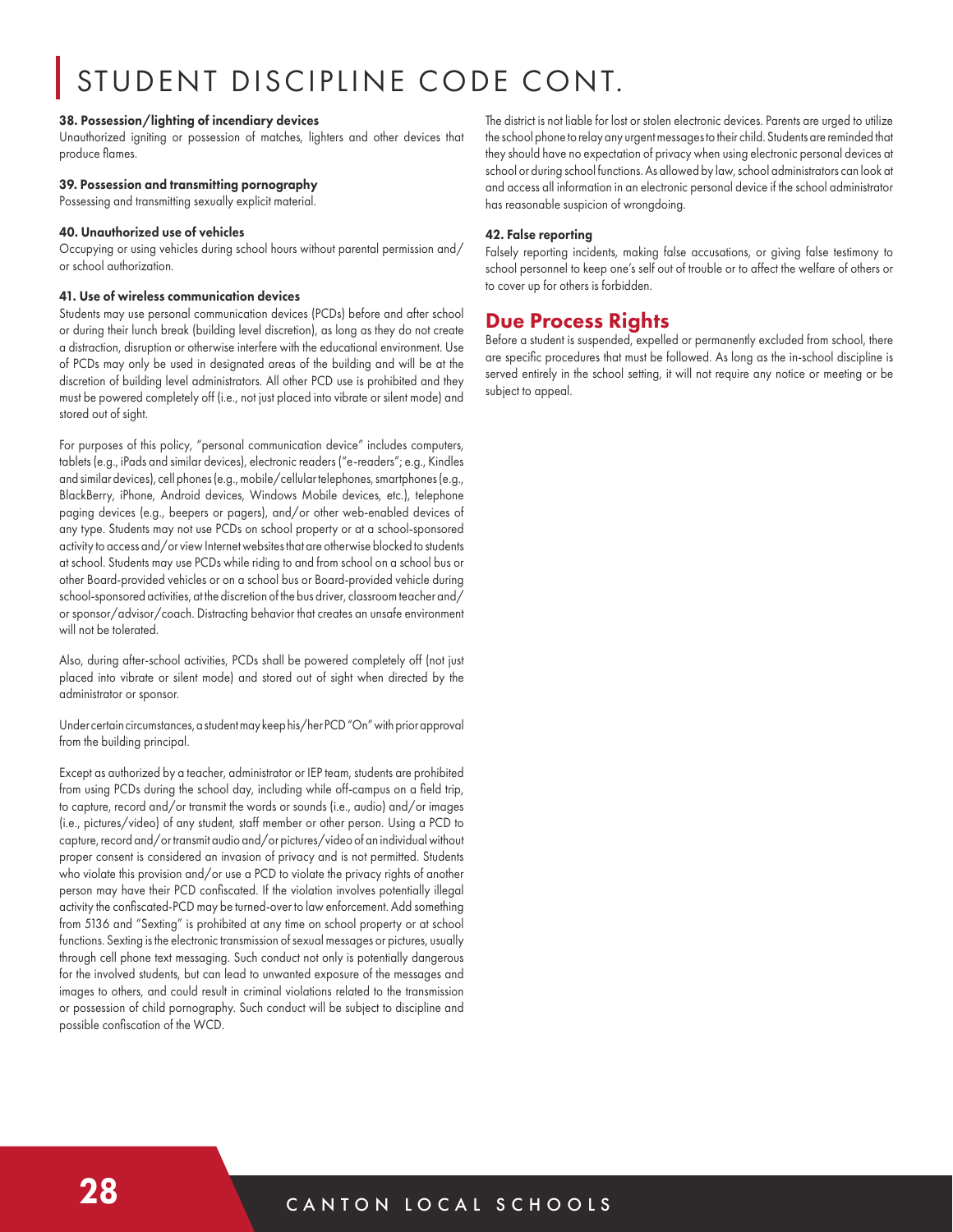# ATHLETIC RULES, REGULATIONS AND POLICIES

## SUBSTANCE & CHEMICAL ABUSE POLICY

Any confirmed violation of the following policies will result in disciplinary action. The policy will be in effect for students in grades 7-12 involved in any extracurricular/ co-curricular activity. A student will be under the jurisdiction of this policy from the time they initially receive the policy through graduation. This policy will be in effect from the first practice until the last contest of all sports for the duration of the season. Penalties for violation of this policy will be cumulative throughout a high school student-athlete's career. Infractions occurring in the middle school will not be carried over to the high school.

Student-athletes choosing to participate in any sport will be required to submit to a random drug screen to be eligible for competition. The goal of this policy is not to "catch" students using illegal chemicals but to help students have additional compelling reasons not to use chemicals.

The drug screening will be administered one time during each athletic season: Fall, Winter and Spring. Should a student test positive to the presence of an illegal substance, the athletic code of conduct will be followed. Should legal guardians request an appeal, a second test can be administered at the guardian's expense. The school district reserves the right to reject the results if the administration of the second test is not conducted by a school-approved provider. The suspension of activities will still be upheld while waiting for the results of the second test. The consequences may be removed when the clean results of the second test are approved. Failure to provide a random sample will be considered as a positive result.

Canton Local Schools student-athletes shall not possess, sell, consume, purchase or be under the influence of any drugs, alcohol, steroids/performance-enhancing drugs, look-a-like drugs or prescription drugs not prescribed to the student-athlete.

#### A. First Offense

- 1. First violation will result in a 20% loss of participation of the remaining scheduled contests, including tournaments, to be based on the number of regular season contests for the sport. If there are not enough contests remaining in the season to complete the 20% loss of participation, the denial of participation may carry over to the next season that the student-athlete participates. The student must complete the season in good standing or the penalty will be assessed in the next sport season that the student-athlete participates in.
- 2. The student-athlete must obtain professional drug/alcohol assessment, at his/her own expense, in order to return to participation. Student-athletes may practice during his/her loss of participation; they may not participate in contests.
- 3. An intervention meeting will be held with the athletic director, student-athlete and parent/guardian to review the assessment if requested by any party.

#### B. Second Offense

- 1. The second violation will result in a loss of participation for 1 calendar year from the time the school is notified of the violation. The student-athlete may have this penalty reduced to 50% loss of participation, provided the student-athlete and his/her parent/guardian agrees to accept and successfully complete the following requirements;
	- a. The student-athlete must obtain a professional drug/alcohol assessment, at his/ her own expense, and agree to participate and complete all recommendations made by the assessment agency.
	- b. The student-athlete will give a baseline drug test at the school district's expense. The student-athlete must then submit to 3 random drug/alcohol tests over a one calendar year period. These tests are at the expense of the student-athlete and his/her parent/guardian. The student-athlete and his/ her parent/guardian shall be notified by the athletic director as to the time

and location/agency that has been selected by the school for each test year.

- c. Failure of the student-athlete to complete any of the above requirements or any positive drug tests will result in a loss of participation for 1 calendar year.
- d. If there is not enough contests remaining in the season to complete 50% loss of participation, the denial of participation may be carried over to the next sports season that the student-athlete participates. The student-athlete must complete the season in good standing or the penalty will be assessed in the next sport season that the student-athlete participates in.
- 2. An intervention meeting will be held with the athletic director, student-athlete and parent/guardian to review the assessment.

#### C. Third Offense

1. A third violation will result in the denial of participation in athletics for the duration of the student- athlete's high school career. An athletic termination hearing will be held with the principal, athletic director, student-athlete and parent/guardian.

D. These offenses will accumulate during their high school sports participation.

## TOBACCO USE/POSSESSION

Canton Local Schools student-athletes shall not use or possess any form of tobacco, tobacco-related products or tobacco paraphernalia, including electronic cigarettes. Any confirmed violation of this policy will result in immediate disciplinary action. Possession or use of a tobacco product during the season will result in the following:

#### A. First Offense

First violation will result in a 20% loss of participation of the remaining scheduled contests, including tournaments, to be based on the number of regular season contests for the sport. If there are not enough contests remaining in the season to complete the 20% loss of participation, the denial of participation will carry over to the next season that the student-athlete participates. The student must complete the season in good standing, or the penalty may be assessed in the next sport season that the student-athlete participates in.

#### B. Second Offense

Second violation will result in a 50% loss of participation of the remaining scheduled contests, including tournaments, to be based on the number of regular season contests for the sport. If there are not enough contests remaining in the season to complete the 50% loss of participation, the denial of participation may carry over to the next season that the student-athlete participates. The student must complete the season in good standing or the penalty will be assessed in the next sport season that the student-athlete participates in.

#### C. Third Offense

Third violation will result in the denial of participation in athletics for the duration of the student-athletes career. An athletic termination hearing will be held with the principal, athletic director, student-athlete and parent/guardian.

#### D. These offenses will accumulate during their high school sports participation.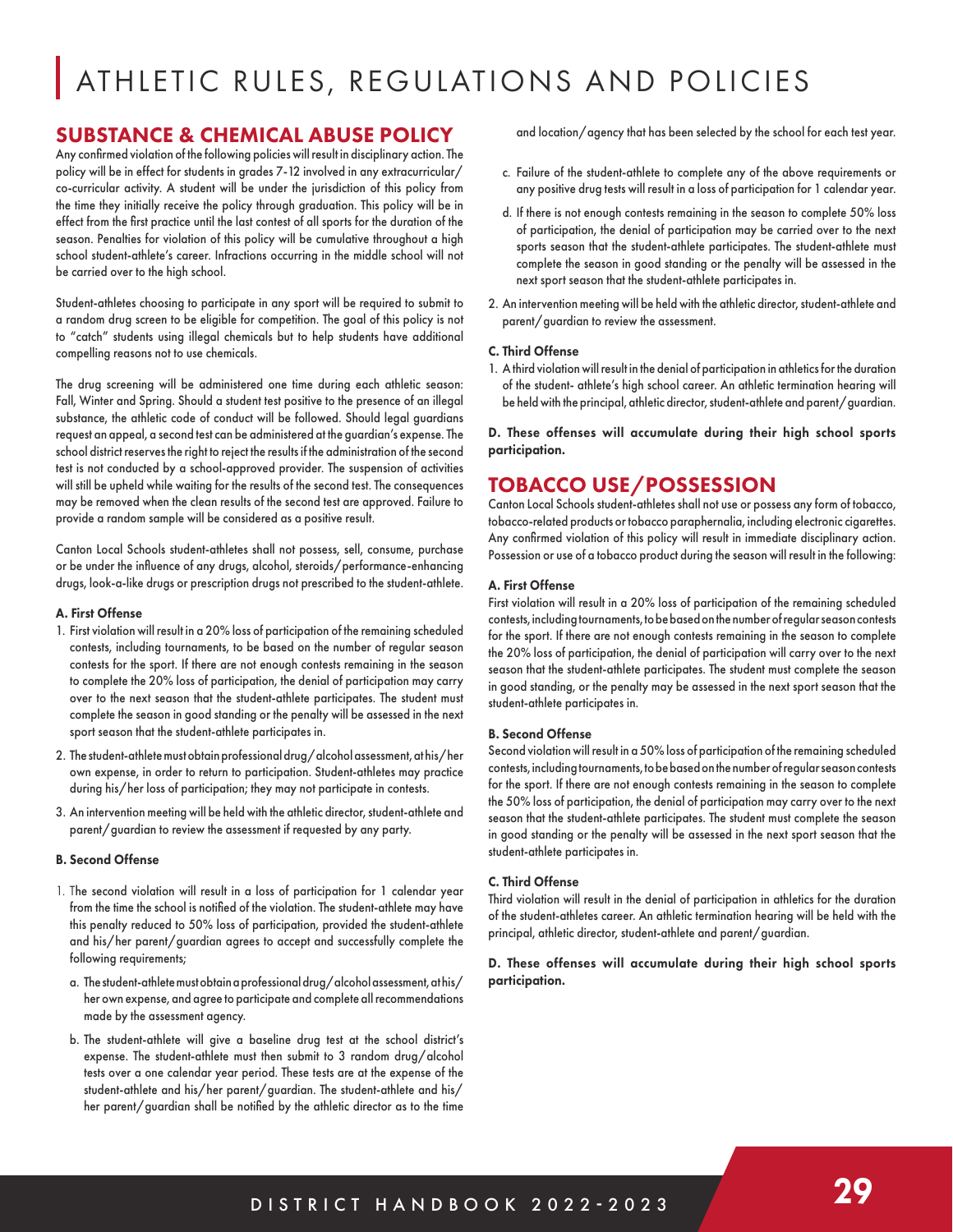# ATHLETIC RULES, REGULATIONS AND POLICIES CONT.

#### SALE & DISTRIBUTION OF DRUGS/ ALCOHOL/CHEMICAL SUBSTANCE

A student-athlete involved in the sale and/or distribution of any drugs, alcohol or chemical substance will result in the denial of participation for one calendar year from violation.

#### SOCIAL MEDIA GUIDELINES

In the past, inappropriate use of social media by Canton Local student-athletes participating in athletics and co-curricular activities has resulted in suspension from practice, contests and other events. In an effort to foster good sportsmanship and to deter the need to enforce discipline, Canton Local Schools recommends the following guidelines as best practices for the use of social media by Canton Local student-athletes. For the purposes of these guidelines, social media means any form of electronic communication through which users create online communities to share information, ideas, personal messages and other content.

Student-athletes are not restricted from using any online social network sites or digital platforms. However, users must understand that any content they make public via online social networks or digital platforms is expected to follow acceptable social behaviors and also comply with federal government, state of Ohio, Canton Local School District, and Ohio High School Athletic Association rules and regulations. As a Canton Local student-athlete you are held accountable to the Student Handbook regulations. Ignorance of these regulations does not excuse student-athletes from adhering to them.

These guidelines are intended to provide a framework for student-athletes to conduct themselves safely and responsibly in an online environment. As a student-athlete of the Canton Local School District you should avoid posting:

- A. Derogatory language or remarks about teammates or a coach or coaches; other Canton Local students, athletes, teachers or coaches; students, athletes, administrators or representatives of other schools.
- B. Demeaning statements about or threats to any third party.
- C. Incriminating photos or statements depicting violence, bullying, hazing, sexual harassment, vandalism, stalking, underage drinking, selling, possessing or using controlled substances or any other inappropriate behaviors.
- D. Creating a serious danger to the safety of another person or making a credible threat of serious physical or emotional injury to another person.
- E. Indicating knowledge of an unreported crime.
- F. Indicating knowledge of an unreported school or team violation, regardless if the violation was unintentional or intentional.

Incidents and infractions will be handled on a case-by-case basis. Discipline will be as follows, depending on the severity of the infraction:

- •Single or multiple game suspensions
- •Dismissal from team
- •Possible consequences from the Canton Local Administration

Maximum of three accumulated offenses of the social media policy during the season will result in removal from the team for the remainder of the season.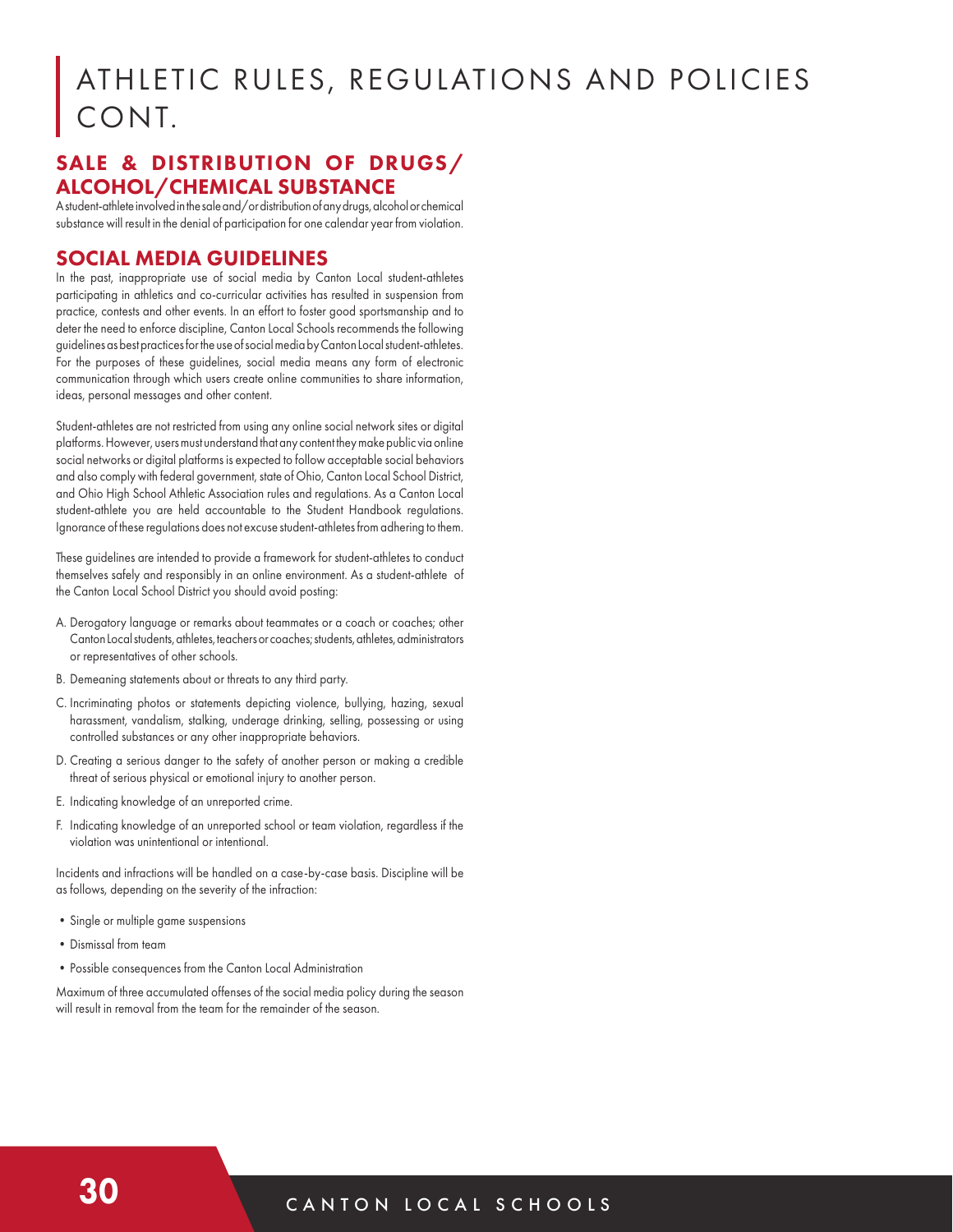# OTHER PROHIBITED ACTIVITIES

## Chemical Abuse/Drug-Free Schools Policies

Canton Local School District rules reflect and support county, state, and federal laws related to this subject. All chemical abuse regulations are in effect:

- 1. On the school grounds during and immediately before or immediately after school hours.
- 2. On the school grounds at any other time when the school is being used by any school group.
- 3. Off the school grounds at a school-sponsored activity function or event.
- 4. In school-owned vehicles.

The following procedures will be followed in dealing with chemical abuse or suspected chemical abuse:

#### 1. Sale or Distribution

When the school finds that there is reasonable certainty to believe that a student has been selling or distributing drugs/alcohol during the school day and/or during school-sponsored activities, on or off school property:

- A. The student will face an immediate 10 school days out of school suspension; expulsion may be recommended following the review.
- B. The offense will be reported to proper law enforcement authorities.
- C. Any future offense of use or possession of drugs/alcohol will result in immediate suspension with recommendation for expulsion.

#### 2. Use or Possession

When the school finds that there is a reasonable certainty to believe that a student has been using or has been in possession of drugs/alcohol:

- A. The student will face an immediate 10 school days out of school suspension; expulsion may be recommended following the review.
- B. The offense will be reported to proper law enforcement authorities.
- C. While on suspension the principal or designee will meet with the student in question. The parent(s) and/or guardian(s) and selected school personnel may also be included. Prior to this meeting, information will be obtained from every possible source to formulate the best possible alternatives and develop a plan of action.
- D. Upon completion of an assessment and/or treatment as prescribed, early reentry may be considered.
- E. Any future offense of use or possession of drugs/alcohol will result in immediate suspension with recommendation for expulsion.

#### 3. Suspected Use/Abuse/Dependency

Teachers and staff members will be provided with specially prepared referral sheets with regard to a student suspected of use/abuse dependency. These referrals are to be directed to the school personnel responsible for chemical dependency concerns. When the quantity or nature of the referrals make action imperative, a meeting will be held with the student in question, parent(s) or guardian(s), selected staff members, and school personnel responsible for chemical dependency concerns. All of the gathered information will be shared with the student and family. A "no use" contract, professional assessment or other appropriate treatment may be recommended. If the parent(s) and/or guardian(s) refuse assessment or treatment, school personnel will notify the student and parent(s) and/or guardian(s) that:

- A. Monitoring of the student's progress will be continued.
- B. If the school personnel should find that there is a reasonable certainty to believe that

the student has been using, selling or has been in possession of drugs/alcohol on school property, during the school day or at school-sponsored activities, then the "Use/Possession" provision will be followed.

## Counterfeit "Look-Alike" Drugs

Ohio House Bill 535 on "look-alike" drugs prohibits making, selling and possessing counterfeit drugs and related tools. Statutes provide severe criminal penalties for the sale or possession of so-called "look-alike" drugs, when sold as controlled substances falsely represented to be a different type of illegal drug. Specifically, the laws deal with counterfeit controlled substances, which are defined in amended Section 2925.01 (P) of the Ohio Revised Code to mean any of the following:

- 1. Any drug that bears, or whose container or label bears a trademark, trade name or other identifying mark used without authorization of the owner of rights to such trademark, trade name or identifying mark.
- 2. Any unmarked or unlabeled substance that is represented to be a controlled substance manufactured, processed, packed or distributed by a person other than the person that manufactured, processed, packed or distributed it.
- 3. Any substance that is represented to be a controlled substance but is not a controlled substance or is a different controlled substance.
- 4. Any substance other than a controlled substance that a reasonable person would believe to be a controlled substance because of its similarity in shape, size and color, or its markings, labeling, packaging, distribution or the price for which it is sold or offered for sale.

Violation of counterfeit controlled substances laws can result in maximum fines ranging from \$1,000 to \$5,000 and a possible maximum prison term ranging from 6 months to 10 years. Students involved in any infractions dealing with counterfeit "look-alike" drugs will be subject to suspension/expulsion procedures and consequences and referral to law enforcement authorities as outlined elsewhere in Canton Local's Chemical Abuse Policy.

#### Use of Tobacco

Use of tobacco presents a health hazard that can have serious consequences both for the user and the nonuser and is, therefore, of concern to the Board. The Board prohibits all possession or use of tobacco in any form by students in school buildings, on school grounds, on school buses and during the school day. This includes e-cigarettes.

The Board also prohibits use of tobacco by staff members and visitors during any part of the regular educational program of the school and at any school-sponsored event.

## Actions to be Taken in Response to Violations of The School Code

Violations of the school code or of additional rules or decisions related to adopted policy may subject the student to disciplinary action which may include suspension or expulsion from school.

Referrals will be made to the Superintendent when expulsion is to be considered. In that case, a hearing involving the administration, parents and student will be held.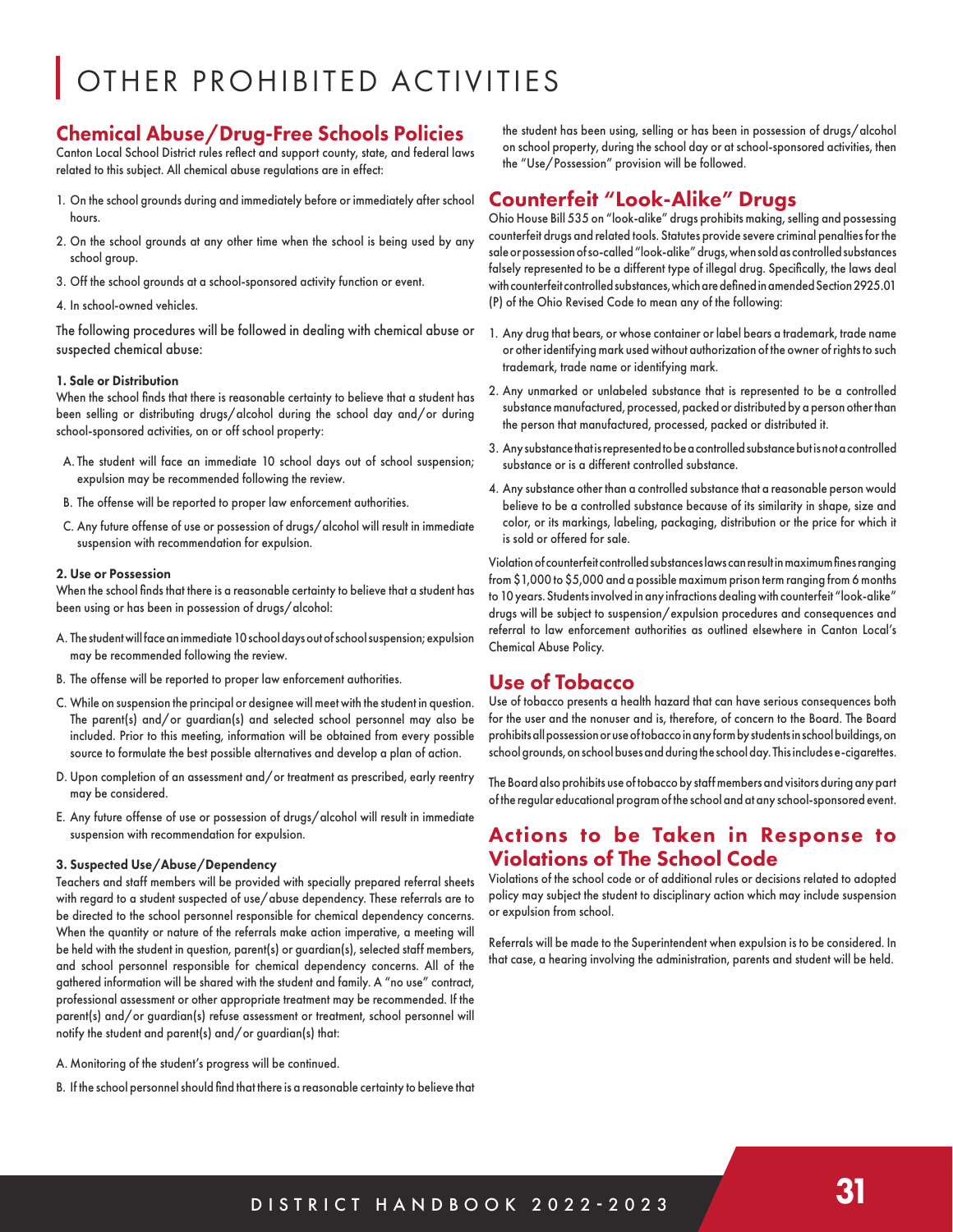# BEHAVIORAL EXPECTATIONS

When a student is being considered for a suspension, the administrator in charge will notify the student of the basis for the proposed suspension. The student will be given an opportunity to explain his/her view of the underlying facts. After that informal hearing, the Principal [or assistant principal or other administrator] will determine whether or not to suspend the student. If the decision is made to suspend the student, s/he and his/her parents will be given written notification of the suspension within one day setting forth the reason for the suspension, the length of the suspension and the process for appeal. The suspension may be appealed, within five days after receipt of the suspension notice, to the building principal. The request for an appeal must be in writing.

During the appeal process, the student shall not be allowed to remain in school.

If the appeal is heard by the Board's designee, the appeal shall be conducted in a private hearing. If the appeal is heard by the Board of Education, the appeal shall be conducted in executive session unless the student or his/her representative requests otherwise. A verbatim transcript will be made and witnesses will be sworn in prior to giving testimony. If the appeal decision is to uphold the suspension, the next step in the appeal process is to the Court of Common Pleas.

#### Emergency Removal

If a student's presence poses a continuing danger to persons or property or an ongoing threat of disrupting the academic process taking place either in a classroom or elsewhere on the school premises, the Superintendent, principal or assistant principal may remove the student from any curricular or extracurricular activity or from the school premises. A teacher may remove the student from any curricular or extracurricular activity under the teacher's supervision, but not from the premises.

If a teacher makes an emergency removal, the teacher will notify a building administrator of the circumstances surrounding the removal in writing within one school day. No prior notice or hearing is required for any removal under this procedure. In all cases of normal disciplinary procedures where a student is removed from curricular or extracurricular activity for less than one school day and is not subject to further suspension for expulsion, the following due process requirements do not apply.

If the emergency removal exceeds one school day, then a hearing will be held within three school days after the removal is ordered. Written notice of the hearing and the reasons for removal and any intended disciplinary action will be provided to the student, as soon as practical prior to the hearing. If the student is subject to an out of school suspension, the student will have the opportunity to appear at an informal hearing before the principal, assistant principal, Superintendent or a designee, and may challenge the reasons for the removal or otherwise explain his/her actions.

Within one school day of the decision to suspend, written notification will be given to the parent(s)/guardian(s) or custodian(s) of the student. This notice will include the reasons for the suspension, the right of the student or his/her parent(s)/guardian(s) or custodian(s) to appeal to the Board or its designee, and the student's right to be represented in all appeal proceedings. If it is likely that the student may be subject to expulsion, the hearing will take place within three school days and will be held in accordance with the procedures outlined in the Student Expulsion Policy. The person who ordered or requested the removal will be present at the hearing. In an emergency removal, a student may be kept from class until the matter of the alleged misconduct is resolved either by reinstatement, suspension or expulsion.

#### Expulsion from School

When a student is being considered for expulsion, the student and parent will be provided with a formal notice of the proposed expulsion. This written notice will include the reasons for the intended expulsion, notification of the opportunity to appear in person before the Superintendent or the Superintendent's designee to challenge the reasons for the expulsion and/or explain the student's action, and notification of the time and place to appear. Students being considered for expulsion may be removed immediately. A hearing will be scheduled no earlier than three), nor no later than five school days after the notice is given. Parents may request an extension of time for the hearing. The student may be represented by his/her parents, legal counsel, and/or by a person of his/her choice at the hearing.

In accordance with Board Policy 5610, the Superintendent shall initiate expulsion proceedings against a student who has committed an act that warrants expulsion under Board policy even if the student withdraws from school prior to the hearing or decision to impose the expulsion. The expulsion will be imposed for the same duration that it would have been had the student remained enrolled.

If a student is expelled, the student and the student's parents will be provided with written notice within one school day of the imposed expulsion. The notice will include the reasons for the expulsion, the right of the student, or the student's parent(s)/ guardian(s) or custodian(s) to appeal the expulsion to the Board or its designee, the right to be represented in all appeal proceedings, the right to be granted a hearing before the Board or its designee, and the right to request that the hearing be held in executive session.

Within 10 days after the Superintendent notifies the parents of the expulsion, the expulsion may be appealed, in writing, to the Board of Education or its designee. A hearing on the requested appeal will be formal with an opportunity for sworn testimony. If the expulsion is upheld on appeal, a student's parents may pursue further appeal to the Court of Common Pleas.

Students serving expulsions will not be awarded grades or credit during the period of expulsion. Expulsion for certain violations including use or possession of alcohol or drugs, may result in revocation of student's driver's license. When a student is expelled, the Superintendent will notify any college in which the expelled student is enrolled under the Postsecondary Enrollment Option at the time the expulsion is imposed.

#### Permanent Exclusion

State law provides for the permanent exclusion of a student, 16 years of age or older who engages in certain criminal activity. Permanently excluded students may never be permitted to return to school anywhere in the State of Ohio. A permanent exclusion may be considered if the student is convicted or adjudicated delinquent for committing one or more of the following crimes while on the property of any Ohio school:

- A. conveying deadly weapons onto school property or to a school function;
- B. possessing deadly weapons onto school property or at a school function;
- C. carrying a concealed weapon onto school property or at a school function;
- D. trafficking in drugs onto school property or at a school function;
- E. murder, aggravated murder on school property or at a school function;
- F. voluntary or involuntary manslaughter on school grounds or at a school function;
- G. assault or aggravated assault on school property or at a school function;
- H. rape, gross sexual imposition or felonious sexual penetration on school grounds, or at a school function, when the victim is a school employee;
- I. complicity in any of the above offenses, regardless of the location.

This process is formal and may follow an expulsion with the proper notification to the parents.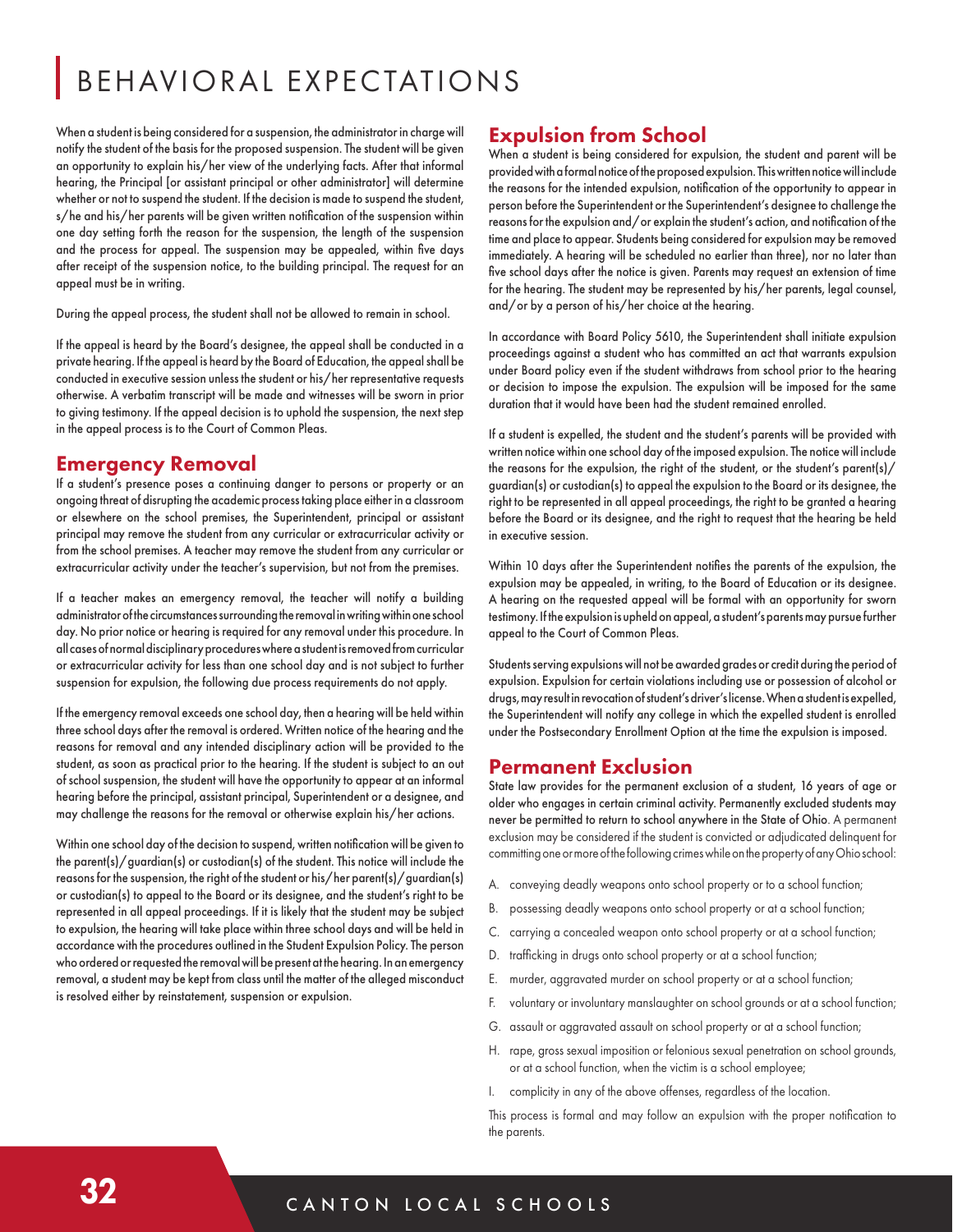# BEHAVIORAL EXPECTATIONS CONT.

## Discipline of Students with Disabilities

Students with disabilities are entitled to the rights and procedures afforded by the Individuals with Disabilities Education Improvement Act (I.D.E.I.A.), and, where applicable, the Americans with Disabilities Act (A.D.A.), and/or Section 504 of the Rehabilitation Act of 1973.

# Suspension of Bus Riding/Transportation Privileges

When a student is being considered for suspension of bus riding/transportation privileges, the administrator in charge will notify the student of the reason. The student will be given an opportunity to address the basis for the proposed suspension at an informal hearing. After that informal hearing, the principal (or assistant principal or other administrator) will decide whether or not to suspend his/her bus riding/transportation privileges for all or part of the school year. If a student's bus riding/transportation privileges are suspended, s/he and his/her parents will be notified, in writing within one day, of the reason for and the length of the suspension.

## Search And Seizure

Administrators may search a student or his/her property (including vehicles, purses, knapsacks, gym bags, etc.) with or without the student's consent, whenever they reasonably suspect that a search will lead to the discovery of evidence of a violation of law or school rules. General housekeeping inspection of school property may be conducted. Student lockers are the property of the District and students have no reasonable expectation of privacy in their contents or in the contents of any other District property including desks or other containers. School authorities may conduct random searches of the lockers and their contents at any time without announcement. Unannounced and random canine searches may also be conducted. [Note: Signs accurately reflecting this policy MUST be placed in a conspicuous area by lockers.]

Additionally, students have NO reasonable expectation of privacy in their actions in public areas including but not limited to, common areas, hallways, cafeterias, classrooms and gymnasiums. The District may use video cameras in such areas and on all school vehicles transporting students to and from regular and extracurricular activities.

Anything that is found in the course of a search may be used as evidence of a violation of school rules or the law, and may be taken, held or turned over to the police. The school reserves the right not to return items that have been confiscated.

## Interrogation of Students

The school is committed to protecting students from harm that may be connected with the school environment and also recognizes its responsibility to cooperate with law enforcement and public child welfare agencies. While the school believes these agencies should conduct their investigations off school property if possible, investigations can take place at school in emergency situations or if the violation being investigated occurred on school property.

Before students are questioned as witnesses or suspects in an alleged criminal violation, the building administrator will attempt to contact a parent prior to questioning and shall remain in the room during questioning.

If a student is questioned as the subject of alleged child abuse or neglect, the building administrator will attempt to contact a parent prior to questioning, and s/he (or a designated guidance counselor) will remain in the room during questioning. If the agency investigating the alleged child abuse or neglect suspects the parent is the perpetrator, neither parent will be contacted prior to questioning, but the building administrator (or a designated guidance counselor) will remain in the room during questioning.

If law enforcement or children's services agency removes a student from school, the

building administrator will notify a parent.

# Student Rights of Expression

The school recognizes the right of students to express themselves. With the right of expression comes the responsibility to do so appropriately. Students may distribute or display, at appropriate times, non sponsored, noncommercial written material and petitions; buttons, badges or other insignia; clothing, insignia and banners; and audio and video materials. All items must meet school guidelines.

#### A. Material cannot be displayed if it:

- 1. is obscene to minors, libelous, or pervasively indecent or vulgar;
- 2. advertises any product or service not permitted to minors by law;
- 3. intends to be insulting or harassing;
- 4. intends to incite fighting; or
- 5. presents a clear and present likelihood that, either because of its content or manner of distribution or display, it will cause or is likely to cause a material and substantial disruption of school or school activities, a violation of school regulations, or the commission of an unlawful act.

B. Material may not be displayed or distributed during class periods or between classes. Permission may be granted for display or distribution during lunch periods and/or before or after school in designated locations, as long as exits are not blocked and there is proper access and egress to the building.

Students who wish to display material should follow school guidelines and present to building administrator 24 hours prior to display.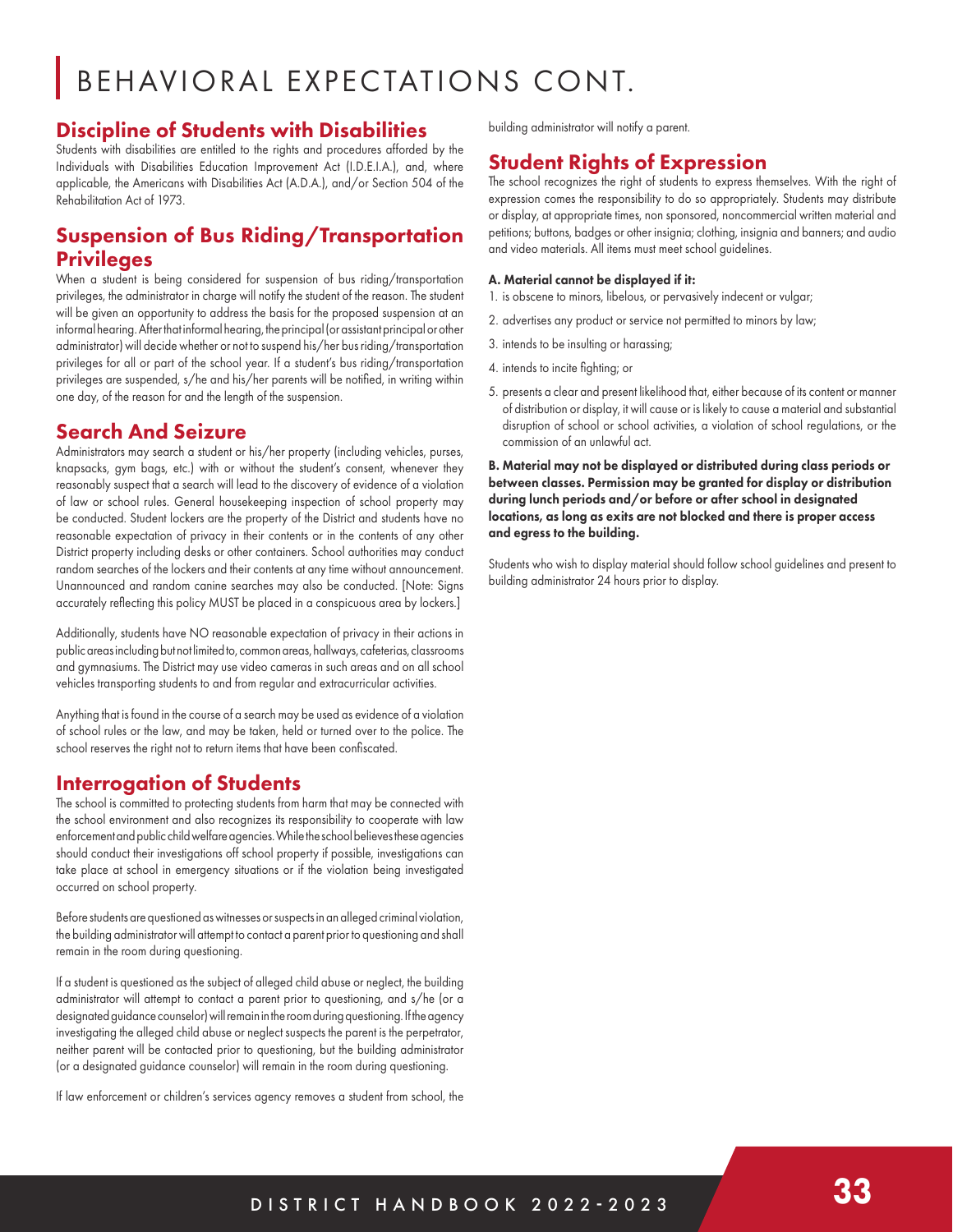# TRANSPORTATION

The school provides transportation for all students who live farther than one mile from the school. The transportation schedule and routes are available by contacting the Transportation Supervisor at 330-484-8006.

#### School Bus Transportation Philosophy

The Canton Local School District transports approximately 1,800 students over 1,200 miles of bus routes daily. It is the intention of the Canton Local Board of Education to make this service as safe, convenient and efficient as possible.

## **Responsibilities**

Drivers:

The driver shall be responsible for the orderly conduct of the students. While on the bus, the student is under the authority of and directly responsible to the bus driver. The bus driver has, by law, the right to assign seats to students on a temporary or permanent basis. Continued disorderly conduct or persistent refusals to submit to the authority of the driver shall be sufficient reason for refusing transportation service to any student. The driver shall keep a record of misconduct that occurs on the bus and follow the adopted guidelines. The driver shall submit the record of misconduct along with the bus conduct report to the Transportation Supervisor.

#### Parents:

*Parents are responsible for the safety of students while going to and from pickup points, and shall assume the responsibility of students prior to pickup and after return*  to pickup points. For safety, students should not wear clothing with drawstrings or *book bags with long straps that could become lodged in the bus handrail while exiting the bus.*

*Parents should have the student at the bus stop five minutes prior to the scheduled bus arrival time. Buses will run within a five minute schedule except during emergency situations and inclement weather.*

Parents should regard the matter of school bus discipline as extremely important. *In accordance with state law, parents will be held fully responsible for any damage done to the bus by their children.*

#### Students:

All students have duties and obligations which contribute to their safe and orderly bus riding. The student will:

- 1. Load and unload bus at the designated stop in an orderly manner.
- 2. Ride only the regularly assigned bus and unload at the regular stop except under extenuating circumstances – when written permission by the parents is approved by the building principal prior to change.
- 3. Enter and leave the bus quickly. Delays may be holding up traffic and may disrupt the bus schedule.
- 4. Eating, drinking or littering including gum chewing are not permitted on the bus by state law.
- 5. Be quiet at railroad crossings and other places of danger as specified by the driver.
- 6. Not change seats while the bus is in motion.
- 7. Not throw objects while a passenger on the bus.
- 8. Not put any object or any part of their body outside the bus window.
- 9. Take the seat assigned them by the driver, or if not assigned a seat, go to the seats toward the rear of the bus. Students must take their seats at once and

should always face the front of the bus.

- 10. The same behavior is expected on a school bus as in a classroom.
- 11. Cross the street at least 10 feet ahead of the bus and upon the signal of the driver. Never cross behind the bus out of view of the driver.
- 12. Students must share their seats with others and may be required to sit three in a seat when necessary.
- 13. Never sit in the driver's seat or tamper with the driver controls.
- 14. Students should hold their belongings or place them on the floor beneath their seat not in the aisle.
- 15. Animals, sharp objects, large school projects, explosives, laser pens, lighters or other dangerous objects shall not be transported on a school bus.
- 16. Profane language or gestures will not be permitted on the bus.
- 17. Tobacco, alcohol and drugs will not be permitted on the bus.

#### Bus Conduct

All regulations outlined in the STUDENT CODE OF CONDUCT (pages 26-29) also apply while the student is riding or exiting from the bus.

#### Bus Discipline Policy

First Offense: At the discretion of administration, a verbal warning is given by the school administrator and a conduct form is sent home to the parents. Parents are contacted if possible.

Second Offense, Third Offense and Fourth Offense: The second offense will be a three-day suspension from the bus. The third offense will be a five-day suspension from the bus. The fourth offense will be a 10-day suspension from the bus. Suspension applies to both morning and afternoon trips and does not include days when school is not in session. In addition, with each offense the parent or guardian is contacted and receives a conduct form.

Fifth Offense: The parent or guardian is contacted and receives a conduct form. The student is removed from the bus for the remainder of the semester. Consequences may be determined at the discretion of the building administration.

Bus offenses are accumulative. Each offense can be for a different violation. NOTE: Other serious infractions not included in the Bus Discipline Policy could also result in disciplinary action, including suspension and expulsion.

The Board of Education has authorized the installation of video cameras on school buses for purposes of monitoring student behavior. However, the video camera does not supersede the authority of the bus driver to determine a student's behavior. Since these tapes are considered part of a student's record, they can be viewed only in accordance with Federal law.

Questions regarding a bus conduct violation should be directed to the district bus coordinator. Conferences can be arranged to discuss violations and discipline measures. Special transportation situations, as determined by School Board policy, are considered at these conferences.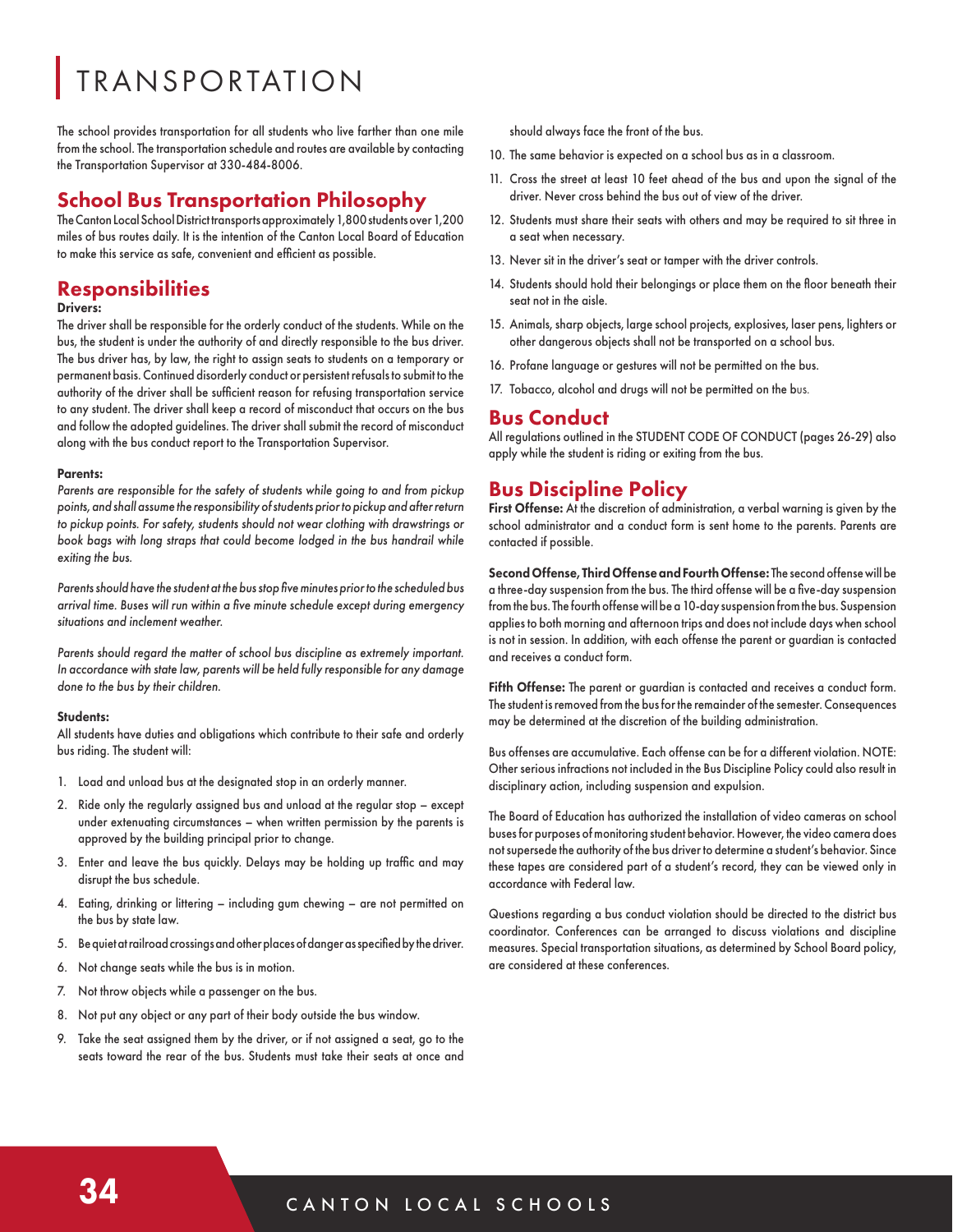# TRANSPORTATION CONT.

#### Students Walking to School

Students normally transported by bus are not permitted to walk unless special permission is secured from the principal. Only in emergency situations will be permission be granted, Walking students are to leave property at dismissal.

#### Self-Transportation to School

Driving to school is a privilege that can be revoked at any time. Students who are provided the opportunity to ride school transportation are encouraged to do so. Students and their parents assume full responsibility and liability for any transportation to and from school not officially provided by the school.

# CO-CURRICULAR ACTIVITIES STUDENT CLUBS AND ORGANIZATIONS

# Academic Eligibility

In order to be eligible for any co-curricular, non-interscholastic extracurricular or interscholastic extracurricular activity:

- 1. A student must have maintained at least a 1.0 grade point average on a 4.0 scale.
- 2. A student enrolling in grades 9-12 must pass a minimum of five one-credit courses or the equivalent in the immediately preceding grading period.

#### Students enrolled in grades 7-8:

- 1. A student enrolling in the seventh grade for the first time will be eligible for the first grading period regardless of previous academic achievement. Thereafter, in order to be eligible, a student in grade 7 or 8 must have received passing grades in a minimum of five of all subjects carried the preceding grading period in which the student was enrolled, and
- 2. Those grades referenced in 1 must, when combined, be a total grade point average of at least 1.0 on a four-point (4.0) scale.

## School-Sponsored Social Activities

These affairs are a part of the overall school program. All school regulations that apply during the regular school day likewise apply during all events, such as dances, plays or athletic events. Students below the ninth grade level are not permitted to attend any high school dance.

#### Student Attendance at School Events

The School encourages students to attend as many school events held after school as possible, without interfering with their school work and home activities. Enthusiastic spectators help to build school spirit and encourage those students who are participating in the event. However, in order to ensure that students attending evening events as nonparticipants are properly safeguarded, it is strongly advised that students be accompanied by a parent or adult chaperone when they attend the event. The school will not be able to supervise unaccompanied students nor will it be responsible for students who arrive without an adult chaperone. The school will continue to provide adequate supervision for all students who are participants in a school activity.

#### Student Conduct For Co-Curricular Activities

A violation of any rules of the STUDENT CODE of CONDUCT during the individual's participation, on or off school grounds, may result in disciplinary action including removal from the co-curricular activity. Minor violations may result in: first offense - 5 days denial of participation; second offense - 10 days denial of participation; third offense - dismissal from that activity.

Major violations may result in: first offense - 10 days denial of participation; second offense - dismissal from activity. Any combination of two major violations or one major and one minor violation during one season may result in automatic dismissal from that activity.

## Student Fundraising

Students participating in school-sponsored groups and activities may solicit funds from other students, staff members and members of the community in accordance with school guidelines.

#### Promotions and Sales

Any school group wishing to conduct a fundraising sale or promotion must have the approval of the building principal and district treasurer.

#### School Parties

All school-sponsored parties, held on or off school property, must have the permission of the building principal. School parties during the school day are limited to special occasions.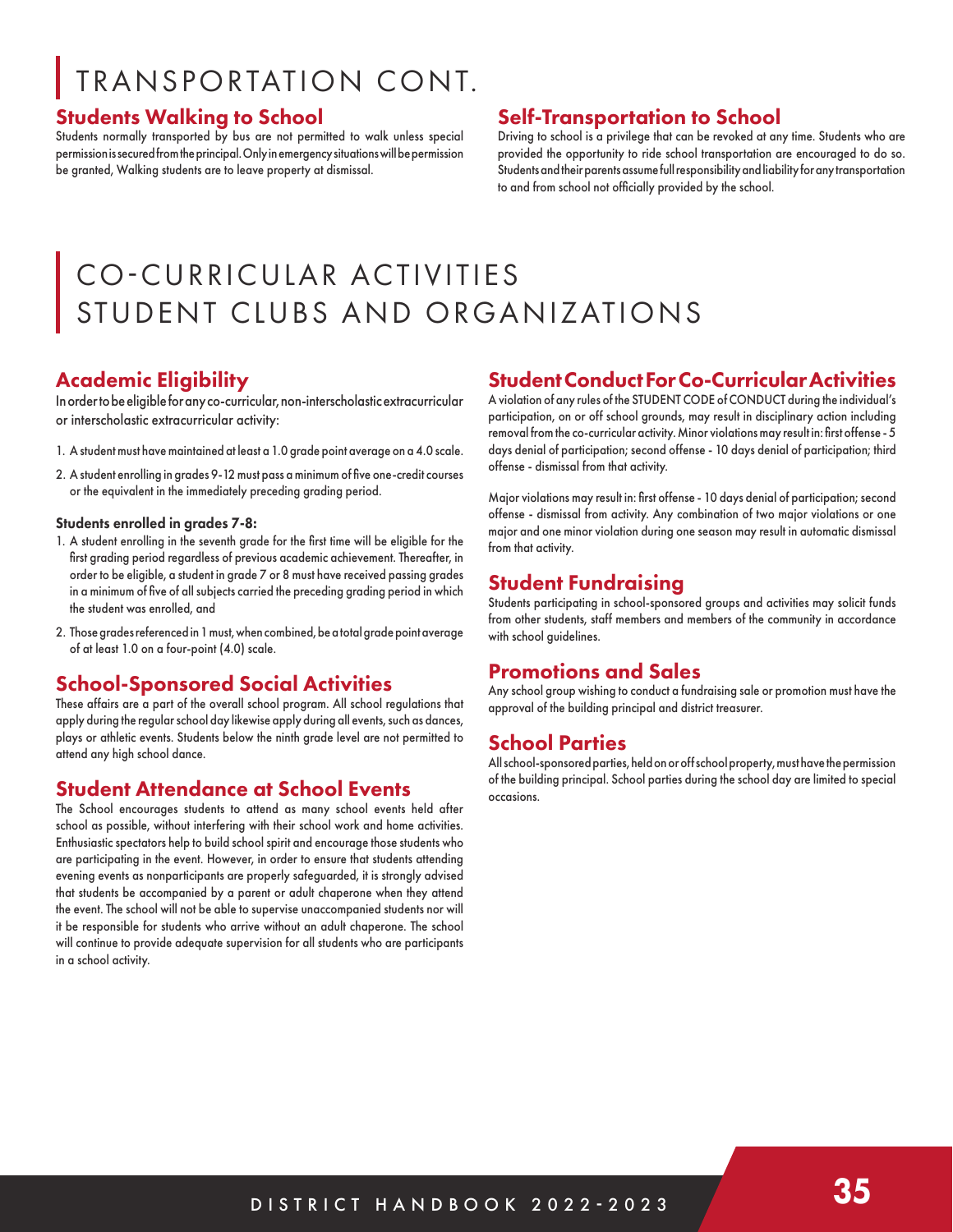# DISTRIBUTION OF PETITIONS AND PUBLICATIONS

Students are asked to submit any form of communication to the building principal for approval. A two-week notice must be given prior to the publication date. Petitions, newspapers, and handbills are to be distributed only at designated times and places in order to prevent interference with the school program.

# ACCEPTABLE USE OF TECHNOLOGY AGREEMENT INCLUDING INTERNET USE AND SAFETY

#### Education Purpose Statement

The District provides access to technology, including Internet access to enhance the instruction of its students and achieve the goals established by the District Board of Education and the Ohio Department of Education. This Agreement is established to promote the use of technology, including Internet access in a manner that leads to a safe and worthwhile educational experience for all. Therefore, the District is committed to providing teaching on Internet safety.

## Scope/Definitions

Technology, including the Internet, is a source of instructional material to which students and employees have access both inside and outside the boundaries of the school physical and temporal environment. This Agreement and the associated rules and regulations refer to all devices including but not limited to computers, smartphones, digital tablets, electronic computing communication, recording or imaging devices including but not limited to MP3 players, portable memory storage devices, calculators with interfacing capability, cell phones and digital cameras as well as technology infrastructure, associated peripheral devices and software:

- •Owned by, leased by or on loan to the District or any third party engaged in providing services for the District.
- •Any computing or telecommunication device owned by, in the possession of or being used by district students that are operated on the grounds of any district facility, off grounds at a school-sponsored function or connected to any equipment at any district facility by means of direct connection, telephone line or other common carrier or any type of connection including both hardwired, fiber, Virtual Private Network (VPN), infrared and/or wireless.

This Agreement applies to any online service provided directly or indirectly by the District for student use. Examples of on-line services include but are not limited to electronic mail, websites, cloud-based computing applications and social media sites. Students agree to abide by any license agreement established with a third party.

This Agreement is in effect for any school-sponsored activity at any time or any place.

The Internet can be accessed by a variety of electronic devices including those not provided by the District. Because the material available on the Internet varies in quality and appropriateness and instructional material obtained from the Internet may have not been selected ahead of time in a manner similar to the way other instructional material is selected such as textbooks, software or library books, the District cannot guarantee accuracy, appropriateness and opinions expressed in the materials.

Any implementation of the use of student-owned device for instructional use must follow all district rules and policies and may require a separate signed approval by parent or guardian.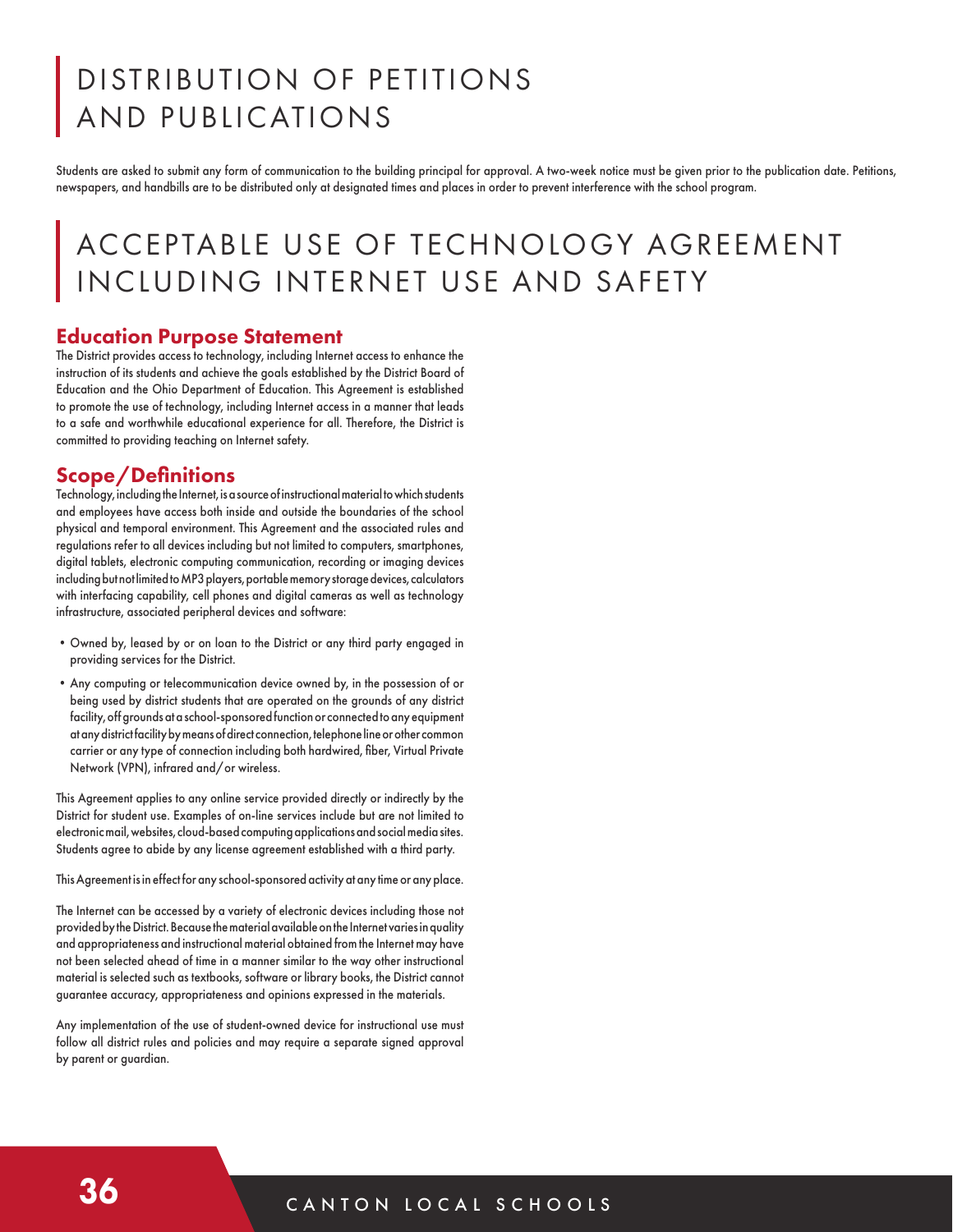# ACCEPTABLE USE OF TECHNOLOGY AGREEMENT INCLUDING INTERNET USE AND SAFETY CONT.

## Disclaimers/Hold Harmless Clause

The District makes no warranties of any kind, expressed or implied, in connection with its provision of access to the Internet or online services, technology or technology infrastructure provided to its students, staff or visitors. The District is not responsible for any personal documents or information stored on district technology or associated services nor is it responsible for any harm from the release of confidential information. The District will not be responsible for any damage users may suffer, including but not limited to loss of data, interruptions of service or exposure to inappropriate material or people. The District is not responsible for the accuracy or quality of the information obtained through Internet access. The District will not be responsible for financial obligations arising through unauthorized or inappropriate use. It is impossible for the District to restrict access to all offensive and controversial materials. It is the responsibility of the students to abide by the policy to avoid such content.

# Copyright/Ownership

Copyrighted materials may not be placed on any service accessed via the Internet or any system connected to the District's system(s) and used in conjunction with District initiatives without permission from the holder of the copyright and materials must be licensed directly to the District. Only the owners or authorized individuals may upload or download copyrighted material to and from the district's systems. Unauthorized copyrighted materials will be removed upon notification.

# Privacy/Monitoring/Confidentiality

Users shall have no expectation of privacy when utilizing district technology or related services. At anytime and without prior notice, the District reserves the right to monitor, inspect, copy, review and/or store any and all results of computers, network and/or Internet access and any and all information transmitted or received in connection with such usage. This includes, but is not limited to, information contained in online services provided by the District. All such information shall be and remain the property of the District. The creator of original works may retain specific rights to use as applicable under U.S. copyright law.

Students shall maintain and protect the confidentiality of any confidential information housed, processed or maintained by the District. This includes but is not limited to account information, passwords and personal information.

## Prohibited Practices

The use of technology for any purpose that violates the student code of conduct, board policies, rules or regulations regarding the use of technology in the district, building or classroom or any use which is outside the educational purpose is prohibited. This includes, but is not limited to:

- •Theft, destruction of property
- •Purchasing goods or services
- •Bullying
- Interfering with the normal functioning of computers, systems or networks
- •Accessing, modifying or deleting files/data that do not belong to you
- •Giving your username or password to any other student, or using the username or password of someone else to access any part of the system
- •Viewing, transmitting or downloading pornographic, obscene, vulgar and/or indecent materials
- •Sending or publishing offensive or harassing messages/content
- •Accessing dangerous information that, if acted upon, could cause damage or danger to others
- •Violating copyright laws and/or district policy on plagiarism
- •Recreational/non-educational use of electronic communication
- •"Hacking" and other illegal activities in an attempt to gain unauthorized access to restricted files, other computers/systems. Uploading any harmful form of programming, bypassing filters, installing any type of server, aliasing/spoofing, peer-to-peer networking or remote control software. Possession of and/or destruction of any of software tools designed to facilitate any of the above actions will also be considered an offense
- •Saving inappropriate files to any part of the system, including but not limited to music files, movies, video games offensive images/files, programs which can be used for malicious purposes, any files for which you do not have a legal license, hobby or personal interest files, even if not offensive or inappropriate
- •Any file which is not needed for school purposes or a class assignment

Students are required to report any occurrence of a prohibited practice to the school building administrators immediately. It is recognized that the use of technology, including but not limited to Internet access is a privilege and not a right. The District reserves the right to withdraw access to technology, including but not limited to, the Internet through its network and to determine what constitutes improper use.

#### **Consequences**

Those who violate this Agreement and those failing to report violations shall be dealt with following established student discipline guidelines. The District also reserves the right to administer the appropriate disciplinary action in accordance with the "Student Code of Conduct" which includes but is not limited to detention, in school suspension, out of school suspension or expulsion. Any infractions that fall under the provisions of the Ohio and Federal Criminal Codes will be referred to the appropriate law enforcement agencies.

#### Ban of Criminal and Illegal Acts

In addition to the rules and guidelines stated in this Agreement, the District prohibits the use of any technology or service in the commission of any criminal or illegal act or the preparation for, communication about or the cover up of such actions and will refer offenders to proper law enforcement agencies. The District also reserves the right to seek monetary and/or other damages resulting from any criminal or illegal act or violation of this Agreement.

## Signatures/Acknowledgment

Students and residential parent(s) or guardian(s) shall agree to and acknowledge the information disclosed in this agreement by signing below. This agreement is in effect until the student leaves the District or a new agreement is required. For students 18 years and older, the student agrees that they understand and agree to abide this agreement. For all other students, the parent agrees that they have explained this agreement to their child and that the child agrees to abide by the agreement.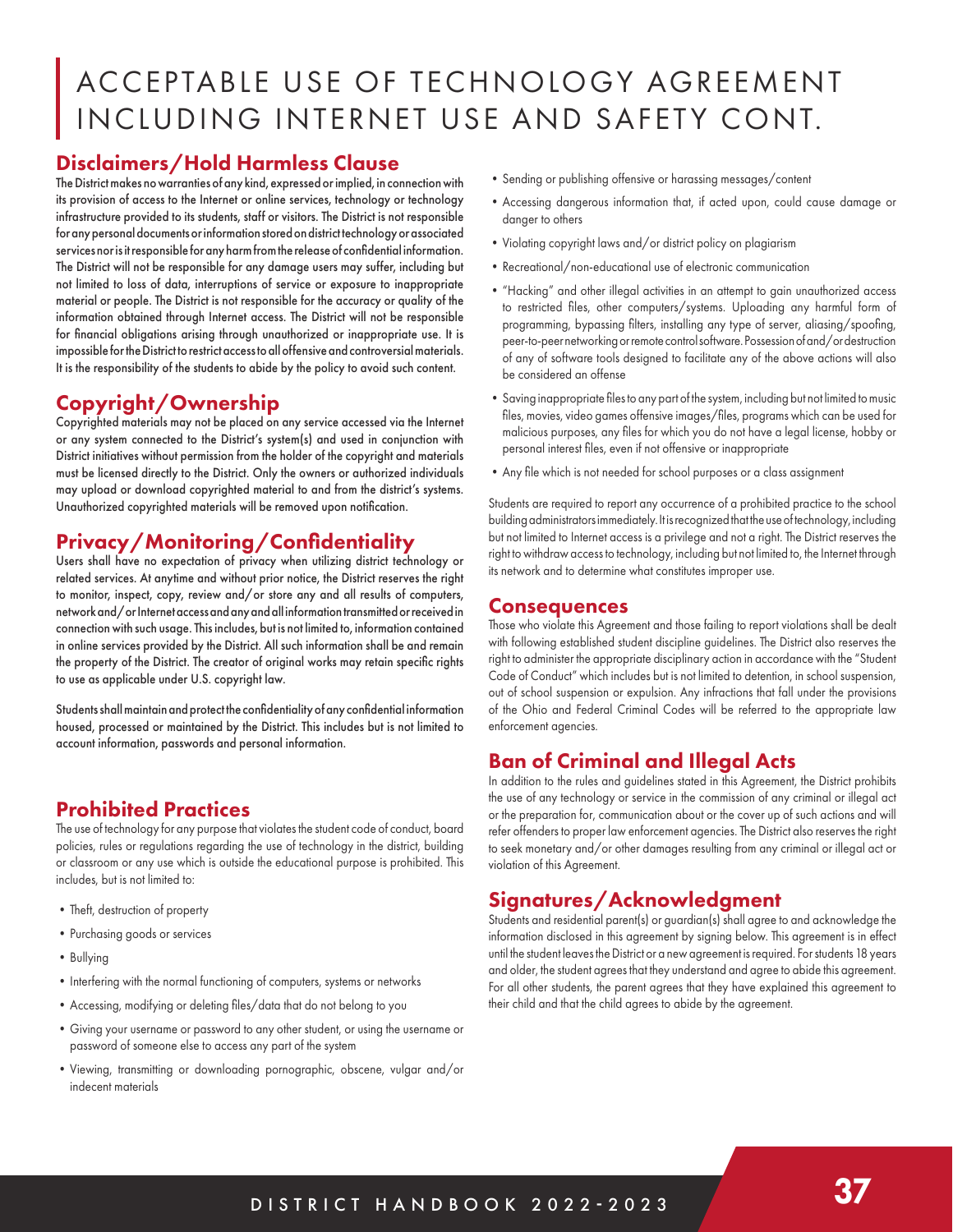# ACCEPTABLE USE OF TECHNOLOGY AGREEMENT INCLUDING INTERNET USE AND SAFETY CONT.

#### Directory Information/FERPA

The Canton Local School District follows the guidelines of the Family Educational Rights and Privacy Act (FERPA) regarding all student records. FERPA, a federal law, limits the disclosure of personally identifiable information from a student's education record for pupils in public schools. The statute prohibits the disclosure of names for any profit-making activity and imposes restrictions on the disclosure of such information for other purposes. An exception is made in the case of "directory information", which may be released without prior written consent unless the parent (or pupil, if over the age of eighteen) has informed the school, in writing, that they do not want their student's information disclosed without their prior written consent. The primary purpose of directory information is to allow the school district to include information from a student's educational records in certain school publications like yearbooks, Honor Roll or recognition lists, sports activity sheets or programs, drama/ choral/music playbills, website, newsletters or other social media properties showcasing student achievements. "Directory information" is released to the military by law and applies to high school students only.

"Directory information" is information that is generally not considered harmful or an invasion of privacy if released and is defined to include the pupil's name, address, telephone listing, email address, photograph, date and place of birth, major field of study, grade level, participation in officially recognized activities and sports, weight and height of members of athletic teams, date of graduation and awards received.

Parents may refuse to allow any information to be released without their written consent by notifying the school in writing no later than August 31, 2020, or within 20 days of receiving this notification.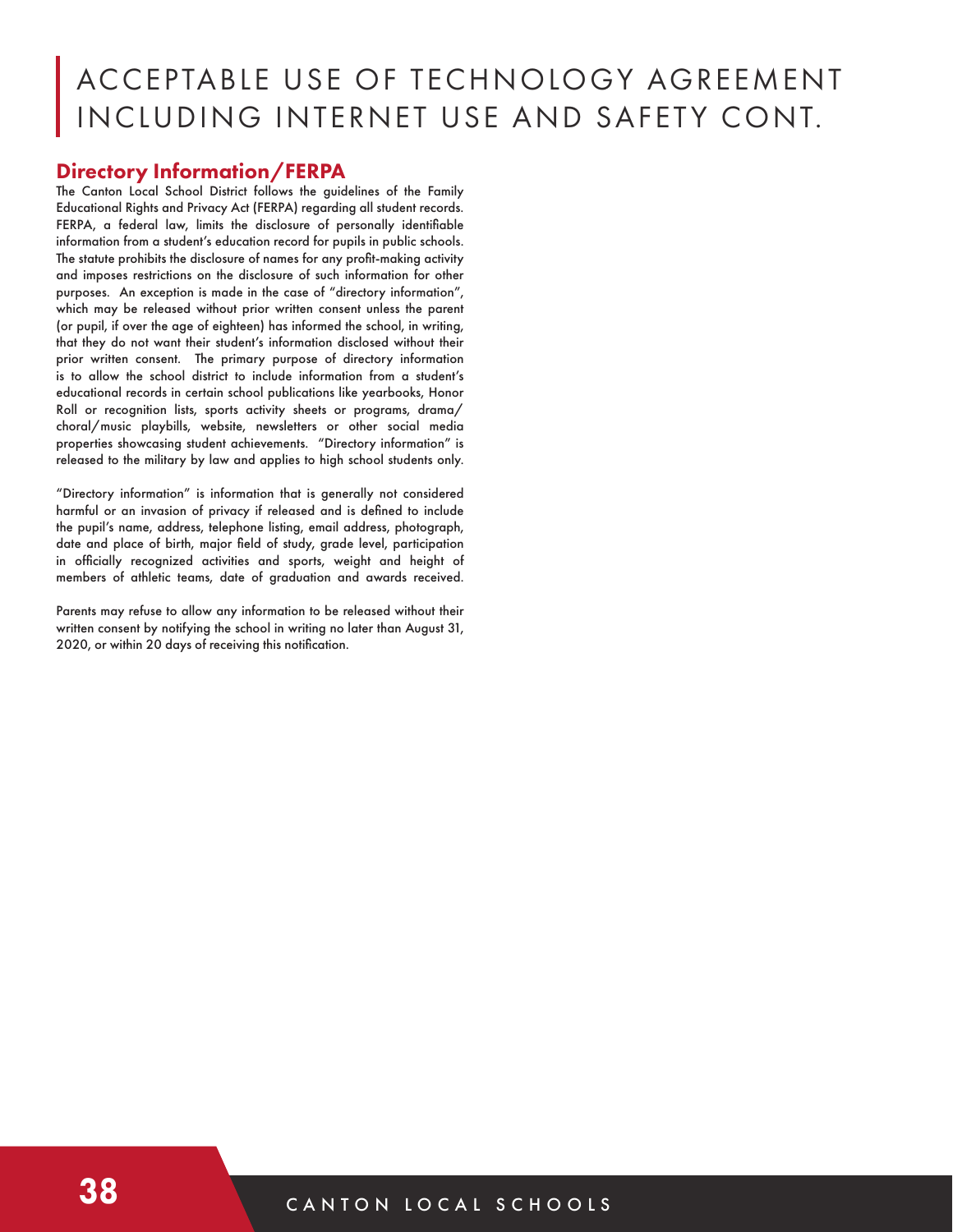# Appendix

The Prescribed/Non-prescribed Medication authorization forms are located on pages 40 & 41 are intended to be printed and returned to the school at the appropriate time/s. These forms are also available on our website at www.cantonlocal.org.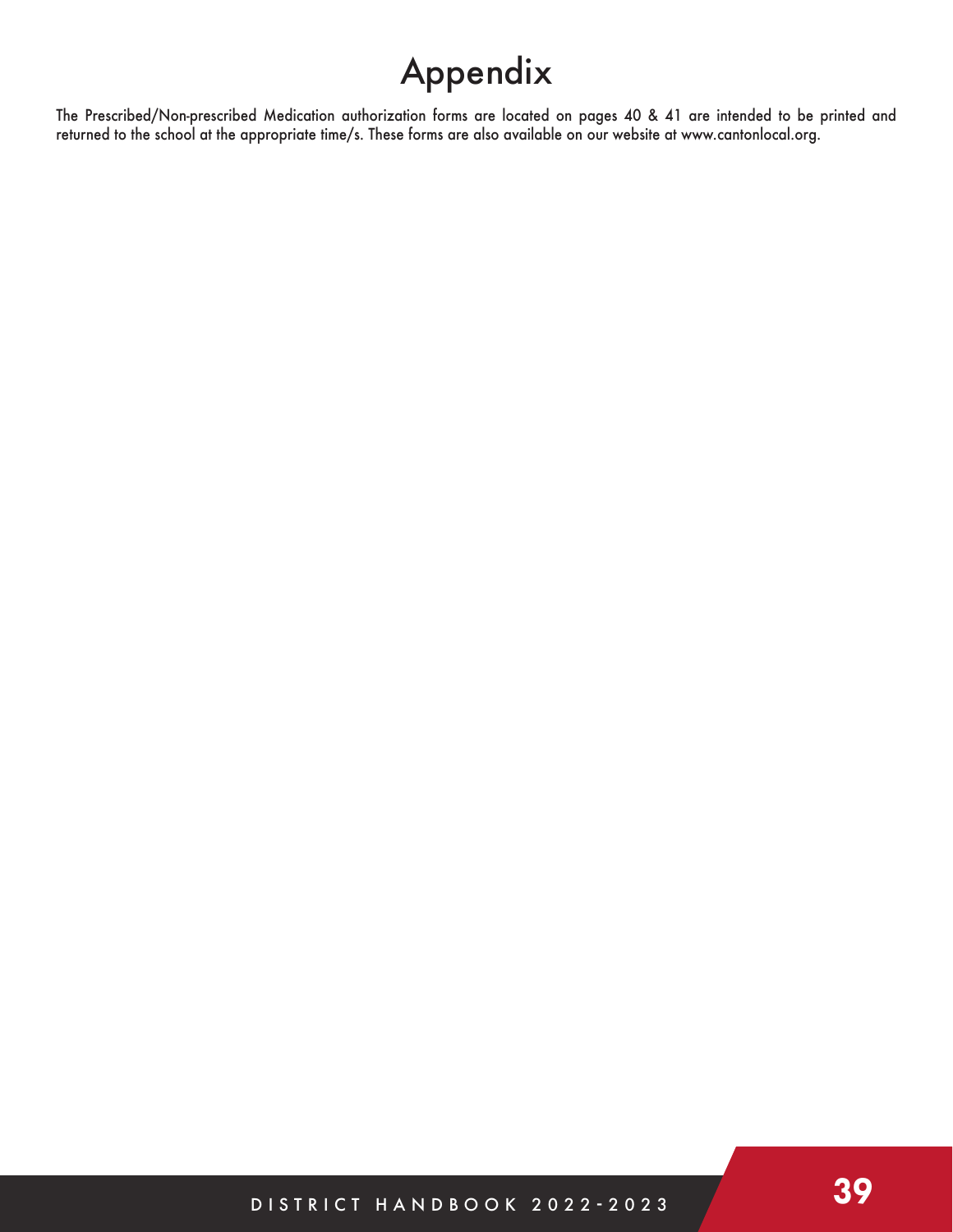

## **School Health Services Prescription Medication Administered at School**

| <b>Attach</b><br><b>Student</b><br>Picture<br>If available |                                                                                                             |                                                                                                                                                                                                                                                                                                                                                                                                                                                                                                                                                                                                                                              |                     |
|------------------------------------------------------------|-------------------------------------------------------------------------------------------------------------|----------------------------------------------------------------------------------------------------------------------------------------------------------------------------------------------------------------------------------------------------------------------------------------------------------------------------------------------------------------------------------------------------------------------------------------------------------------------------------------------------------------------------------------------------------------------------------------------------------------------------------------------|---------------------|
|                                                            |                                                                                                             | Student Name: D.O.B.: D.O.B.: D.O.B.: Property of the Student Name:                                                                                                                                                                                                                                                                                                                                                                                                                                                                                                                                                                          |                     |
|                                                            |                                                                                                             |                                                                                                                                                                                                                                                                                                                                                                                                                                                                                                                                                                                                                                              |                     |
|                                                            | To Be Completed by Physician/Healthcare Provider:                                                           |                                                                                                                                                                                                                                                                                                                                                                                                                                                                                                                                                                                                                                              |                     |
|                                                            |                                                                                                             |                                                                                                                                                                                                                                                                                                                                                                                                                                                                                                                                                                                                                                              |                     |
|                                                            |                                                                                                             |                                                                                                                                                                                                                                                                                                                                                                                                                                                                                                                                                                                                                                              |                     |
|                                                            |                                                                                                             |                                                                                                                                                                                                                                                                                                                                                                                                                                                                                                                                                                                                                                              |                     |
|                                                            |                                                                                                             | Form of medication: _____ Tablet __________Liquid ________Inhaler ________Nebulizer _____Other                                                                                                                                                                                                                                                                                                                                                                                                                                                                                                                                               |                     |
|                                                            |                                                                                                             | Start Date: Stop Date:                                                                                                                                                                                                                                                                                                                                                                                                                                                                                                                                                                                                                       |                     |
|                                                            |                                                                                                             |                                                                                                                                                                                                                                                                                                                                                                                                                                                                                                                                                                                                                                              |                     |
|                                                            |                                                                                                             |                                                                                                                                                                                                                                                                                                                                                                                                                                                                                                                                                                                                                                              |                     |
|                                                            |                                                                                                             |                                                                                                                                                                                                                                                                                                                                                                                                                                                                                                                                                                                                                                              |                     |
|                                                            |                                                                                                             |                                                                                                                                                                                                                                                                                                                                                                                                                                                                                                                                                                                                                                              |                     |
|                                                            | <b>Print Name</b>                                                                                           |                                                                                                                                                                                                                                                                                                                                                                                                                                                                                                                                                                                                                                              |                     |
| I agree and am responsible to:<br>provider                 | policy and as instructed by my healthcare provider.<br>part of my child's medical health will be discussed. | Parent/Guardian: I give permission for my child to receive this medication at school according to the school district<br>. Deliver my child's medicine to school in its original container and labeled by a pharmacist or healthcare<br>• Tell the school as soon as possible if there is a change in the use of my child's medicine<br>. Tell the school if my child gets a new healthcare provider<br>. Have my healthcare provider complete a new medicine form for my child if the medicine or dose changes.<br>I agree for child's healthcare provider to talk with the school or any school staff person about this medicine. No other |                     |
|                                                            |                                                                                                             |                                                                                                                                                                                                                                                                                                                                                                                                                                                                                                                                                                                                                                              |                     |
|                                                            |                                                                                                             | ** THIS FORM WILL EXPIRE AT THE END OF THE SCHOOL YEAR**                                                                                                                                                                                                                                                                                                                                                                                                                                                                                                                                                                                     |                     |
|                                                            |                                                                                                             |                                                                                                                                                                                                                                                                                                                                                                                                                                                                                                                                                                                                                                              |                     |
| Notes:                                                     |                                                                                                             |                                                                                                                                                                                                                                                                                                                                                                                                                                                                                                                                                                                                                                              | Date Form complete: |

7/09, 4/10, 7/12, 2/13, 11/13, 1/14, 6/14, 6/15, 5/18